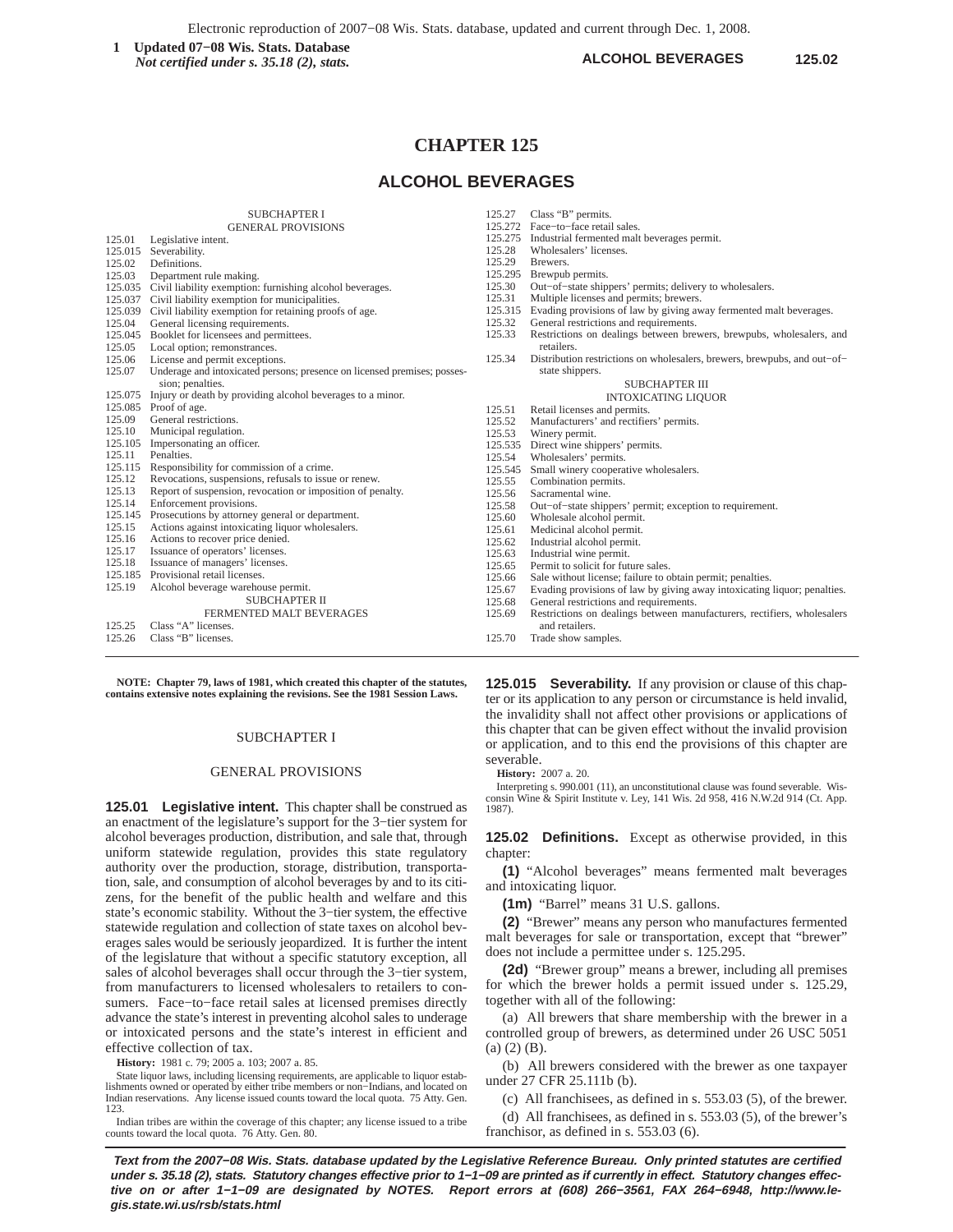(e) The franchisor, as defined in s. 553.03 (6), of the brewer. **(2h)** "Brewpub" means a permittee under s. 125.295.

**(2p)** "Brewpub group" means a brewpub, including all prem-

ises for which the brewpub holds a permit issued under s. 125.295, together with all of the following:

(a) All brewpubs that share membership with the brewpub in a controlled group of brewpubs, as determined under 26 USC 5051 (a) (2) (B).

(b) All brewpubs considered with the brewpub as one taxpayer under 27 CFR 25.111b (b).

(c) All franchisees, as defined in s. 553.03 (5), of the brewpub.

(d) All franchisees, as defined in s. 553.03 (5), of the brewpub's franchisor, as defined in s. 553.03 (6).

(e) The franchisor, as defined in s. 553.03 (6), of the brewpub. **(2t)** "Brewpub premises" means any premises covered by a

permit issued under s. 125.295.

**(3)** "Brewery premises" means all land and buildings used in the manufacture or sale of fermented malt beverages at a brewer's principal place of business.

**(3m)** "Campus" has the meaning given under s. 36.05 (3).

**(3r)** "Caterer" means any person holding a restaurant permit under s. 254.64 who is in the business of preparing food and transporting it for consumption on premises where gatherings, meetings, or events are held, if the sale of food at each gathering, meeting, or event accounts for greater than 50 percent of the gross receipts of all of the food and beverages served at the gathering, meeting, or event.

**(4)** "Club" means an organization, whether incorporated or not, which is the owner, lessee or occupant of a building or portion thereof used exclusively for club purposes, which is operated solely for a recreational, fraternal, social, patriotic, political, benevolent or athletic purpose but not for pecuniary gain and which only sells alcohol beverages incidental to its operation.

**(5)** "Department" means the department of revenue.

**(6)** "Fermented malt beverages" means any beverage made by the alcohol fermentation of an infusion in potable water of barley malt and hops, with or without unmalted grains or decorticated and degerminated grains or sugar containing 0.5% or more of alcohol by volume.

**(7)** "Hotel" means a hotel, as defined in s. 254.61 (3), that is provided with a restaurant.

**(8)** "Intoxicating liquor" means all ardent, spirituous, distilled or vinous liquors, liquids or compounds, whether medicated, proprietary, patented or not, and by whatever name called, containing 0.5% or more of alcohol by volume, which are beverages, but does not include "fermented malt beverages".

**(8m)** "Legal drinking age" means 21 years of age.

**(9)** "License" means an authorization to sell alcohol beverages issued by a municipal governing body under this chapter.

**(10)** "Manufacturer" means a person, other than a rectifier, that ferments, manufactures or distills intoxicating liquor.

**(11)** "Municipality" means a city, village or town.

**(12)** "Peace officer" means a sheriff, undersheriff, deputy sheriff, police officer, constable, marshal, deputy marshal or any employee of the department or of the department of justice authorized to act under this chapter.

**(13)** "Permit" means any permit issued by the department under this chapter.

**(14)** "Person" means a natural person, sole proprietorship, partnership, limited liability company, corporation or association or the owner of a single−owner entity that is disregarded as a separate entity under ch. 71.

**(14m)** "Premises" means the area described in a license or permit.

**(15)** "Primary source of supply" means the manufacturer, the rectifier or the exclusive agent designated by the manufacturer or rectifier.

**(15m)** "Principal business" means the primary activity as determined by analyzing the amount of capital, labor, time, attention and floor space devoted to each business activity and by analyzing the sources of net income and gross income. The name, appearance and advertising of the entity may also be taken into consideration if they are given less weight.

**(16)** "Rectifier" means any one of the following:

(a) A person that rectifies, purifies or refines distilled spirits or wines by any process other than by original and continuous distillation from mash, wort or wash, through continuous closed vessels or pipes, until the manufacture thereof is complete.

(b) A person who possesses any still or leach tub or keeps any other apparatus for refining distilled spirits.

(c) A person who after rectifying and purifying distilled spirits, by mixing such spirits with any materials, manufactures any spurious, imitation or compound liquors for sale.

(d) A distiller or any person under substantially the same control as a distiller who, without rectifying, purifying or refining distilled spirits, by mixing such spirits with any materials, manufactures any spurious, imitation or compound liquors for sale under the name of "whiskey", "brandy", "gin", "rum", "spirits", "cordials" or any other name.

(e) A person who places intoxicating liquor in bottles or other containers.

**(17)** "Regulation" means any rule or ordinance adopted by a municipal governing body.

**(18)** "Restaurant" means a restaurant, as defined in s. 254.61 (5).

**(19)** "Retailer" means any person who sells, or offers for sale, any alcohol beverages to any person other than a person holding a permit or a license under this chapter.

**(20)** "Sell", "sold", "sale" or "selling" means any transfer of alcohol beverages with consideration or any transfer without consideration if knowingly made for purposes of evading the law relating to the sale of alcohol beverages or any shift, device, scheme or transaction for obtaining alcohol beverages, including the solicitation of orders for, or the sale for future delivery of, alcohol beverages.

**(20m)** "Underage person" means a person who has not attained the legal drinking age.

**(21)** "Wholesaler" means a person, other than a brewer, brewpub, manufacturer, or rectifier, who sells alcohol beverages to a licensed retailer or to another person who holds a permit or license to sell alcohol beverages at wholesale.

**(22)** "Wine" means products obtained from the normal alcohol fermentation of the juice or must of sound, ripe grapes, other fruits or other agricultural products, imitation wine, compounds sold as wine, vermouth, cider, perry, mead and sake, if such products contain not less than 0.5 percent nor more than 21 percent of alcohol by volume.

**(23)** "Wine collector" means an individual who meets the standards established by the department by rule and who is registered with the department as a collector of wine.

**History:** 1981 c. 79, 202; 1983 a. 74; 1983 a. 189 s. 329 (6); 1983 a. 203 s. 47; 1985 a. 47, 302, 337; 1989 a. 253; 1991 a. 39; 1993 a. 27, 112; 1997 a. 27; 1999 a. 163; 2007 a. 20 ss. 2757te to 2757we, 2759ci; 2007 a. 85.

**125.03 Department rule making. (1)** RULES. (a) The department, in furtherance of effective control, may promulgate rules consistent with this chapter and ch. 139.

(b) The department shall promulgate rules providing for registration of wine collectors and establishing standards of eligibility for registration as a wine collector. The rules shall also specify the form and manner of notice required under s. 125.06 (11m).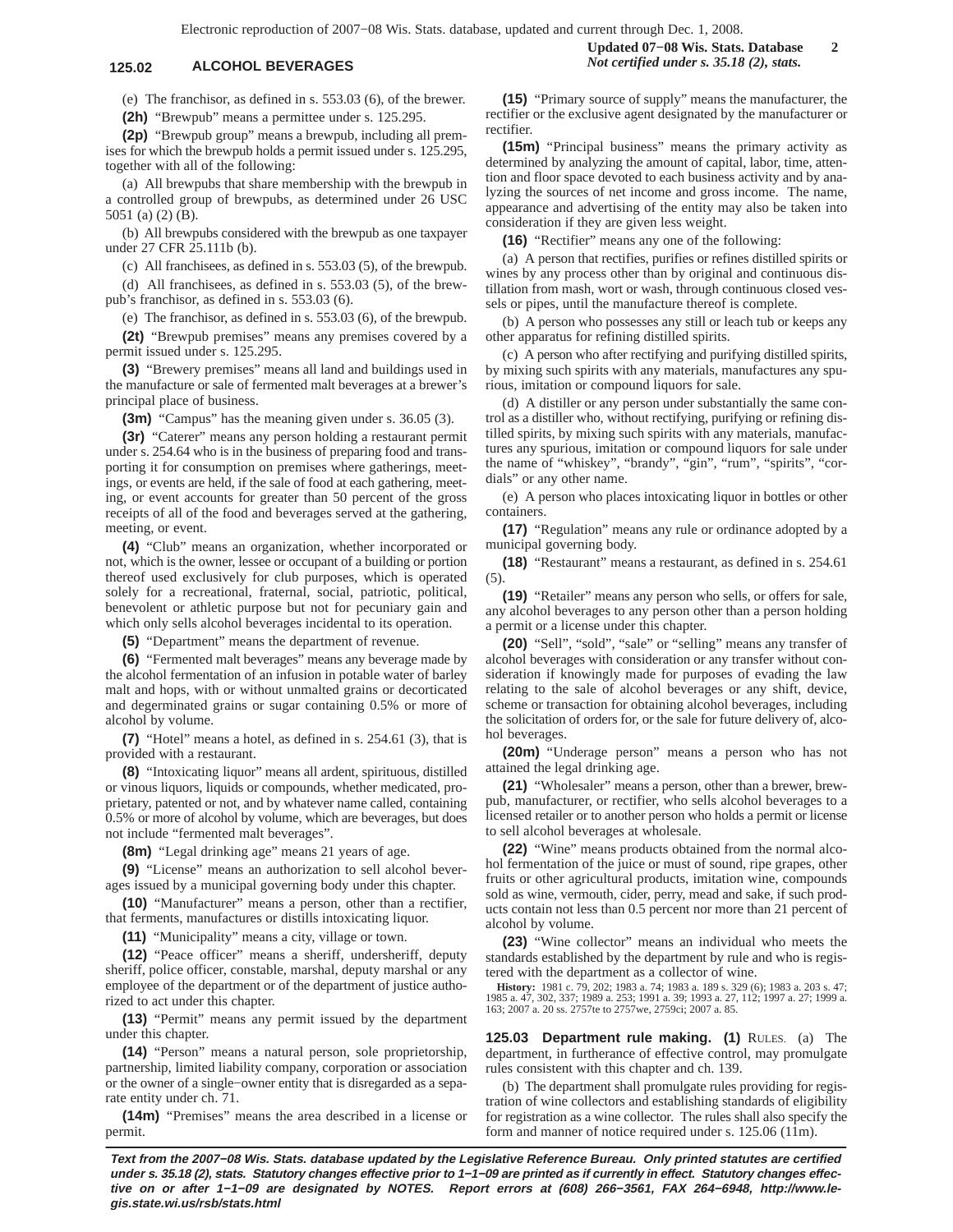**ALCOHOL BEVERAGES 125.04 3 Updated 07−08 Wis. Stats. Database** *Not certified under s. 35.18 (2), stats.*

**(2)** CONTAINERS. The department may by rule prescribe the standard size, form or character of any container in which intoxicating liquor may be sold in this state except that the department may not set the size of containers in which intoxicating liquor, except wine containing not more than 21% of alcohol by volume, may be sold at a capacity greater than 1.75 liters (59.1752 fluid ounces).

**(3)** VIOLATIONS. No person may violate a rule promulgated under sub. (1) (a) or (2).

**History:** 1981 c. 79, 1989 a. 253; 2007 a. 85.

**Cross Reference:** See also s. Tax 8.41, Wis. adm. code.

**125.035 Civil liability exemption: furnishing alcohol beverages. (1)** In this section, "person" has the meaning given in s. 990.01 (26).

**(2)** A person is immune from civil liability arising out of the act of procuring alcohol beverages for or selling, dispensing or giving away alcohol beverages to another person.

**(3)** Subsection (2) does not apply if the person procuring, selling, dispensing or giving away alcohol beverages causes their consumption by force or by representing that the beverages contain no alcohol.

**(4)** (a) In this subsection, "provider" means a person, including a licensee or permittee, who procures alcohol beverages for or sells, dispenses or gives away alcohol beverages to an underage person in violation of s. 125.07 (1) (a).

(b) Subsection (2) does not apply if the provider knew or should have known that the underage person was under the legal drinking age and if the alcohol beverages provided to the underage person were a substantial factor in causing injury to a 3rd party. In determining whether a provider knew or should have known that the underage person was under the legal drinking age, all relevant circumstances surrounding the procuring, selling, dispensing or giving away of the alcohol beverages may be considered, including any circumstance under subds. 1. to 4. In addition, sub. (2) does apply if all of the following occur:

1. The underage person falsely represents that he or she has attained the legal drinking age.

2. The underage person supports the representation with documentation that he or she has attained the legal drinking age.

3. The alcohol beverages are provided in good faith reliance on the underage person's representation that he or she has attained the legal drinking age.

4. The appearance of the underage person is such that an ordinary and prudent person would believe that he or she had attained the legal drinking age.

**(5)** Subsection (2) does not apply to civil forfeiture actions for violation of any provision of this chapter or any local ordinance in conformity with any provision of this chapter.

**History:** 1985 a. 47.

Whether an alleged activity arising out of the act of procuring alcohol is a tort itself, a conspiracy to commit a tort, or aiding and abetting a tort, this section provides immunity. Greene v. Farnsworth, 188 Wis. 2d 365, 525 N.W.2d 107 (Ct. App. 1994).

The distinction that this statute draws between providers of alcohol to underage and other drinkers does not violate the constitutional guarantees of equal protection. Doering v. WEA Ins. Group, 193 Wis. 2d 118, 532 N.W.2d 432 (1995).

A person who provides alcohol to an underage person, when the alcohol is a substantial factor in causing injury to a third party, is not immune from liability in a suit by that third party solely because that third party, also underage, illegally consumed alcohol. Miller v. Thomack, 204 Wis. 2d 242, 555 N.W.2d 130 (Ct. App. 1996), 95−1684.

An individual who provides alcohol to an underage person that is a substantial factor in causing an accident that ultimately injures the individual cannot be a third party under sub. (4) (b) and cannot take advantage of the exception to immunity for providers of alcohol in order to pursue an action against other providers. Meier v. Champ's Sport Bar & Grill, Inc. 2001 WI 20, 241 Wis. 2d 605, 623 N.W.2d 94, 00−0589.

A person who agreed to be a designated driver, freeing a bartender to serve a possibly intoxicated person more alcohol, brought about the acquisition of the alcohol, 'procuring" it for purposes of sub. (2), but was immune from liability when he later did not provide a ride and the intoxicated person drove and caused a fatal collision. Stephenson v. Universal Metrics, Inc. 2002 WI 30, 251 Wis. 2d 171, 641 N.W.2d 158, 00−1397.

If an injured claimant is a 3rd party to the transaction by which the defendant provided alcohol to an underage person, and the alcohol was a substantial factor in causing the 3rd−party claimant's injury, the exception to immunity under sub. (4) (b) applies and the defendant may be liable. A 3rd person's contributory liability for providing alcohol to himself or herself does not affect the immunity determination, although the injured person's contributory fault may bear upon a defendant's ultimate liability. Anderson v. American Family Mutual Insurance Company, 2003 WI 148, 267 Wis. 2d 121, 671 N.W.2d 651, 02−0980. See also Mueller v. McMillian Warner Insurance Company, 2005 WI App 210, 287 Wis. 2d 154, 704 N.W.2d 613, 05−0121, affirmed on other grounds, 2006 WI 54, 290 Wis. 2d 571, 714 N.W.2d 183, 05−0121. Liquor Vendors and Social Hosts: Are They Immune From Civil Liability? Cha-

pin. Wis. Law. Dec. 1992.

Liquor Vendors and Social Hosts: Are They Still Immune from Serving Adults? Chapin. Wis. Law. Dec. 1995.

Another Look at Dram Shop Liability. Emerson & Stroebel. Wis. Law. Aug. 2000. Social Host Liability for Underage Drinking. Hinkston. Wis. Law. June 2008.

**125.037 Civil liability exemption for municipalities.** No municipality, as defined in s. 67.01 (5), or municipal governing body, committee, official or employee is civilly liable for damage to any person or property caused by the consumption of alcohol beverages by that person or any other person, by reason of any of the following:

**(1)** Issuing a license to sell alcohol beverages.

**(2)** Allowing the holder of a license or permit to sell, dispense or give away alcohol beverages on property owned or leased by the municipality.

**(3)** Failing to monitor or supervise the activities of the licensee or permittee.

**History:** 1985 a. 47; 1989 a. 253.

**125.039 Civil liability exemption for retaining proofs of age.** No person who holds a license or permit and no employee of such a person is civilly liable for retaining a document presented as proof of age for a reasonable length of time in a good faith effort to determine whether the person who presented the document is an underage person or to notify a law enforcement authority of a suspected violation of s. 125.085 (3) (a) or (b). **History:** 1997 a. 27.

**125.04 General licensing requirements. (1)** LICENSE OR PERMIT; WHEN REQUIRED. No person may sell, manufacture, rectify, brew or engage in any other activity for which this chapter provides a license, permit, or other type of authorization without holding the appropriate license, permit or authorization issued under this chapter.

**(2)** LICENSES OR PERMITS ISSUED IN VIOLATION OF CHAPTER. No license or permit may be issued to any person except as provided in this chapter. Any license or permit issued in violation of this chapter is void.

**(3)** APPLICATIONS FOR LICENSES AND PERMITS. (a) *Contents.* The department shall prepare an application form for each kind of license, other than a manager's or operator's license, and for each kind of permit issued under this chapter. Each form shall require all of the following information:

1. A history of the applicant relevant to the applicant's fitness to hold a license or permit.

2. The kind of license or permit for which the applicant is applying.

3. The premises where alcohol beverages will be sold or stored or both.

4. If the applicant is a corporation, the identity of the corporate officers and agent.

4L. If the applicant is a limited liability company, the identity of the company members or managers and agent.

4m. If the applicant is a cooperative organized under ch. 185, the identity of the cooperative members, board of directors, and agent.

5. The applicant's trade name, if any.

6. Any other information required by this chapter.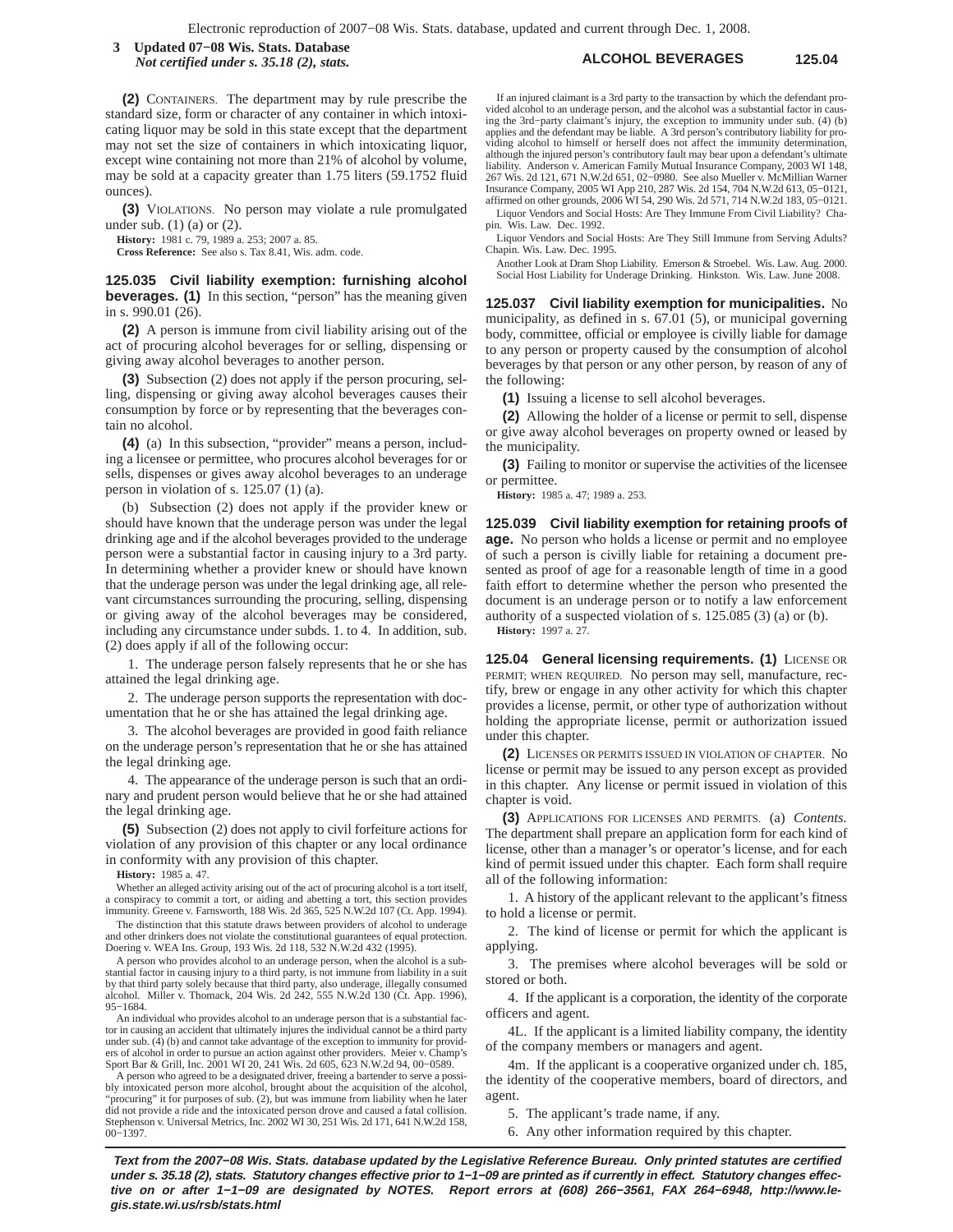## **125.04 ALCOHOL BEVERAGES** *Not certified under s. 35.18 (2), stats.*

(b) *Application for renewing.* The department may prepare a simplified application form for renewal of each kind of license or permit which requires only information pertinent to renewal.

(c) *Distribution.* The department shall make one copy of each kind of license application that it prepares available to each municipality.

(d) *Application form use.* 1. An application form prepared by the department shall be used by each applicant for a permit.

2. A replica of an application form prepared by the department shall be used by each applicant for a license, other than a manager's or operator's license.

(e) *Place of filing applications.* 1. Each application for a license, other than a manager's or operator's license, shall be sworn to by the applicant. The applicant shall file the application for a license with the municipal clerk of the intended place of sale.

2. The applicant shall file the application for a permit with the department.

(f) *Time of filing and issuance.* 1. Except as provided in subds. 2. and 3., all applications for licenses to sell alcohol beverages shall be filed with the clerk of the municipality in which the premises are located at least 15 days prior to the granting of the license.

2. In counties having a population of 500,000 or more, the governing body of the municipality shall establish the time, prior to the granting of a license, by which an application shall be filed with the clerk.

3. For licenses issued under s. 125.26 (6) for a picnic or other gathering lasting less than 4 days, the governing body of the municipality shall establish the time, prior to the granting of a license, by which an application shall be filed with the clerk.

(g) *Publication of application for license.* The municipal clerk shall publish each application for a Class "A", Class "B", "Class A", "Class B" or "Class C" license, except licenses under ss. 125.26 (6) and 125.51 (10), prior to its issuance in a newspaper according to the following conditions:

1. The publication shall include the name and address of the applicant, the kind of license applied for and the location of the premises to be licensed.

2. The newspaper utilized for publication shall have been regularly published, on a daily or weekly basis for a period of not less than 2 years before the date of publication in the municipality in which is located the premises to be licensed.

3. If the municipality in which the premises is located has no newspaper, the newspaper utilized for publication shall be one having circulation in the municipality and designated by the governing body. If no designation is made, publication shall be in the newspaper having the largest circulation in the municipality.

4. The newspaper utilized for publication shall be one that is published on a daily basis, except that a weekly newspaper may be utilized if a daily newspaper is not published in the municipality

5. The publication shall be printed in a daily newspaper on 3 successive occasions, or if a weekly newspaper is utilized, it shall be printed at least once.

6. At the time the application is filed, the applicant shall pay to the clerk the cost of publication as determined under s. 985.08.

(h) *Subsequent changes.* Within 10 days of any change in any fact set out in an application for a license or permit to sell alcohol beverages, the licensee or permittee shall file with the issuing authority a written description of the changed fact.

(i) *Records.* 1. Any person may inspect applications for licenses to sell alcohol beverages.

2. The clerk of the municipality shall retain all applications made to it for licenses to sell alcohol beverages.

3. The clerk of the municipality may destroy all applications more than 4 years old which have been retained under subd. 2.

**(4)** LIST OF LICENSEES. By July 15 annually, the clerk of a municipality issuing licenses shall mail to the department a list containing the name, address and trade name of each person holding a license issued by that municipality, other than a manager's

or operator's license or a license issued under s. 125.26 (6), the type of license held and, if the person holding the license is a corporation or limited liability company, the name of the agent appointed under sub. (6).

**(5)** QUALIFICATIONS FOR LICENSES AND PERMITS. (a) *Natural persons.* Licenses and permits related to alcohol beverages, issued to natural persons under this chapter, may be issued only to persons who fulfill all of the following requirements:

1. Do not have an arrest or conviction record, subject to ss. 111.321, 111.322, 111.335 and 125.12 (1) (b).

2. Have been residents of this state continuously for at least 90 days prior to the date of application.

3. Have attained the legal drinking age.

4. Have submitted proof under s. 77.61 (11).

5. Have successfully completed within the 2 years prior to the date of application a responsible beverage server training course at any location that is offered by a technical college district and that conforms to curriculum guidelines specified by the technical college system board or a comparable training course that is approved by the department or the educational approval board. This subdivision does not apply to an applicant who held, or who was an agent appointed and approved under sub. (6) of a corporation or limited liability company that held, within the past 2 years, a Class "A", "Class A" or "Class C" license or a Class "B" or "Class B" license or permit or a manager's or operator's license.

(b) *Criminal offenders.* No license or permit related to alcohol beverages may, subject to ss. 111.321, 111.322 and 111.335, be issued under this chapter to any person who has habitually been a law offender or has been convicted of a felony unless the person has been duly pardoned.

(c) *Corporations and limited liability companies.* No license or permit may be issued to any corporation or limited liability company unless that entity meets the qualifications under pars. (a) 1. and 4. and (b), unless the agent of the entity appointed under sub. (6) and the officers and directors, or members or managers, of the entity meet the qualifications of pars. (a) 1. and 3. and (b) and unless the agent of the entity appointed under sub. (6) meets the qualifications under par. (a) 2. and 5. The requirement that the entity meet the qualifications under pars. (a) 1. and (b) does not apply if the entity has terminated its relationship with all of the individuals whose actions directly contributed to the conviction.

(d) *Operators' and managers' licenses.* 1. Paragraph (a) 2. does not apply to applicants for operators' licenses issued under s. 125.17 or to applicants for managers' licenses issued under s. 125.18. Managers' licenses may be issued only to applicants who are residents of this state at the time of issuance.

2. Paragraph (a) 3. does not apply to applicants for operators' licenses under s. 125.17. Operators' licenses may be issued only to applicants who have attained the age of 18.

3. Paragraph (a) 4. and 5. does not apply to any of the following:

a. Applicants for operators' licenses under s. 125.17.

b. Applicants for managers' licenses under s. 125.18.

c. Applicants for temporary Class "B" licenses under s. 125.26 (6) who are not required to hold a seller's permit under subch. III of ch. 77.

d. Applicants for temporary "Class B" licenses under s. 125.51  $(10)$  who are not required to hold a seller's permit under subch. III of ch. 77.

**(6)** LICENSES TO CORPORATIONS AND LIMITED LIABILITY COM-PANIES; APPOINTMENT OF AGENTS. (a) *Agent.* No corporation or limited liability company organized under the laws of this state or of any other state or foreign country may be issued any alcohol beverage license or permit unless:

1. The entity first appoints an agent in the manner prescribed by the authority issuing the license or permit. In addition to the qualifications under sub. (5), the agent must, with respect to char-

**Text from the 2007−08 Wis. Stats. database updated by the Legislative Reference Bureau. Only printed statutes are certified under s. 35.18 (2), stats. Statutory changes effective prior to 1−1−09 are printed as if currently in effect. Statutory changes effective on or after 1−1−09 are designated by NOTES. Report errors at (608) 266−3561, FAX 264−6948, http://www.legis.state.wi.us/rsb/stats.html**

**Updated 07−08 Wis. Stats. Database 4**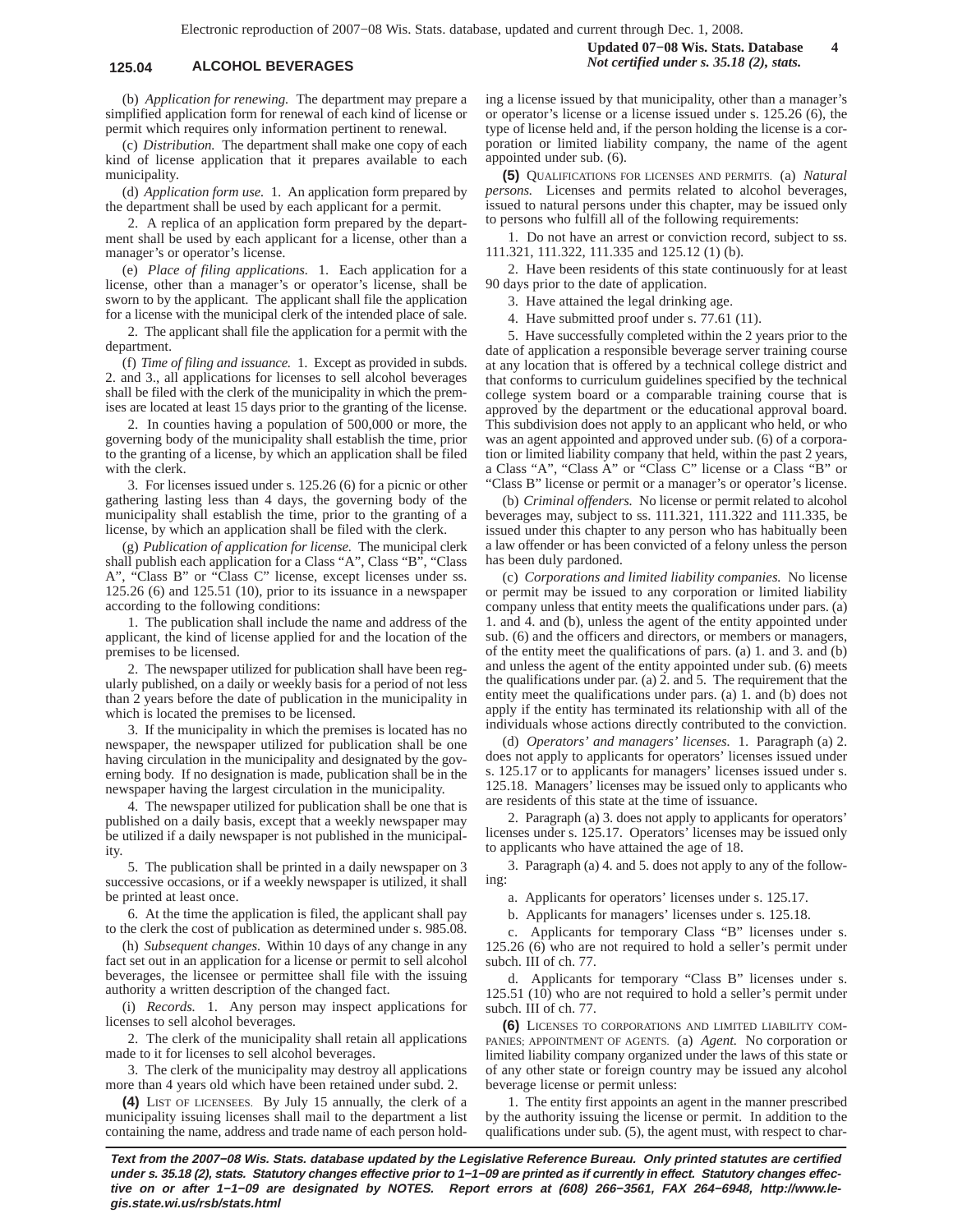## **ALCOHOL BEVERAGES 125.04 5 Updated 07−08 Wis. Stats. Database** *Not certified under s. 35.18 (2), stats.*

acter, record and reputation, be satisfactory to the issuing authority.

2. The entity vests in the agent, by properly authorized and executed written delegation, full authority and control of the premises described in the license or permit of the entity, and of the conduct of all business on the premises relative to alcohol beverages, that the licensee or permittee could have and exercise if it were a natural person.

(b) *Successor agent.* A corporation or limited liability company may cancel the appointment of an agent and appoint a successor agent to act in the agent's place, for the remainder of the license year or until another agent is appointed, as follows:

1. The successor agent shall meet the same qualifications required of the first appointed agent.

2. The entity shall immediately notify the issuing authority, in writing, of the appointment of the successor agent and the reason for the cancellation and new appointment.

(c) *Authority of successor.* A successor agent shall have all the authority, perform all the functions and be charged with all the duties of the previous agent of the corporation or limited liability company until the next regular or special meeting of the issuing authority if a license is held. However, the license of the corporation or limited liability company shall cease to be in force if, prior to the next regular or special meeting of the issuing authority, the clerk of the licensing authority receives notice of disapproval of the successor agent by a peace officer of the municipality issuing the license.

(d) *Approval of successor.* The license of the corporation or limited liability company shall not be in force after the next regular or special meeting of the licensing authority unless and until the successor agent or another qualified agent is appointed and approved by the licensing authority.

(e) *Fee.* The corporation or limited liability company shall, following the approval of each successor agent or another qualified agent by the licensing authority, pay to the licensing authority a fee of \$10.

(f) *Resignation.* If an agent appointed under this subsection resigns, he or she shall notify in writing the corporation or limited liability company and the authority issuing the license or permit within 48 hours of the resignation.

**(8)** PAYMENT OF LICENSE FEE. No license for the sale of alcohol beverages may be delivered to the applicant until the applicant files with the municipal clerk a receipt showing payment of the license fee to the appropriate treasurer. No city or village may require an applicant to pay the license fee more than 15 days prior to the date the license is to be issued. No town may require an applicant to pay the license fee more than 30 days prior to the date the license is to be issued.

**(9)** SEPARATE LICENSE OR PERMIT REQUIRED. Except as provided under ss. 125.27 (2) (a) and 125.51 (5) (c) 1., wholesalers, manufacturers, rectifiers, brewers, brewpubs, and retailers shall have a separate permit or license covering each location or premises, except a licensed public warehouse, from which deliveries and sales of alcohol beverages are made or at which alcohol beverages are stored.

**(10)** LICENSE AND PERMIT FRAMED, POSTED. (a) *Frame.* Permits for the retail sale of alcohol beverages, and licenses for the sale of alcohol beverages, shall be enclosed in a frame having a transparent front which allows the license or permit to be clearly read.

(b) *Display.* All permits and licenses under par. (a), other than those for the sale of fermented malt beverages for consumption on the premises issued to the state fair or to county or district fairs receiving state aid, shall be conspicuously displayed for public inspection at all times in the room or place where the activity subject to permit or licensure is carried on.

**(11)** EXPIRATION DATES. Except as otherwise provided in this chapter:

(a) *Permits.* All permits to sell alcohol beverages shall expire as specified in the valid certificate issued under s. 73.03 (50).

(b) *Licenses.* 1. The municipal governing body of a 1st class city may issue a retail license for the sale of alcohol beverages at any time during a year. Each license shall be valid for one year and shall specify its date of expiration.

2. All licenses other than those specified under subd. 1. shall expire on June 30 of each year.

**(12)** TRANSFER OF LICENSES AND PERMITS. (a) *From place to place.* Every alcohol beverage license or permit may be transferred to another place or premises within the same municipality. An alcohol beverage warehouse permit under s. 125.19, a winery permit under s. 125.53 or an intoxicating liquor wholesaler's permit under s. 125.54 may be transferred to another premises within this state. A Class "A" license and a wholesaler's license identified in s. 125.25 (2) (b) 2. may be transferred together as provided in s. 125.25 (2) (b) 4. if the receiving municipality approves the transfer. Transfers shall be made by the issuing authority upon payment of a fee of \$10 to the issuing authority and, for transfers as provided in s. 125.25 (2) (b) 4., transfers shall be received and the validity of the transferred licenses recognized by the receiving municipality upon approval of the transfer by the receiving municipality and payment to the receiving municipality of an additional fee of \$10 for each transferred license. No retail licensee, retail permittee, intoxicating liquor wholesaler or holder of a warehouse or winery permit is entitled to more than one transfer during the license or permit year. This paragraph does not apply to a license issued under s. 125.51 (4) (v) or to a reserve "Class B" license, as defined in s. 125.51 (4) (a).

(b) *From person to person.* 1. Licenses to sell alcohol beverages may be transferred to persons other than the licensee if the licensee, or an applicant for a subsequently granted license, dies, becomes bankrupt or makes an assignment for the benefit of creditors during the license year or after filing the application. If a retail licensee becomes disabled, the municipality may, upon application, transfer the license to the licensee's spouse if that spouse may hold a license under sub. (5) and complies with all of the requirements under this chapter applicable to original applicants, except that the spouse is exempt from payment of the license fee for the year in which the transfer takes place.

2. Upon the happening of any of the events under subd. 1., the personal representative, the surviving spouse if a personal representative is not appointed, the trustee or the receiver may continue or sell or assign the business.

4. If the business is sold or assigned, the license may be transferred to the successor owner or assignee at no charge if:

a. He or she complies with the requirements applicable to original applicants; and

b. He or she is acceptable to the issuing authority and consent to the transfer is given by the issuing authority.

**(13)** PENALTIES. Any person who violates sub. (1) may be fined not more than \$10,000 or imprisoned for not more than 9 months or both.

**History:** 1981 c. 79, 235, 391; 1983 a. 27, 72, 74, 493, 494, 516; 1985 a. 302; 1987 a. 35, 301, 399; 1989 a. 31, 253; 1991 a. 39; 1993 a. 112, 259, 491; 1995 a. 23; 1995 a. 27 ss. 4117b, 4117c, 9154 (1); 1995 a. 225; 1997 a. 27; 2003 a. 250; 2007 a. 20, 85.

Sub. (3) (h) [formerly s. 176.14] requires a licensee to update an application during the license year to facilitate scrutiny of the ongoing operation The licensing authority<br>has discretion to approve or disapprove any reported expansion of a licensed prem-<br>ises. Alberti v. City of Whitewater, 109 Wis. 2d 5 1982).

Licensees who are natural persons are liable for criminal acts of employees. State v. Beaudry, 119 Wis. 2d 96, 349 N.W.2d 106 (Ct. App. 1984). But see s. 125.115.

The registered agent of a corporate alcohol beverage licensee is subject to vicarious criminal liability for an employee's violation of the closing hour law. State v. Beaudry, 123 Wis. 2d 40, 365 N.W.2d 593 (1985).

A person may be a "habitual law offender" under sub. (5) (b) without having been convicted of any crime. Smith v. Oak Creek, 139 Wis. 2d 788, 407 N.W.2d 901 (1987).

Sub. (1) requires that the actual owner of an establishment selling intoxicating liq-uor possess the license in his or her own name. State v. Eastman, 148 Wis. 2d 254, 435 N.W.2d 278 (Ct. App. 1988).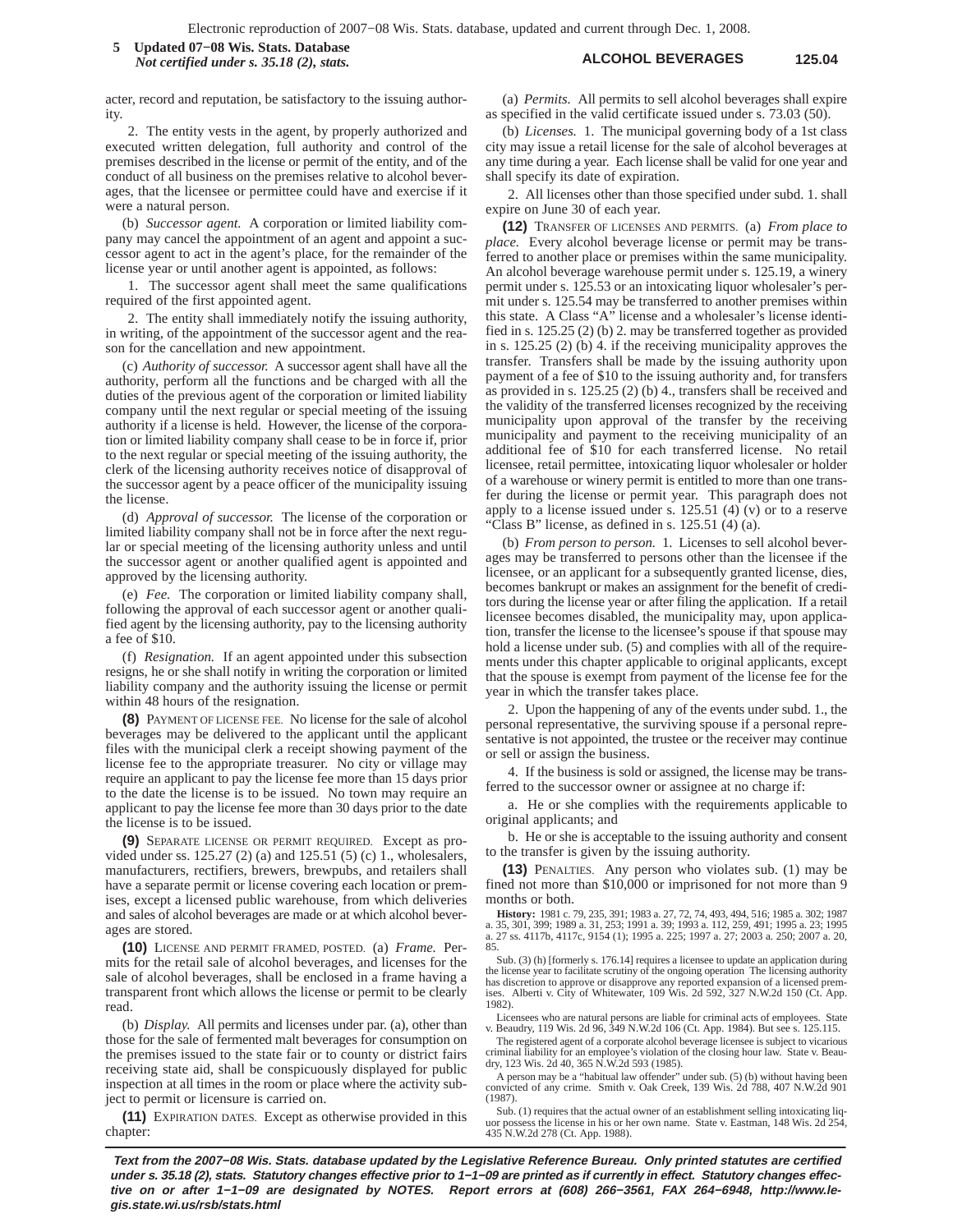A license never should have been issued when a notice of application had not been published as required under s. 125.04 (3) (g), and a license issued without publication is void under s. 125.04 (2). Selling liquor under a void license constitutes a violation of s. 125.66 (1). Under s. 125.12, a renewal licensee, if refused, is guaranteed a right to be heard by the municipality, and the municipality must show cause for refusal, but a new licensee, if refused, has no such guarantee. When an original license is void, the applicant is a new licensee. Williams v. City of Lake Geneva, 2002 WI App 95, 253 Wis. 2d 618, 643 N.W.2d 864, 01−1733.

Proprietors of a bed and breakfast may solicit voluntary contributions from guests at a social event held on the premises to defray the cost of alcohol, but proprietors who do not hold a license may not serve alcohol at a social event only to those who pay an admission fee. 80 Atty. Gen. 218.

A village board's denial of an application for a liquor license did not deprive the applicant of either liberty or property. Scott v. Village of Kewaskum, 786 F. 2d 338  $(1986)$ .

**125.045 Booklet for licensees and permittees. (1)** The department shall prepare a booklet explaining the state statutes and rules relating to the retail sale of alcohol beverages, written concisely in language which is clearly understood by those required to utilize it.

**(2)** The department shall provide a copy of the booklet under sub. (1) free of charge to each person issued a permit, including a renewal, under s. 125.27 or 125.51 (5). The department shall provide the booklet for a charge not to exceed cost, as provided under s. 20.908, to municipalities.

**(3)** A municipality shall provide a copy of the booklet under sub. (1) to each person issued a license, including a renewal, under s. 125.17, 125.18, 125.25, 125.26 or 125.51 (1) by the municipality unless the municipality requires the person to complete an instructional program which includes the subject matter of the booklet or unless the person completes the program under s. 125.04 (5) (a) 5. or 125.17 (6). This section does not preclude a municipality from charging a fee for such a program. A municipality may charge for the booklet in an amount not to exceed the amount charged by the department under sub. (2).

**History:** 1987 a. 300; 1989 a. 56 s. 259; 1989 a. 253; 1993 a. 259.

**125.05 Local option; remonstrances. (1)** LOCAL OPTION. Electors of any municipality may determine, by ballot at the election held on the first Tuesday in April, the questions of whether the municipality shall issue retail licenses for the sale of fermented malt beverages or intoxicating liquor or whether a retail store operated by the municipality shall cease operation.

(a) *Questions.* The following questions may be submitted to the electors:

1. "Shall Class 'B' licenses (taverns, hotels, restaurants, clubs, societies, lodges, fair associations, etc.) be issued for the retail sale of beer for consumption on or off the premises where sold?"

2. "Shall Class 'A' licenses (stores, etc.) be issued for the retail sale of beer in original packages to be consumed away from the premises where sold?"

3. "Shall 'Class B' licenses (taverns, restaurants, hotels, etc.) be issued for the retail sale of intoxicating liquor for consumption on the premises where sold?"

3m. "Shall 'Class C' licenses (restaurants) be issued for the retail sale of wine for consumption on the premises where sold?"

4. "Shall 'Class A' licenses (stores, etc.) be issued for the retail sale of intoxicating liquor in original packages to be consumed away from the premises where sold?"

5. In the case where a municipal store is operating under s. 176.08, 1967 stats., "Against liquor store?"

(b) *Procedure.* The following procedure shall govern the election under this subsection:

1. A written petition shall be circulated requesting that the question be submitted to the electors of the municipality affected by the question. A separate petition for each question shall be circulated. The contents of the petition shall be governed by s. 8.40.

2. Petitions shall be circulated by qualified electors who reside within the municipality affected by the question. No petition may be circulated prior to 60 days before the date required for filing.

3. No signature on the petition may be counted unless it was written and dated within 60 days prior to the date required for filing.

4. Petitions shall be signed by a number of qualified electors within the municipality affected by the question equal to at least 15% of the number of votes cast for governor in the affected municipality at the last general election.

5. The petition shall be filed with the clerk of the municipality at least 42 days prior to the first Tuesday of April.

6. Within 5 days after the petition is filed, the clerk shall determine the sufficiency of the petition, and shall state the finding in a certificate signed by the clerk, dated and attached to the petition.

8. After the conditions of subd. 6. are satisfied, the clerk shall promptly order that each question stated in a petition found to be sufficient shall be submitted to the electors at the election to be held on the first Tuesday of April following the date of the order.

9. City clerks shall give notice of the election as provided in ch. 10 for notice of a regular city election. Village and town clerks shall give notice of the election by posting written or printed notices in at least 5 public places in the village or town not less than 10 days prior to the election.

10. Each question submitted to the electors shall conform to the form prescribed by the government accountability board under ss. 5.64 (2) and 7.08 (1) (a).

11. The election on any question shall be conducted in the same manner as other elections are conducted in the municipality. The canvassers shall determine and immediately certify the results of the election.

(c) *Term of election results.* The result of an election under par. (b) shall remain in effect for 2 years and thereafter unless changed at another election on the question, except that a vote to discontinue operation of a municipal store may not be changed at another election.

(d) *Wholesalers' licenses.* If the election results prohibit the retail sale of fermented malt beverages, the municipality may nevertheless issue wholesalers' licenses to qualified persons on the condition that the wholesaler may not sell or deliver fermented malt beverages within the municipality to any person residing therein.

**(2)** REMONSTRANCES. (a) *Residence district.* In this subsection, "residence district" means any clearly described compact, contiguous territory in any municipality bounded by corporation or ward lines, public streets, public roads, public alleys or water courses, in which not less than 100 and not more than 750 qualified electors reside.

(b) *No previous licenses.* A residence district may be created in a municipality which has not previously issued a license to sell intoxicating liquor in the residence district if a majority of the district's electors sign and file with the municipal clerk on or before May 1 in any year a written remonstrance describing the boundaries of the residence district and stating that no license may be issued within the district.

(c) *Previous licenses.* A residence district may be created in a municipality which has previously issued a license to sell intoxicating liquor in the residence district if a majority of the district's electors sign and file with the municipal clerk not earlier than May 1 nor later than May 15 in any year, a written remonstrance describing the boundaries of the residence district and stating that no licenses may be issued within the district.

(d) *Limits on district.* The greatest length of a residence district may not be more than 4 times its narrowest width. No part of any one residence district once created by the electors may be used to create another residence district. A residence district or part thereof in which licenses may not be issued may not be used to create another residence district. Property occupied exclusively for educational, religious or charitable purposes and public parks in residence districts may be included in residence districts as resi-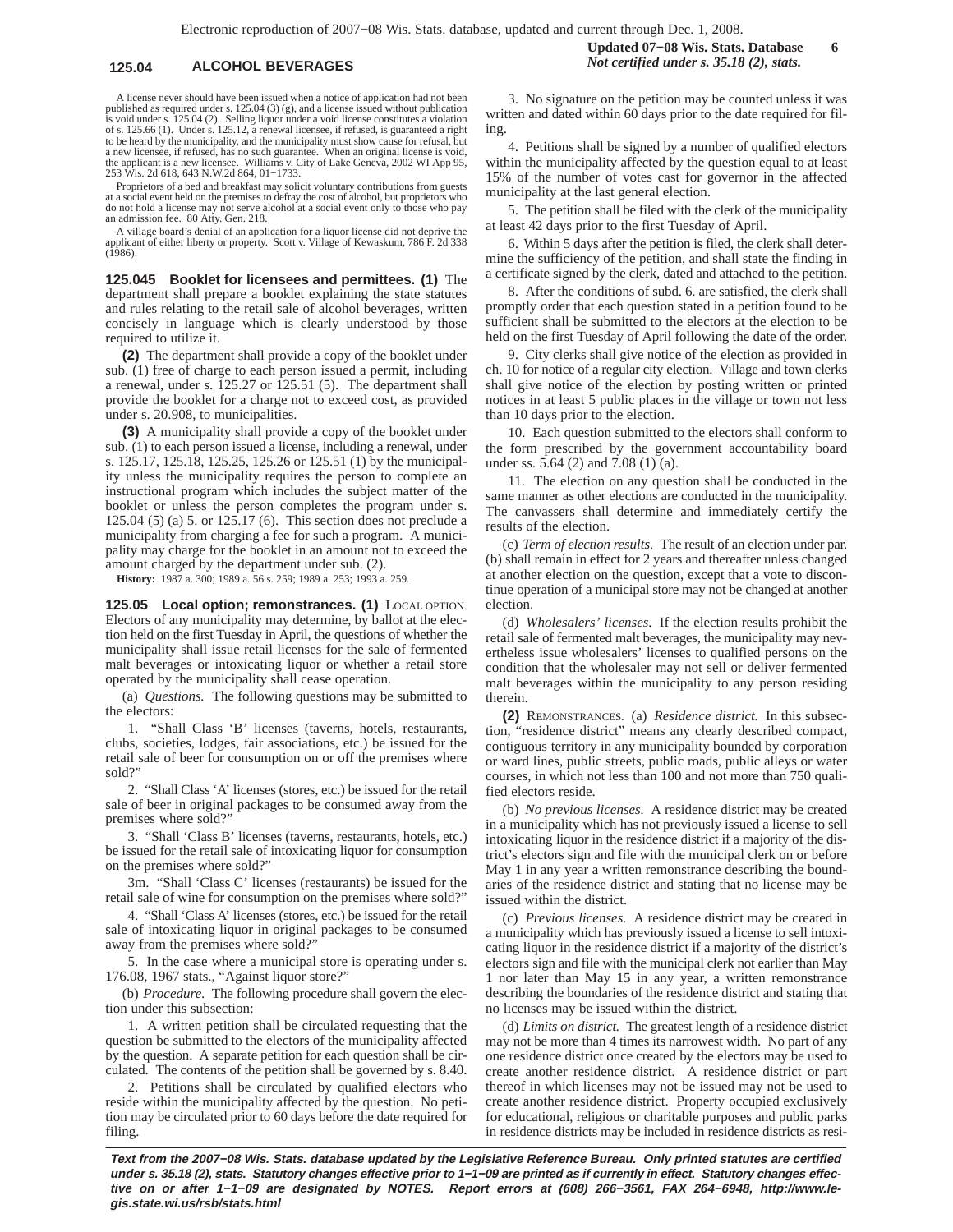## **ALCOHOL BEVERAGES 125.06 7 Updated 07−08 Wis. Stats. Database** *Not certified under s. 35.18 (2), stats.*

dence property, but shall not be used in determining the boundaries or size of any such district.

(e) *Restrictions on licenses in residence districts.* No license to sell intoxicating liquor may be issued in a residence district created under par. (b) or (c) after a remonstrance is filed except:

1. Licenses may be issued for specific locations within a residence district under par. (b) if a majority of the electors in the district sign and file with the municipal clerk written consent for the issuance of licenses for the specific locations.

2. Licenses may be issued in residence districts created under par. (c) if a majority of the electors in the district sign and file with the municipal clerk a counter petition stating that licenses may be issued in that district.

(f) *Exclusions.* The prohibition on the issuance of licenses within a residence district does not apply to:

1. The frontage of that side of any street or road between intersecting streets or roads in any city, village or town upon which one−third of the lineal feet of the property abutting thereon is devoted to or used for a commercial, mercantile, manufacturing or other business purpose.

2. The street or road frontage on either side of such street or road if one−third of the lineal feet of property abutting on both sides thereof between intersecting streets or roads is so used.

3. The frontage on either or both sides of a highway in towns or unincorporated villages within a distance of 400 feet if one− third of the lineal feet of the property abutting upon the highway within that distance is so used.

4. Actual and bona fide hotels maintaining, in 1st class cities, 50 or more sleeping rooms for the accommodation of transient guests; in 2nd class cities, 25 or more such rooms; in 3rd class cities, 18 or more such rooms; and in 4th class cities, 10 or more such rooms.

(g) *Documents; signatures and circulation.* The electors signing a remonstrance, consent or counter petition under par. (b), (c) or (e) shall subscribe to the document their names together with, in cities and villages, the street or lot and block numbers of their residences and, in towns, the quarter−section numbers of their residences. Each elector shall sign the document before a resident of the district who is circulating it. Each person circulating a document shall file an affidavit that each signer is a qualified elector of the residence district referred to in the document and that the signers' names and addresses on the document are genuine. No elector may sign more than one remonstrance or counter petition affecting the elector's residence district. The documents may be separate. Any number of persons may circulate the documents.

(h) *Number of electors.* The number of electors in a residence district shall equal not less than the number of names with residences in the district which appear on the registration list, as defined in s. 5.02 (17), for the residence district on the date that the remonstrance, consent, or counter petition is filed. A person whose name does not appear on a registration list may not sign a protest petition, consent or counter petition.

(i) *Notice.* At least 5 days before soliciting signatures to any remonstrance or counter petition, notice of intent to do so, describing the boundaries of the proposed residence district, shall be published as a class 1 notice under ch. 985, in the district described in the remonstrance or counter petition. No remonstrance or counter petition may be filed before proof of compliance with this section is filed with the clerk of the municipality.

(j) *Publication, objections and effects of filing.* Within 10 days after a remonstrance or counter petition has been filed, the officials of the municipality authorized to issue licenses for the sale of intoxicating liquor shall publish a class 1 notice, under ch. 985, within the residence district stating that at a hearing held on a day fixed by the officials:

1. The officials will examine and consider the remonstrance or counter petition.

2. Any person objecting to the sufficiency of the remonstrance or counter petition may appear before the officials and file objections to the remonstrance or counter petition.

3. The officials shall consider the objections.

4. The officials shall identify any material defect in the remonstrance or counter petition and point them out to the persons who filed the remonstrance or counter petition.

5. The persons who filed the remonstrance or counter petition shall be permitted to correct the defects within 15 days after the hearing.

6. If the defects are corrected, no license may be issued within the residence district except as provided in pars. (e) and (f). If the defects are not corrected, licenses may continue to be issued within the district.

**History:** 1981 c. 79, 377; 1989 a. 31, 192; 1991 a. 39; 1993 a. 246; 1995 a. 16 s. 2; 1999 a. 182; 2003 a. 265; 2007 a. 1.

### **125.06 License and permit exceptions.** No license or permit is required under this chapter for:

**(1)** BREWERS' PREMISES. The furnishing, by brewers, of fermented malt beverages free of charge to customers, visitors and employees on the brewery premises if the fermented malt beverages are consumed on the brewery premises and are not furnished or consumed in or near any room or place where intoxicating liquor is sold.

**(2)** HOSPITALS; PRACTICE OF MEDICINE OR SURGERY. (a) The use of alcohol beverages in institutions licensed under subchs. I and II of ch. 50 where the beverages are used solely for medicinal, mechanical or scientific purposes.

(b) The use or prescription of alcohol beverages by a person licensed to practice medicine or surgery in the treatment of the sick.

(c) Notwithstanding pars. (a) and (b), a permit to receive shipments of alcohol under s. 125.61 must be obtained before alcohol beverages may be used or prescribed under pars. (a) and (b).

**(3)** HOMEMADE WINE OR FERMENTED MALT BEVERAGES. The manufacture of wine or fermented malt beverages of any alcoholic content by any person at his or her home, farm or place of residence if the wine or fermented malt beverages is to be consumed by that person or his or her family and guests, and if the person manufacturing the wine or fermented malt beverages receives no compensation.

**(4)** UNADULTERATED CIDER. The manufacture or sale of unadulterated apple cider.

**(5)** RAILROADS, AIRCRAFT. The sale of alcohol beverages on any railroad dining, buffet or cafe car or aircraft, while in transit. Except as authorized under s. 125.26 (3m) or 125.51 (3) (dm), alcohol beverages may be consumed in a railroad dining, buffet or cafe car or aircraft only while it is in transit.

**(6)** PUBLIC PARKS. The sale of fermented malt beverages in any public park operated by a county or municipality. Fermented malt beverages shall be sold by officers or employees of the county or municipality under an ordinance, resolution, rule or regulation enacted by the governing body.

**(7)** JUDICIAL, PERSONAL REPRESENTATIVE'S, GUARDIAN'S, RECEIVER'S OR TRUSTEE'S SALE. The sale of alcohol beverages at any judicial, personal representative's or guardian's sale or any sale by a receiver or trustee in insolvency or bankruptcy, where the estate being administered possesses a license or permit in effect on the date of such sale.

**(8)** SALE BY SECURED PARTY. The sale of alcohol beverages by a secured party in good faith under the terms of a security agreement, if the sale is not for the purpose of avoiding this chapter or ch. 139. The sale must be in the ordinary course of the business of lending money secured by a security interest in alcohol beverages or warehouse receipts or other evidence of ownership. A sale of fermented malt beverages must be made within 15 days after the secured party takes possession of the fermented malt bever-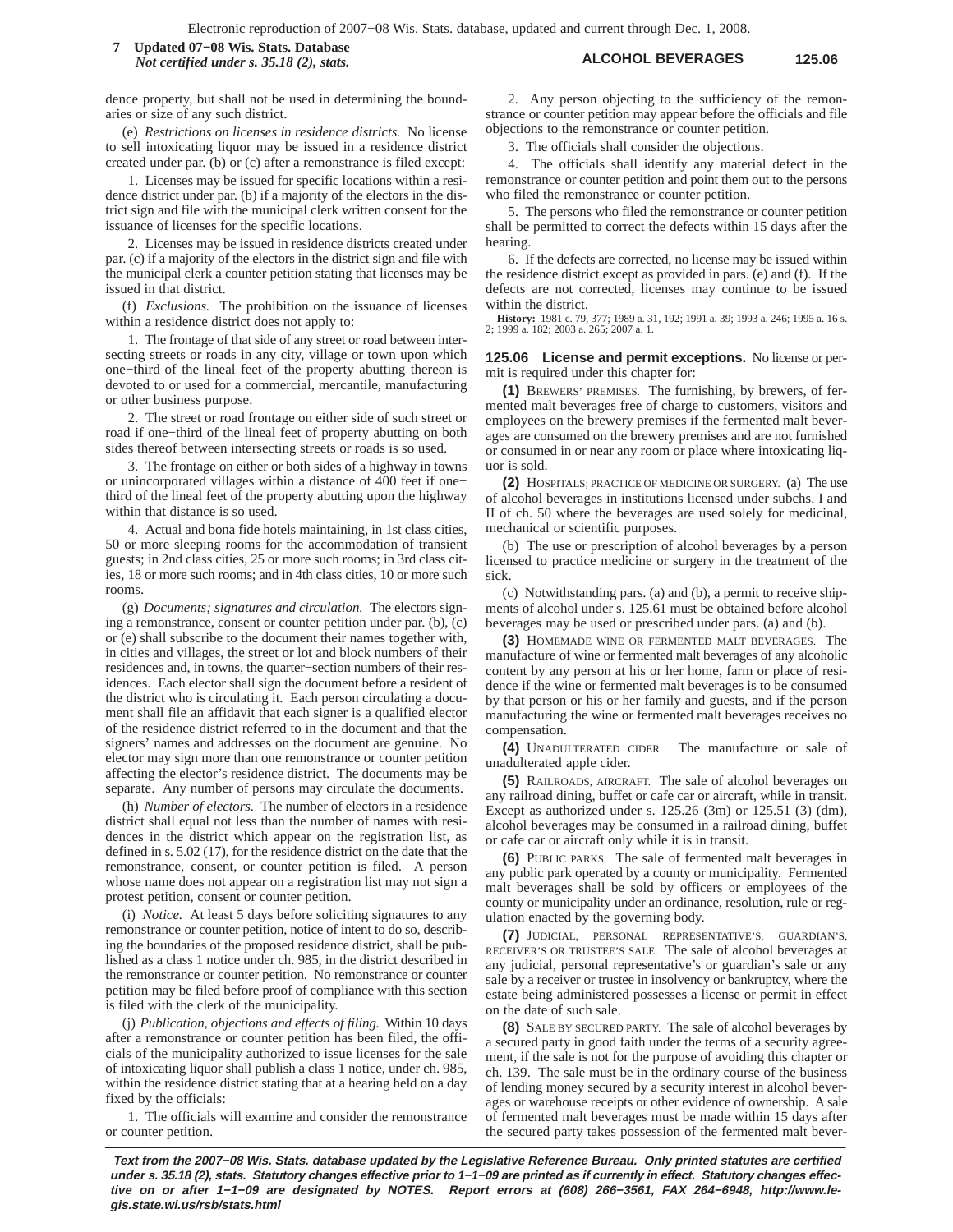# **125.06 ALCOHOL BEVERAGES** *Not certified under s. 35.18 (2), stats.*

ages unless the secured party demonstrates good cause why a sale in compliance with s. 409.610 (2) or the security agreement cannot be made within this time period.

**(9)** CERAMIC BOTTLE COLLECTORS. The sale of ceramic commemorative bottles or other uniquely designed decanters which contain intoxicating liquor, by collectors of such containers to other collectors of such containers.

**(10)** RAFFLES. The awarding of alcohol beverages in original, unopened packages, containers or bottles as a prize, in a raffle conducted by an organization licensed to conduct the raffle under ch. 563, to any person who has attained the legal drinking age.

**(11)** AUCTION SALES. The sale by an auction house at public auction of a collection of sealed bottles of intoxicating liquor or unopened beer cans for the purpose of settling an estate or disposing of the collection or the auction sale of sealed bottles or containers of wine or of unopened bottles of intoxicating liquor or fermented malt beverages by a charitable organization, as defined in s. 440.41 (1), at an auction held to raise money for the charitable organization.

**(11m)** WINE COLLECTORS. The sale by a wine collector to any other wine collector of manufacturer−sealed bottles or containers of wine that the selling wine collector has held for at least 8 years if the selling wine collector has provided prior notice of the sale to the department. No more than one sale in any 12−month period may be conducted by a wine collector under this paragraph.

**(12)** BED AND BREAKFAST ESTABLISHMENTS. The provision by a bed and breakfast establishment, as defined under s. 254.61 (1), of not more than 2 complimentary 4−fluid−ounce glasses of wine per day to a person renting a room at the bed and breakfast establishment for consumption on the premises of the bed and breakfast establishment.

**(13)** WINE SAMPLING ON "CLASS A" PREMISES. (a) The provision of wine taste samples of not more than 3 fluid ounces each, free of charge, by a "Class A" licensee to customers and visitors for consumption on the premises. No "Class A" licensee may provide more than 2 taste samples per day to any one person. This subsection applies only between the hours of 11 a.m. and 7 p.m. Notwithstanding s. 125.07 (1) (a) 1., no "Class A" licensee may provide taste samples under this subsection to any underage person. No "Class A" licensee may provide as taste samples under this subsection wine that the "Class A" licensee did not purchase from a wholesaler.

(b) Notwithstanding par. (a) and s. 125.10 (1), a municipality may prohibit the provision of wine under this subsection.

**History:** 1981 c. 79, 202; 1983 a. 222, 360, 538; 1985 a. 337; 1987 a. 399; 1989 a. 253; 1991 a. 269; 1993 a. 226; 1995 a. 225; 2001 a. 16; 2007 a. 9, 85, 216.

**125.07 Underage and intoxicated persons; presence on licensed premises; possession; penalties. (1)** ALCO-HOL BEVERAGES; RESTRICTIONS RELATING TO UNDERAGE PERSONS. (a) *Restrictions.* 1. No person may procure for, sell, dispense or give away any alcohol beverages to any underage person not accompanied by his or her parent, guardian or spouse who has attained the legal drinking age.

2. No licensee or permittee may sell, vend, deal or traffic in alcohol beverages to or with any underage person not accompanied by his or her parent, guardian or spouse who has attained the legal drinking age.

3. No adult may knowingly permit or fail to take action to prevent the illegal consumption of alcohol beverages by an underage person on premises owned by the adult or under the adult's control. This subdivision does not apply to alcohol beverages used exclusively as part of a religious service.

4. No adult may intentionally encourage or contribute to a violation of sub.  $(4)$  (a) or (b).

(b) *Penalties.* 1. In this paragraph, "violation" means a violation of this subsection or of a local ordinance that strictly conforms to par. (a) if the violation results in an imposition of a forfeiture or a conviction. For purposes of determining previous violations under subd. 2., the 30−month period shall be measured from the dates of violations that resulted in an imposition of a forfeiture or a conviction. For the purpose of determining whether or not a previous violation has occurred, if more than one violation occurs at the same time all those violations shall be counted as one violation.

2. A person who commits a violation may be:

a. Required to forfeit not more than \$500 if the person has not committed a previous violation within 30 months of the violation.

b. Fined not more than \$500 or imprisoned for not more than 30 days or both if the person has committed a previous violation within 30 months of the violation.

c. Fined not more than \$1,000 or imprisoned for not more than 90 days or both if the person has committed 2 previous violations within 30 months of the violation.

d. Fined not more than \$10,000 or imprisoned for not more than 9 months or both if the person has committed 3 or more previous violations within 30 months of the violation.

3. A court shall suspend any license or permit issued under this chapter to a person for:

a. Not more than 3 days, if the court finds that the person committed a violation within 12 months after committing one previous violation;

b. Not less than 3 days nor more than 10 days, if the court finds that the person committed a violation within 12 months after committing 2 other violations; or

c. Not less than 15 days nor more than 30 days, if the court finds that the person committed the violation within 12 months after committing 3 other violations.

4. The court shall promptly mail notice of a suspension under this paragraph to the department and to the clerk of each municipality which has issued a license or permit to the person.

5. A person who holds a Class "A" license, a Class "B" license or permit, a "Class A" license or a "Class B" license or permit who commits a violation is subject to subd. 3. but is not subject to subd. 2. or s. 125.11.

6. Only one penalty may be imposed under this paragraph for each underage person who is provided alcohol beverages contrary to this section or a local ordinance in conformity with this section.

**(2)** SALES OF ALCOHOL BEVERAGES TO INTOXICATED PERSONS. (a) *Restrictions.* 1. No person may procure for, sell, dispense or give away alcohol beverages to a person who is intoxicated.

2. No licensee or permittee may sell, vend, deal or traffic in alcohol beverages to or with a person who is intoxicated.

(b) *Penalties.* Any person who violates par. (a) shall be fined not less than \$100 nor more than \$500 or imprisoned for not more than 60 days or both.

**(3)** PRESENCE IN PLACES OF SALE; PENALTY. (a) *Restrictions.* An underage person not accompanied by his or her parent, guardian or spouse who has attained the legal drinking age may not enter, knowingly attempt to enter or be on any premises for which a license or permit for the retail sale of alcohol beverages has been issued, for any purpose except the transaction of business pertaining to the licensed premises with or for the licensee or his or her employee. The business may not be amusement or the purchase, receiving or consumption of edibles or beverages or similar activities which normally constitute activities of a customer of the premises. This paragraph does not apply to:

1. An underage person who is a resident, employee, lodger or boarder on the premises controlled by the proprietor, licensee or permittee of which the licensed premises consists or is a part.

2. An underage person who enters or is on a Class "A" or "Class A" premises for the purpose of purchasing items other than alcohol beverages. An underage person so entering the premises may not remain on the premises after the purchase.

3. Hotels, drug stores, grocery stores, bowling centers, billiards centers having on the premises 12 or more billiards tables that are not designed for coin operation and that are 8 feet or longer in length, indoor golf simulator facilities, service stations, vessels,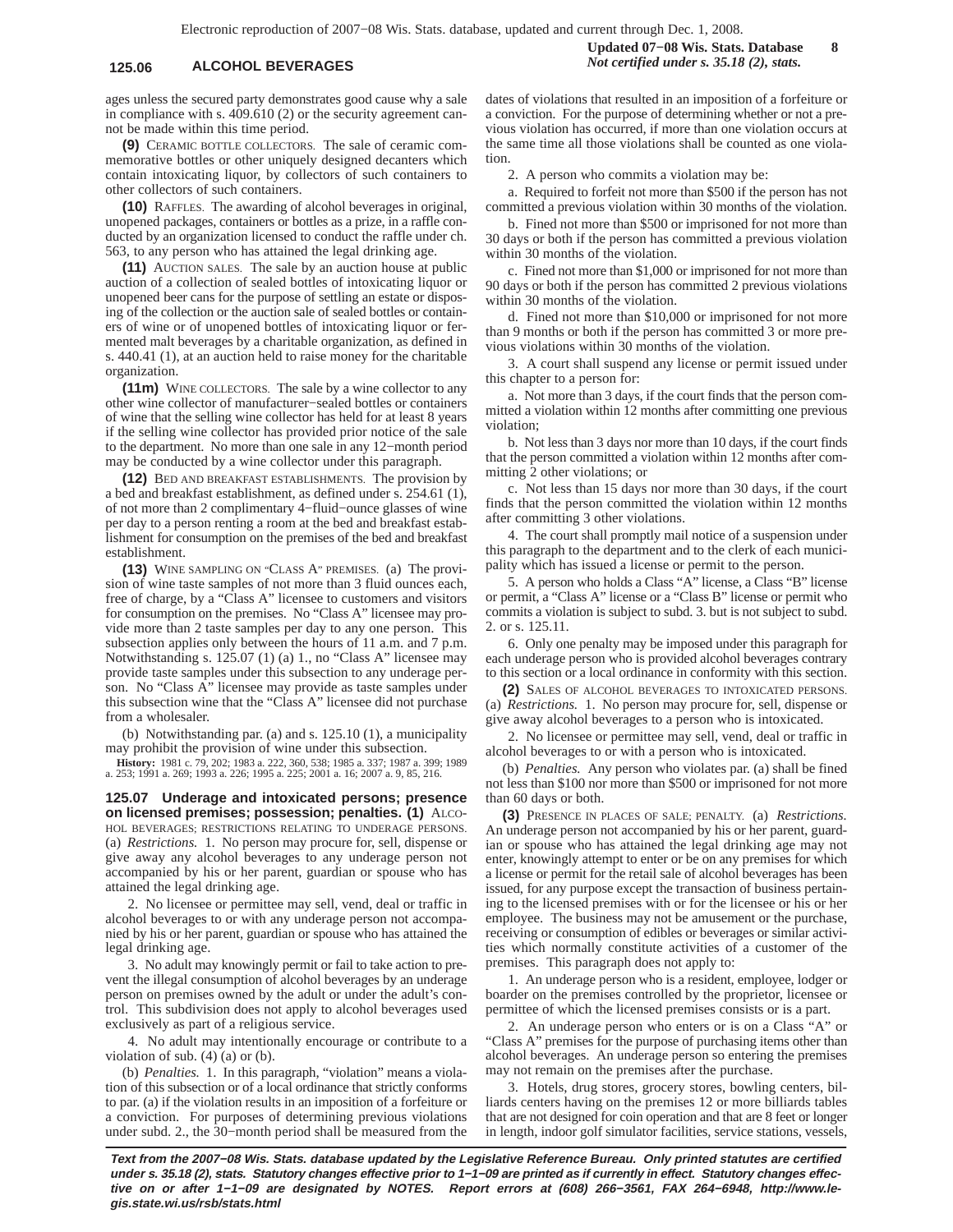**ALCOHOL BEVERAGES 125.07 9 Updated 07−08 Wis. Stats. Database** *Not certified under s. 35.18 (2), stats.*

cars operated by any railroad, regularly established athletic fields, outdoor volleyball courts that are contiguous to a licensed premises, stadiums, public facilities as defined in s. 125.51 (5) (b) 1. d. which are owned by a county or municipality or centers for the visual or performing arts.

3m. Premises having an indoor volleyball court that measures at least 9 meters by 18 meters in area. The exception under this subdivision does not authorize an underage person to loiter in any room that is primarily used for the sale or consumption of alcohol beverages.

3r. Any privately owned business that exists to provide recreational fishing opportunities to the public for a fee and that is registered under s. 95.60 (3m) if the sale of alcohol beverages accounts for less than 30 percent of the business's gross receipts.

4. Premises in the state fair park, concessions authorized on state−owned premises in the state parks and state forests as defined or designated in chs. 27 and 28, and parks owned or operated by agricultural societies.

5. Ski chalets, golf courses and golf clubhouses, racetracks licensed under ch. 562, curling clubs, private soccer clubs and private tennis clubs.

6. Premises operated under both a Class "B" or "Class B" license or permit and a restaurant permit where the principal business conducted is that of a restaurant. If the premises are operated under both a Class "B" or "Class B" license or permit and a restaurant permit, the principal business conducted is presumed to be the sale of alcohol beverages, but the presumption may be rebutted by competent evidence.

6m. Premises operating under both a "Class C" license and a restaurant permit.

7. An underage person who enters or remains on a Class "B" or "Class B" premises for the purpose of transacting business at an auction or market, if the person does not enter or remain in a room where alcohol beverages are sold, furnished or possessed.

8. An underage person who enters or remains in a room on Class "B" or "Class B" licensed premises separate from any room where alcohol beverages are sold or served, if no alcohol beverages are furnished or consumed by any person in the room where the underage person is present and the presence of underage persons is authorized under this subdivision. An underage person may enter and remain on Class "B" or "Class B" premises under this subdivision only if the municipality which issued the Class "B" or "Class B" license adopts an ordinance permitting underage persons to enter and remain on the premises as provided in this subdivision and the law enforcement agency responsible for enforcing the ordinance issues to the Class "B" or "Class B" licensee a written authorization permitting underage persons to be present under this subdivision on the date specified in the authorization. Before issuing the authorization, the law enforcement agency shall make a determination that the presence of underage persons on the licensed premises will not endanger their health, welfare or safety or that of other members of the community. The licensee shall obtain a separate authorization for each date on which underage persons will be present on the premises.

9. A person who is at least 18 years of age and who is working under a contract with the licensee, permittee or corporate agent to provide entertainment for customers on the premises.

10. An underage person who enters or remains on Class "B" or "Class B" licensed premises on a date specified by the licensee or permittee during times when no alcohol beverages are consumed, sold or given away. During those times, the licensee, the agent named in the license if the licensee is a corporation or limited liability company or a person who has an operator's license shall be on the premises unless all alcohol beverages are stored in a locked portion of the premises. The licensee shall notify the local law enforcement agency, in advance, of the times underage persons will be allowed on the premises under this subdivision.

11. An underage person who enters or remains in a dance hall or banquet or hospitality room attached to Class "B" or "Class B"

licensed premises for the purpose of attending a banquet, reception, dance, or other similar event.

12. An underage person who enters and remains on premises for which a temporary Class "B" license is issued under s. 125.26 (6) if the licensee is authorized by the official or body of the municipality that issued the license to permit underage persons to be on the premises under s. 125.26 (6) and if the licensee permits underage persons to be on the premises.

13. An underage person who enters or remains in a banquet or hospitality room on brewery premises operated under a Class "B" or "Class B" license for the purpose of attending a brewery tour.

14. An underage person who enters or remains on premises for which a license is issued to the Wisconsin Renaissance Faire in the city of Chippewa Falls.

(b) *Penalties.* A licensee or permittee who directly or indirectly permits an underage person to enter or be on a licensed premises in violation of par. (a) is subject to a forfeiture of not more than \$500.

**(4)** UNDERAGE PERSONS; PROHIBITIONS; PENALTIES. (a) Any underage person who does any of the following is guilty of a violation:

1. Procures or attempts to procure alcohol beverages from a licensee or permittee.

2. Unless accompanied by a parent, guardian or spouse who has attained the legal drinking age, possesses or consumes alcohol beverages on licensed premises.

3. Enters, knowingly attempts to enter or is on licensed premises in violation of sub. (3) (a).

4. Falsely represents his or her age for the purpose of receiving alcohol beverages from a licensee or permittee.

(b) Except as provided in par. (bm), any underage person not accompanied by his or her parent, guardian or spouse who has attained the legal drinking age who knowingly possesses or consumes alcohol beverages is guilty of a violation.

(bm) An underage person may possess alcohol beverages in the course of employment during his or her working hours if employed by any of the following:

1. A brewer or brewpub.

2. A fermented malt beverages wholesaler.

3. A permittee other than a Class "B" or "Class B" permittee.

4. A facility for the production of alcohol fuel.

5. A retail licensee or permittee under the conditions specified in s. 125.32 (2) or 125.68 (2) or for delivery of unopened containers to the home or vehicle of a customer.

6. A campus, if the underage person is at least 18 years of age and is under the immediate supervision of a person who has attained the legal drinking age.

(bs) Any person violating par. (a) is subject to the following penalties:

1. For a first violation, a forfeiture of not less than \$250 nor more than \$500, suspension of the person's operating privilege as provided under s. 343.30 (6) (b) 1., participation in a supervised work program or other community service work under par. (cg) or any combination of these penalties.

2. For a violation committed within 12 months of one previous violation, either a forfeiture of not less than \$300 nor more than \$500, participation in a supervised work program or other community service work under par. (cg) or any combination of these penalties. In addition, the person's operating privilege may be suspended as provided under s. 343.30 (6) (b) 2., except that if the violation of par. (a) involved a motor vehicle the person's operating privilege shall be suspended as provided under s. 343.30 (6) (b) 2.

3. For a violation committed within 12 months of 2 previous violations, either a forfeiture of not less than \$500 nor more than \$750, participation in a supervised work program or other community service work under par. (cg) or any combination of these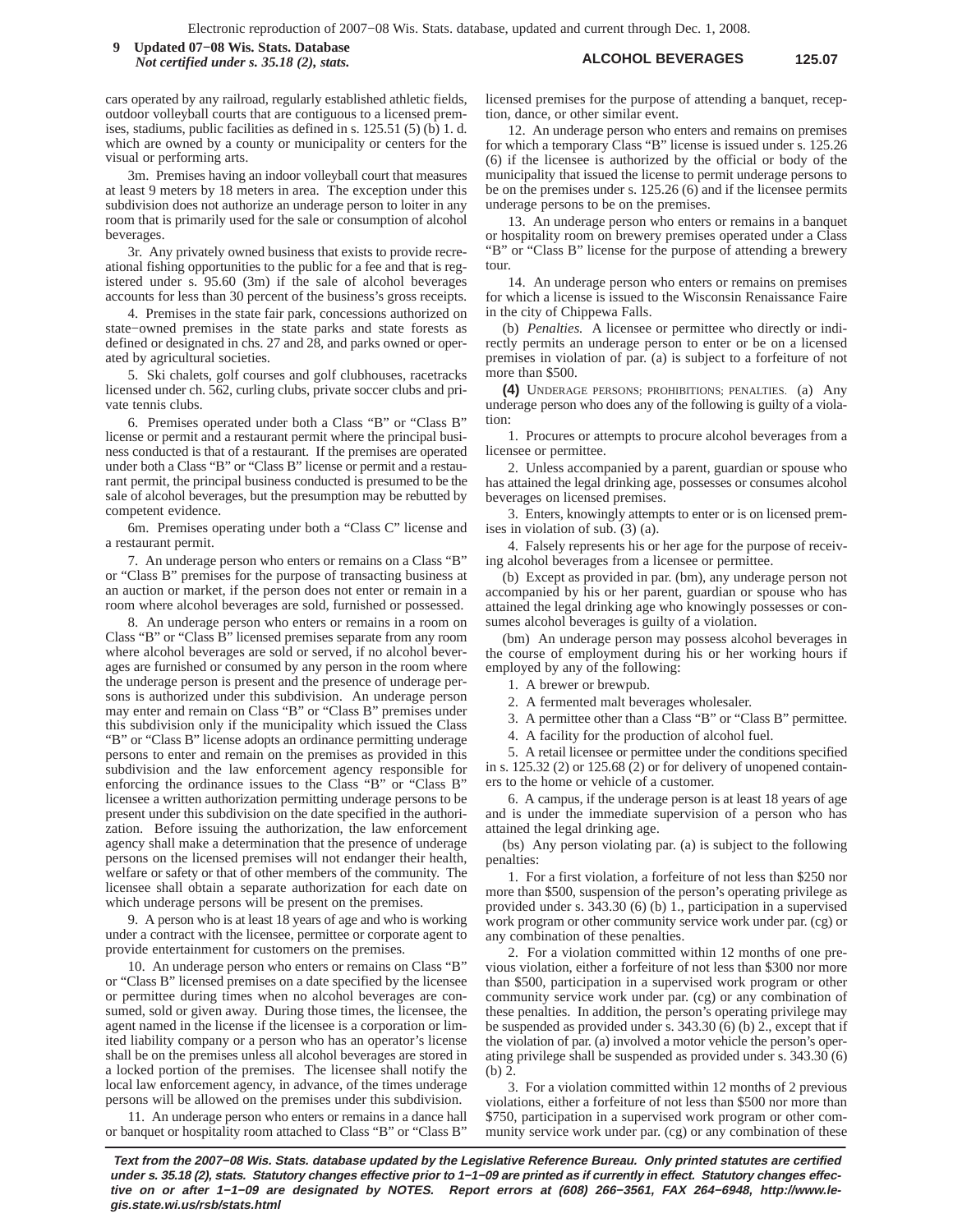## **125.07 ALCOHOL BEVERAGES** *Not certified under s. 35.18 (2), stats.*

penalties. In addition, the person's operating privilege may be suspended as provided under s. 343.30 (6) (b) 3., except that if the violation of par. (a) involved a motor vehicle the person's operating privilege shall be suspended as provided under s. 343.30 (6) (b) 3.

4. For a violation committed within 12 months of 3 or more previous violations, either a forfeiture of not less than \$750 nor more than \$1,000, participation in a supervised work program or other community service work under par. (cg) or any combination of these penalties. In addition, the person's operating privilege may be suspended as provided under s. 343.30 (6) (b) 3., except that if the violation of par. (a) involved a motor vehicle the person's operating privilege shall be suspended as provided under s. 343.30 (6) (b) 3.

(c) Any person violating par. (b) is subject to the following penalties:

1. For a first violation, a forfeiture of not less than \$100 nor more than \$200, suspension of the person's operating privilege as provided under s. 343.30 (6) (b) 1., participation in a supervised work program or other community service work under par. (cg) or any combination of these penalties.

2. For a violation committed within 12 months of one previous violation, either a forfeiture of not less than \$200 nor more than \$300, participation in a supervised work program or other community service work under par. (cg) or any combination of these penalties. In addition, the person's operating privilege may be suspended as provided under s. 343.30 (6) (b) 2., except that if the violation of par. (b) involved a motor vehicle the person's operating privilege shall be suspended as provided under s. 343.30 (6) (b) 2.

3. For a violation committed within 12 months of 2 previous violations, either a forfeiture of not less than \$300 nor more than \$500, participation in a supervised work program or other community service work under par. (cg) or any combination of these penalties. In addition, the person's operating privilege may be suspended as provided under s. 343.30 (6) (b) 3., except that if the violation of par. (b) involved a motor vehicle the person's operating privilege shall be suspended as provided under s. 343.30 (6) (b) 3.

4. For a violation committed within 12 months of 3 or more previous violations, either a forfeiture of not less than \$500 nor more than \$1,000, participation in a supervised work program or other community service work under par. (cg) or any combination of these penalties. In addition, the person's operating privilege may be suspended as provided under s. 343.30 (6) (b) 3., except that if the violation of par. (b) involved a motor vehicle the person's operating privilege shall be suspended as provided under s. 343.30 (6) (b) 3.

(cd) For purposes of par. (bs) or (c), all violations arising out of the same incident or occurrence shall be counted as a single violation.

(cg) 1. A supervised work program ordered under par. (bs) or (c) shall be administered by the county department under s. 46.215 or 46.22 or by a community agency approved by the court. The court shall set standards for the supervised work program within the budgetary limits established by the county board of supervisors. The supervised work program may provide the person with reasonable compensation reflecting the market value of the work performed or it may consist of uncompensated community service work. Community service work ordered under par. (bs) or (c), other than community service work performed under a supervised work program, shall be administered by a public agency or nonprofit charitable organization approved by the court. The court may use any available resources, including any community service work program, in ordering the person to perform community service work under par. (bs) or (c).

2. The supervised work program or other community service work shall be of a constructive nature designed to promote the person's rehabilitation, shall be appropriate to the person's age level and physical ability and shall be combined with counseling from a member of the staff of the county department, community agency, public agency or nonprofit charitable organization or other qualified person. The supervised work program or other community service work may not conflict with the person's regular attendance at school. The amount of work required shall be reasonably related to the seriousness of the person's offense.

(cm) When a court revokes or suspends a person's operating privilege under par. (bs) or (c), the department of transportation may not disclose information concerning or relating to the revocation or suspension to any person other than a court, district attorney, county corporation counsel, city, village or town attorney, law enforcement agency or the person whose operating privilege is revoked or suspended. A person entitled to receive information under this paragraph may not disclose the information to any other person or agency.

**NOTE: Par (cm) is amended eff. the date stated in the notice provided by the secretary of transportation and published in the Wisconsin Administrative Register under section 85.515 (2) (b) of the statutes by 2007 Wis. Act 20 to read:**

**(cm) When a court revokes or suspends a person's operating privilege under par. (bs) or (c), the department of transportation may not disclose information concerning or relating to the revocation or suspension to any person other than a court, district attorney, county corporation counsel, city, village or town attorney, law enforcement agency, driver licensing agency of another jurisdiction, or the person whose operating privilege is revoked or suspended. A person entitled to receive information under this paragraph may not disclose the information to any other person or agency.**

(d) A person who is under 17 years of age on the date of disposition is subject to s. 938.344 unless proceedings have been instituted against the person in a court of civil or criminal jurisdiction after dismissal of the citation under s. 938.344 (3).

(e) 1. In this paragraph, "defendant" means a person found guilty of violating par. (a) or (b) who is 17, 18, 19 or 20 years of age.

2. After ordering a penalty under par. (bs) or (c), the court, with the agreement of the defendant, may enter an additional order staying the execution of the penalty order and suspending or modifying the penalty imposed, except that the court may not stay, suspend or modify the suspension of a person's operating privilege required under par. (bs) or (c). The order under this subdivision shall require the defendant to do any of the following:

a. Submit to an alcohol abuse assessment that conforms to the criteria specified under s. 938.547 (4) and that is conducted by an approved treatment facility. The order shall designate an approved treatment facility to conduct the alcohol abuse assessment and shall specify the date by which the assessment must be completed.

b. Participate in an outpatient alcohol abuse treatment program at an approved treatment facility, if an alcohol abuse assessment conducted under subd. 2. a. recommends treatment.

c. Participate in a court−approved alcohol abuse education program.

3. If the approved treatment facility, with the written informed consent of the defendant, notifies the agency primarily responsible for providing services to the defendant that the defendant has submitted to an assessment under subd. 2. a. and that the defendant does not need treatment or education, the court shall notify the defendant of whether or not the penalty will be reinstated.

4. If the defendant completes the alcohol abuse treatment program or court−approved alcohol abuse education program, the approved treatment facility or court−approved alcohol abuse education program shall, with the written informed consent of the defendant, notify the agency primarily responsible for providing services to the defendant that the defendant has complied with the order and the court shall notify the defendant of whether or not the penalty will be reinstated. If the court had ordered the suspension of the defendant's operating privilege under par. (bs) or (c), the court may order the secretary of transportation to reinstate the operating privilege of the defendant if he or she completes the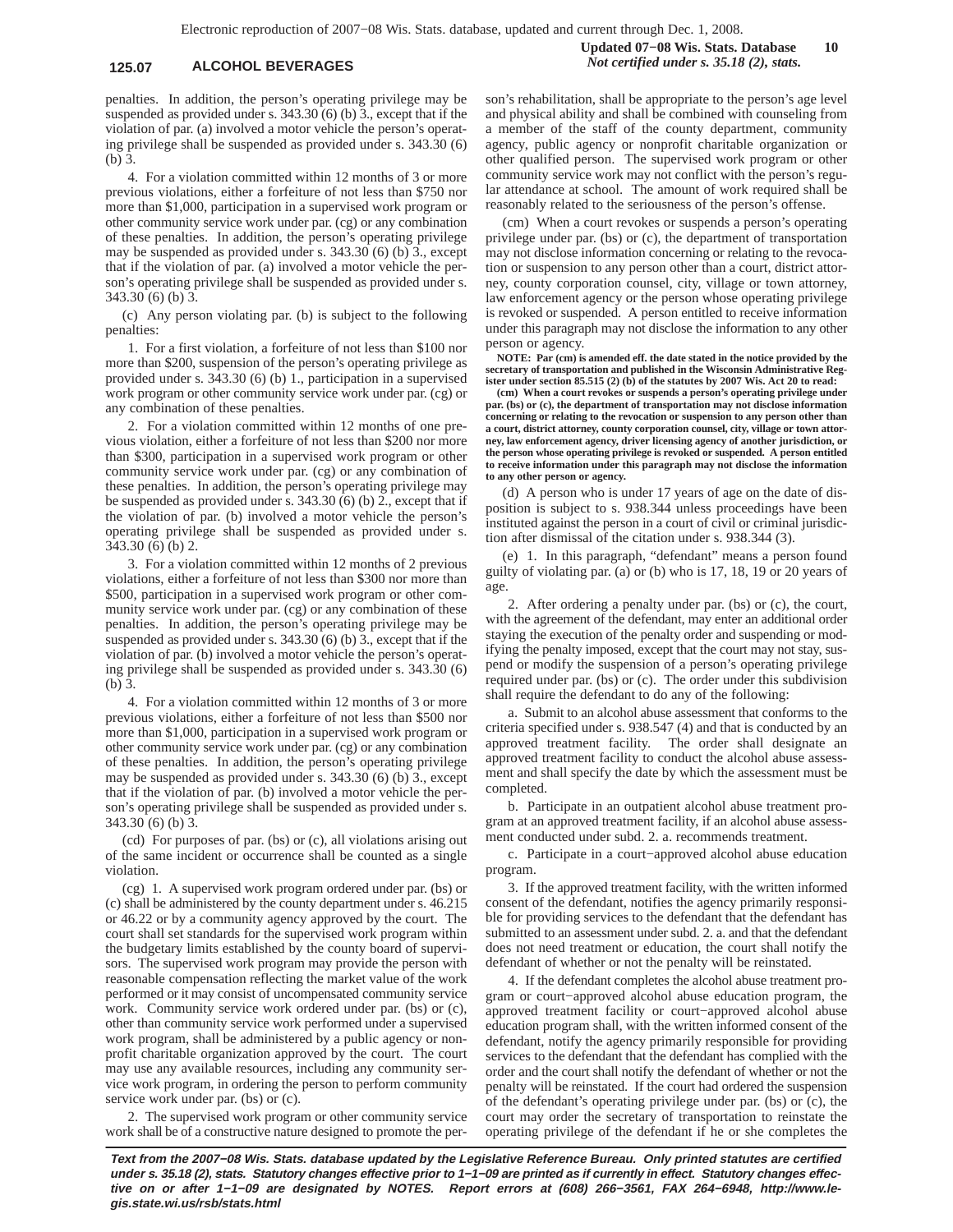## **ALCOHOL BEVERAGES 125.085** *Not certified under s.* 35.18 (2), stats. Database **125.085 125.085** *Not certified under s. 35.18 (2), stats.*

alcohol abuse treatment program or court−approved alcohol abuse education program.

5. If an approved treatment facility or court−approved alcohol abuse education program, with the written informed consent of the defendant, notifies the agency primarily responsible for providing services to the defendant that the defendant is not participating in the program or that the defendant has not satisfactorily completed a recommended alcohol abuse treatment program or an education program, the court shall hold a hearing to determine whether the penalties under par. (bs) or (c) should be imposed.

**(6)** DEFENSES. In determining whether or not a licensee or permittee has violated subs. (1) (a) and (3) (a), all relevant circumstances surrounding the presence of the underage person or the procuring, selling, dispensing or giving away of alcohol beverages may be considered, including any circumstance under pars. (a) to (d). In addition, proof of all of the following facts by a seller of alcohol beverages to an underage person is a defense to any prosecution for a violation of this section:

(a) That the purchaser falsely represented that he or she had attained the legal drinking age.

(b) That the appearance of the purchaser was such that an ordinary and prudent person would believe that the purchaser had attained the legal drinking age.

(c) That the sale was made in good faith and in reliance on the representation and appearance of the purchaser in the belief that the purchaser had attained the legal drinking age.

(d) That the underage person supported the representation under par. (a) with documentation that he or she had attained the legal drinking age.

**(7)** BOOK KEPT BY LICENSEES AND PERMITTEES. (a) Every retail alcohol beverage licensee or permittee may keep a book for the purposes of sub. (6). The licensee or permittee or his or her employee may require any of the following persons to sign the book:

1. A person who has shown documentary proof that he or she has attained the legal drinking age, if the person's age is in question.

2. A person who alleges that he or she is the underage person's parent, guardian or spouse and that he or she has attained the legal drinking age, if the licensee or permittee or his or her employee suspects that he or she is not the underage person's parent, guardian or spouse or that he or she has not attained the legal drinking age.

(b) The book may show the date of the purchase of the alcohol beverages, the identification used in making the purchase or the identification used to establish that a person is an underage person's parent, guardian or spouse and has attained the legal drinking age, the address of the purchaser and the purchaser's signature.

**History:** 1981 c. 79, 202, 391; 1983 a. 74, 472, 538; 1985 a. 28, 29, 47, 120, 176,<br>221, 317, 337; 1987 a. 51, 354; 1989 a. 31, 121, 135, 253, 336, 359; 1991 a. 28, 39,<br>171, 269; 1993 a. 112, 472; 1995 a. 77, 334; 1997 a. a. 109; 2003 a. 246; 2005 a. 50; 2007 a. 8, 20.

A vendor who negligently sells to an underage person may be liable for acts of the intoxicated underage person. Sorensen v. Jarvis, 119 Wis. 2d 627, 350 N.W.2d 108 (1984).

A host who negligently furnished alcohol to an underage guest was negligent per se and liable for injuries to a 3rd party arising out of the guest's intoxication. Koback v. Crook, 123 Wis. 2d 259, 366 N.W.2d 857 (1985).

Sub. (1) (a) prohibits underage persons, as well as adults, from providing alcoholic beverages to underage persons. Smith v. Kappel, 147 Wis. 2d 380, 433 N.W.2d 588 (Ct. App. 1988).

The purpose of sub. (3) is not to avoid the likelihood that a minor who enters a licensed premises will subsequently commit an off−premises assault; a licensee who violates sub. (3) is not negligent per se if such an assault occurs. Symes v. Milwaukee Mut. Ins. Co. 178 Wis. 2d 564, 505 N.W.2d 143 (Ct. App. 1993).

Sub. (6) provides two lines of defense: the defendant can produce any factors believed relevant including those listed in pars. (a) to (d) or can produce evidence meeting all four elements of pars. (a) to (d), which if proven constitutes an absolute defense. City of Oshkosh v. Abitz, 187 Wis. 2d 202, 522 N.W.2d 258 (Ct. App. 1994).

In order to "knowingly permit" consumption by an underage person under sub. (1) (a) 3., there must be evidence, or a reasonable inference from evidence, that the per-son knew or should have known that drinking would occur. Miller v. Thomack, 204 Wis. 2d 242, 555 N.W.2d 130 (Ct. App. 1996), 95−1684.

An individual who contributes money for the intent of purchasing alcohol knowing that it will be consumed by an underage person "procures" alcohol for the underage person. Miller v. Thomack, 210 Wis. 2d 650, 563 N.W.2d 891 (1997), 95−1684.

Underage drinkers are not accompanied by a parent for the purposes of sub. (1) (a) merely because the parent and child are on the same premises. Parents who held a party and told their son not to drink where he could be observed by the other guests and who did not know how much their son drank were neither supervising nor otherwise controlling their son when he was drinking and were thus not accompanying him. Mueller v. McMillian Warner Insurance Company, 2005 WI App 210, 287 Wis. 2d 154, 704 N.W.2d 613, 05−0121, affirmed on other grounds, 2006 WI 54, 290 Wis. 2d 571, 714 N.W.2d 183, 05−0121.

Liquor liability and blame−shifting defenses: Do they mix? Kelly. 69 MLR 217 (1986).

Imposition of liability on social hosts in drunk driving cases: A judicial response mandated by principles of common law and common sense. Goldberg. 69 MLR 251 (1986).

Social Host Liability for Underage Drinking. Hinkston. Wis. Law. June 2008.

**125.075 Injury or death by providing alcohol beverages to a minor. (1)** Any person who procures alcohol beverages for or sells, dispenses or gives away alcohol beverages to a person under 18 years of age in violation of s. 125.07 (1) (a) 1. or 2. may be penalized as provided in sub. (2) if:

(a) The person knew or should have known that the underage person was under the legal drinking age; and

(b) The underage person dies or suffers great bodily harm, as defined in s. 939.22 (14), as a result of consuming the alcohol beverages provided in violation of s. 125.07 (1) (a) 1. or 2.

**(1m)** In determining under sub. (1) (a) whether a person knew or should have known that the underage person was under the legal drinking age, all relevant circumstances surrounding the procuring, selling, dispensing or giving away of the alcohol beverages may be considered, including any circumstance under pars. (a) to (d). In addition, a person has a defense to criminal liability under sub. (1) if all of the following occur:

(a) The underage person falsely represents that he or she has attained the legal drinking age.

(b) The underage person supports the representation under par. (a) with documentation that he or she has attained the legal drinking age.

(c) The alcohol beverages are provided in good faith reliance on the underage person's representation that he or she has attained the legal drinking age.

(d) The appearance of the underage person is such that an ordinary and prudent person would believe that he or she had attained the legal drinking age.

**(2)** (a) Whoever violates sub. (1) is guilty of a Class H felony if the underage person suffers great bodily harm, as defined in s. 939.22 (14).

(b) Whoever violates sub. (1) is guilty of a Class G felony if the underage person dies.

**History:** 1987 a. 335; 1989 a. 253; 1997 a. 283; 2001 a. 109.

The reference in sub. (1) to a single minor or underage person does not preclude its application to a defendant who procures alcohol beverages for a group of persons that the defendant knew or should have known were underage persons. It would be unreasonable to interpret sub. (1) as requiring a personal interaction between the defendant and the victim, or as requiring that the defendant have knowledge that a particular underage person would consume the alcohol pro

**125.085 Proof of age. (1)** DEFINITION. In this section, "official identification card" means any of the following:

(a) A valid operator's license issued under ch. 343 that contains the photograph of the holder.

(b) An identification card issued under s. 343.50.

(c) An identification card issued under s. 125.08, 1987 stats.

(d) A valid military identification card issued to a member of the U.S. armed forces, or forces incorporated as part of the U.S. armed forces, that contains the person's photograph and date of birth.

(e) A valid U.S. passport.

**(2)** USE. No card other than the identification card authorized under this section may be recognized as an official identification card in this state. Any licensee or permittee under this chapter may require a person to present an official identification card, docu-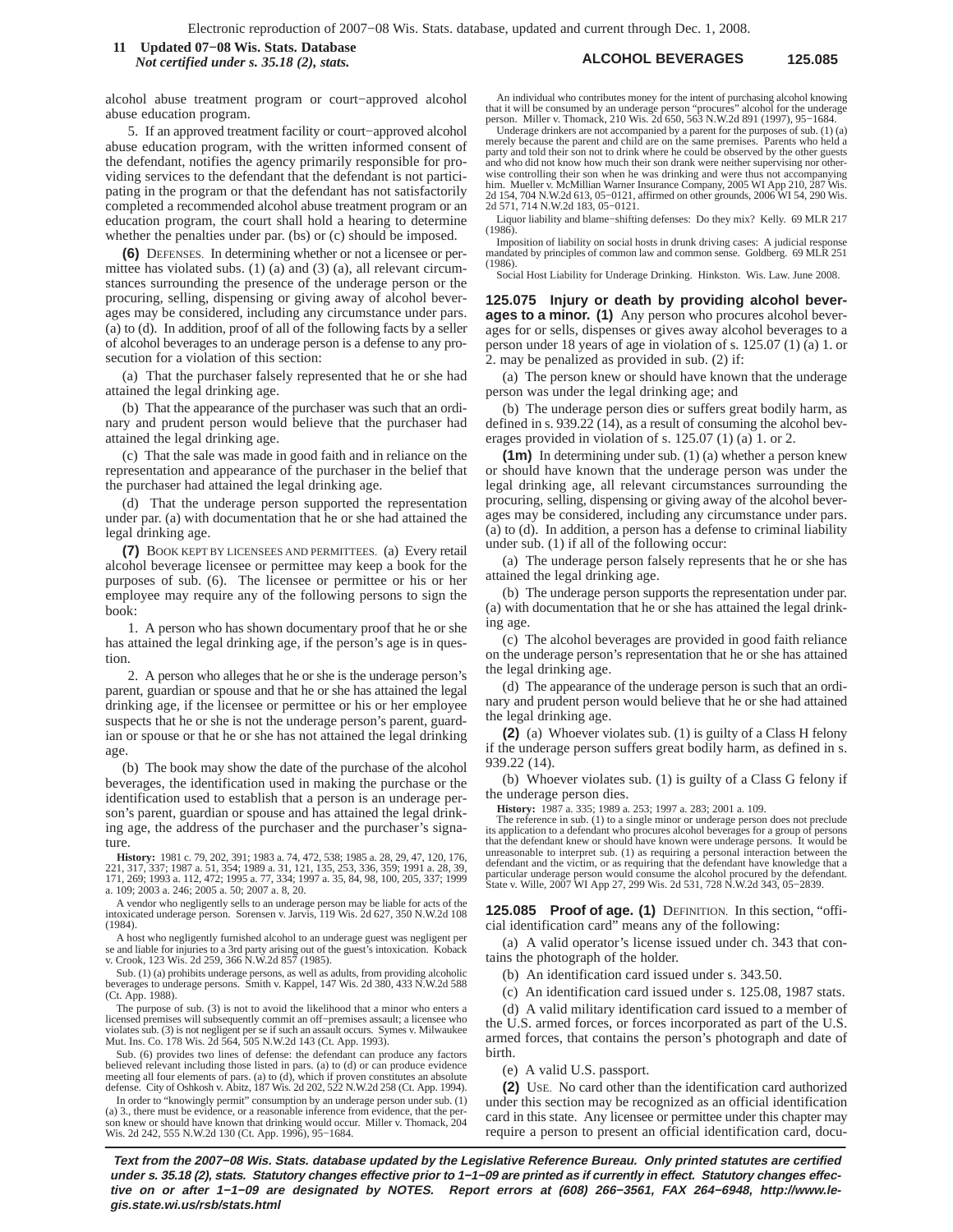# **125.085 ALCOHOL BEVERAGES** *Not certified under s. 35.18 (2), stats.*

mentary proof of age, an operator's license issued by another jurisdiction, or any other form of identification or proof of age acceptable to the licensee or permittee before providing alcohol beverages to the person or allowing the person to enter the premises for which the license or permit has been issued. Nothing in this subsection requires a licensee or permittee to accept any form of identification that does not appear to be valid or authentic or appears altered.

**(3)** PENALTIES FOR FALSIFICATION OF PROOF OF AGE. (a) 1. No person may make, alter or duplicate an official identification card, provide an official identification card to an underage person or knowingly provide other documentation to an underage person purporting to show that the underage person has attained the legal drinking age. No person may possess an official identification card or other documentation used for proof of age with the intent of providing it to an underage person. Except as provided in subds. 2. and 3., any person who violates this subdivision may be fined not less than \$300 nor more than \$1,250 or imprisoned for not less than 10 days nor more than 30 days or both.

2. Any person who violates subd. 1. for money or other consideration is guilty of a Class I felony.

3. Subdivisions 1. and 2. do not apply to a person who is authorized to make an official identification card under ch. 343.

(b) Any underage person who does any of the following is guilty of a violation:

1. Intentionally carries an official identification card not legally issued to him or her, an official identification card obtained under false pretenses or an official identification card which has been altered or duplicated to convey false information.

2. Makes, alters or duplicates an official identification card purporting to show that he or she has attained the legal drinking age.

3. Presents false information to an issuing officer in applying for an official identification card.

4. Intentionally carries an official identification card or other documentation showing that the person has attained the legal drinking age, with knowledge that the official identification card or documentation is false.

(bd) Any underage person who violates par. (b) is subject to a forfeiture of not less than \$300 nor more than \$1,250, suspension of the person's operating privilege under s. 343.30 (6) (bm), participation in a supervised work program or other community service work under par. (bh) or any combination of these penalties.

(bh) 1. A supervised work program ordered under par. (bd) shall be administered by the county department under s. 46.215 or 46.22 or by a community agency approved by the court. The court shall set standards for the supervised work program within the budgetary limits established by the county board of supervisors. The supervised work program may provide the person with reasonable compensation reflecting the market value of the work performed or it may consist of uncompensated community service work. Community service work ordered under par. (bd), other than community service work performed under a supervised work program, shall be administered by a public agency or nonprofit charitable organization approved by the court. The court may use any available resources, including any community service work program, in ordering the person to perform community service work under par. (bd).

2. The supervised work program or other community service work shall be of a constructive nature designed to promote the person's rehabilitation, shall be appropriate to the person's age level and physical ability and shall be combined with counseling from a member of the staff of the county department, community agency, public agency or nonprofit charitable organization or other qualified person. The supervised work program or other community service work may not conflict with the person's regular attendance at school. The amount of work required shall be reasonably related to the seriousness of the person's offense.

(bp) When a court suspends a person's operating privilege under par. (bd), the department of transportation may not disclose information concerning or relating to the suspension to any person other than a court, district attorney, county corporation counsel, city, village or town attorney, law enforcement agency or the person whose operating privilege is suspended. A person entitled to receive information under this paragraph may not disclose the information to any other person or agency.

**NOTE: Par (bp) is amended eff. the date stated in the notice provided by the secretary of transportation and published in the Wisconsin Administrative Register under section 85.515 (2) (b) of the statutes by 2007 Wis. Act 20 to read:**

**(bp) When a court suspends a person's operating privilege under par. (bd), the department of transportation may not disclose information concerning or relating to the suspension to any person other than a court, district attorney, county corporation counsel, city, village or town attorney, law enforcement agency, driver licensing agency of another jurisdiction, or the person whose operating privilege is suspended. A person entitled to receive information under this paragraph may not disclose the information to any other person or agency.**

(bt) A person who is under 17 years of age on the date of disposition is subject to s. 938.344 unless proceedings have been instituted against the person in a court of civil or criminal jurisdiction after dismissal of the citation under s. 938.344 (3).

(c) A law enforcement officer investigating an alleged violation of par. (b) shall confiscate any official identification card or other documentation that constitutes evidence of the violation.

**History:** 1989 a. 31, 253, 336; 1991 a. 39; 1995 a. 77; 1997 a. 27, 35, 205, 283; 2001 a. 109; 2007 a. 20, 164.

**125.09 General restrictions. (1)** PUBLIC PLACE. No owner, lessee or person in charge of a public place may permit the consumption of alcohol beverages on the premises of the public place, unless the person has an appropriate retail license or permit. This subsection does not apply to municipalities, buildings and parks owned by counties, regularly established athletic fields and stadiums, school buildings, churches, premises in a state fair park or clubs.

**(2)** POSSESSION OF ALCOHOL BEVERAGES ON SCHOOL GROUNDS PROHIBITED. (a) In this subsection:

1. "Motor vehicle" means a motor vehicle owned, rented or consigned to a school.

2. "School" means a public, parochial or private school which provides an educational program for one or more grades between grades 1 and 12 and which is commonly known as an elementary school, middle school, junior high school, senior high school or high school.

3. "School administrator" means the person designated by the governing body of a school as ultimately responsible for the ordinary operations of a school.

4. "School premises" means premises owned, rented or under the control of a school.

(b) Except as provided by par. (c) no person may possess or consume alcohol beverages:

1. On school premises;

2. In a motor vehicle, if a pupil attending the school is in the motor vehicle; or

3. While participating in a school−sponsored activity.

(c) Alcohol beverages may be possessed or consumed on school premises, in motor vehicles or by participants in school− sponsored activities if specifically permitted in writing by the school administrator consistent with applicable laws, ordinances and school board policies.

(d) A person who violates this subsection is subject to a forfeiture of not more than \$200, except that ss. 125.07 (4) (c) and (d) and 938.344 provide the penalties applicable to underage persons.

**(3)** PLACE−TO−PLACE DELIVERIES. No person may peddle any alcohol beverage from house to house where the sale and delivery are made concurrently.

**(6)** MUNICIPAL STORES. No municipality may engage in the sale of alcohol beverages, except as authorized under s. 125.26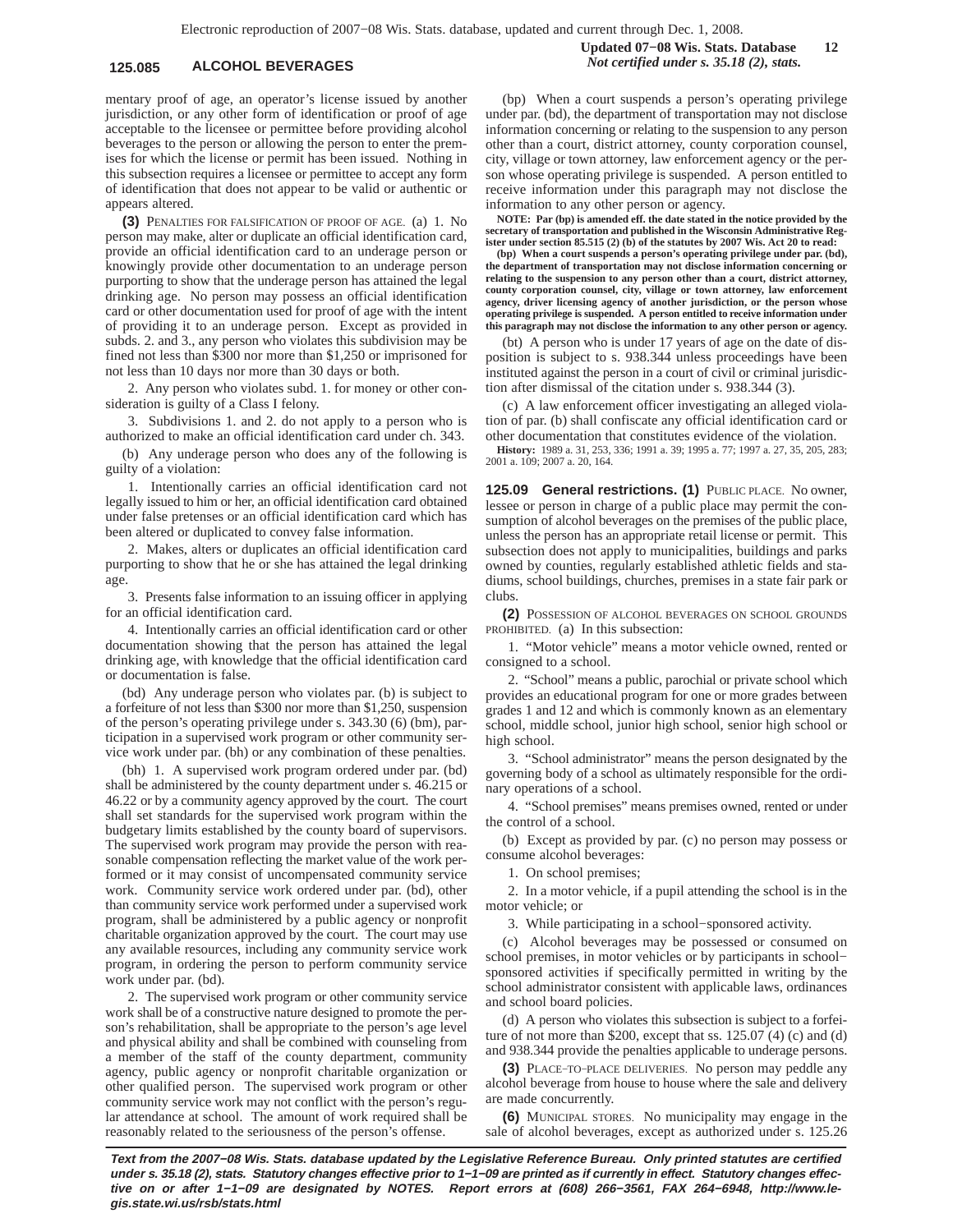**ALCOHOL BEVERAGES 125.12 13 Updated 07−08 Wis. Stats. Database** *Not certified under s. 35.18 (2), stats.*

(6). This subsection does not apply to municipal stores in operation on November 6, 1969.

**History:** 1981 c. 79, 158; 1983 a. 74; 1985 a. 218; 1995 a. 77.

This section does not prohibit the consumption of alcohol beverages by bed and breakfast proprietors, their friends, or their personal guests in areas that are off−limits to the public or to renters. 80 Atty. Gen. 218.

**125.10 Municipal regulation. (1)** AUTHORIZATION. Any municipality may enact regulations incorporating any part of this chapter and may prescribe additional regulations for the sale of alcohol beverages, not in conflict with this chapter. The municipality may prescribe forfeitures or license suspension or revocation for violations of any such regulations. Regulations providing forfeitures or license suspension or revocation must be adopted by ordinance.

**(2)** REGULATION OF UNDERAGE PERSONS. A municipality or a county may enact an ordinance regulating conduct regulated by s. 125.07 (1) or (4) (a), (b) or (bm), 125.085 (3) (b) or 125.09 (2) only if it strictly conforms to the statutory subsection. A county ordinance enacted under this subsection does not apply within any municipality that has enacted or enacts an ordinance under this subsection.

**(3)** ZONING. Except as provided in ss. 125.05 and 125.68, this chapter does not affect the power of municipalities to enact or enforce zoning regulations.

**(4)** REGULATION OF CLOSED RETAIL PREMISES. A municipality may not prohibit the permittee, licensee, employees, salespersons, employees of wholesalers licensed under s. 125.28 (1) or 125.54 (1); employees of permittees under s. 125.295 with respect to the permittee's own retail premises; or service personnel from being present on premises operated under a Class "A", "Class A" or "Class C" license or under a Class "B" or "Class B" license or permit during hours when the premises are not open for business if those persons are performing job−related activities.

**History:** 1981 c. 79, 202; 1983 a. 74 ss. 19, 32; 1985 a. 28 ss. 5, 9; 1987 a. 168; 1989 a. 31, 253; 1991 a. 39; 1993 a. 208; 2007 a. 20.

Chapter 125 contemplates and expressly directs that regulation is to supersede competition in the retail sale of alcohol beverages. The regulatory scheme indicates a legislative intent to make state antitrust law not applicable by authorizing contrary or inconsistent conduct by granting municipalities broad statutory authority to prescribe or orchestrate anticompetitive regulation in the sale and consumption of alcohol if that regulation serves an important public interest. Private parties are eligible for antitrust immunity when they act in concert, in an anticompetitive manner, in direct response to pressure bordering on compulsion from a municipality. Eichenseer v. Madison−Dane County Tavern League, Inc. 2008 WI 38, \_\_\_ Wis. 2d \_\_\_, 748 N.W.2d 154, 05−1063.

**125.105 Impersonating an officer. (1)** No person may impersonate an inspector, agent or other employee of the department or of the department of justice.

**(2)** (a) Whoever violates sub. (1) with the intent to mislead another may be fined not more than \$10,000 or imprisoned for not more than 9 months or both.

(b) Whoever violates sub. (1) to commit, or abet the commission of, a crime is guilty of a Class H felony.

**History:** 1989 a. 253; 1997 a. 283; 2001 a. 109.

**125.11 Penalties. (1)** GENERAL PENALTY. Any person who violates any provision of this chapter for which a specific penalty is not provided, shall be fined not more than \$1,000 or imprisoned for not more than 90 days or both. Any license or permit issued to the person under this chapter may be revoked by the court.

**(2)** FELONY. If a person is convicted of a felony under this chapter, in addition to the penalties provided for the felony, the court shall revoke any license or permit issued to the person under this chapter.

**History:** 1981 c. 79; 1985 a. 120, 302; 1989 a. 253.

**125.115 Responsibility for commission of a crime. (1)** A person may be convicted of the commission of a crime under this chapter only if the criteria specified in s. 939.05 exist.

**(2)** This section does not apply to civil forfeiture actions for violation of any provision of this chapter or any local ordinance in conformity with any provision of this chapter.

**History:** 1985 a. 47.

**125.12 Revocations, suspensions, refusals to issue or renew. (1)** REVOCATION, SUSPENSION, NONISSUANCE OR NONRE-NEWAL OF LICENSE. (a) Except as provided in this subsection, any municipality or the department may revoke, suspend or refuse to renew any license or permit under this chapter, as provided in this section.

(b) 1. In this paragraph, "violation" means a violation of s. 125.07 (1) (a), or a local ordinance that strictly conforms to s. 125.07 (1) (a).

2. No violation may be considered under this section or s. 125.04 (5) (a) 1. unless the licensee or permittee has committed another violation within one year preceding the violation. If a licensee or permittee has committed 2 or more violations within one year, all violations committed within one year of a previous violation may be considered under this section or s. 125.04 (5) (a) 1.

(c) Neither a municipality nor the department may consider an arrest or conviction for a violation punishable under s. 945.03 (2m), 945.04 (2m) or 945.05 (1m) in any action to revoke, suspend or refuse to renew a Class "B" or "Class B" license or permit.

**(2)** REVOCATION OR SUSPENSION OF LICENSES BY LOCAL AUTHORITIES. (ag) *Complaint.* Any resident of a municipality issuing licenses under this chapter may file a sworn written complaint with the clerk of the municipality alleging one or more of the following about a person holding a license issued under this chapter by the municipality:

1. The person has violated this chapter or municipal regulations adopted under s. 125.10.

2. The person keeps or maintains a disorderly or riotous, indecent or improper house.

3. The person has sold or given away alcohol beverages to known habitual drunkards.

4. The person does not possess the qualifications required under this chapter to hold the license.

5. The person has been convicted of manufacturing, distributing or delivering a controlled substance or controlled substance analog under s. 961.41 (1); of possessing, with intent to manufacture, distribute or deliver, a controlled substance or controlled substance analog under s. 961.41 (1m); or of possessing, with intent to manufacture, distribute or deliver, or of manufacturing, distributing or delivering a controlled substance or controlled substance analog under a substantially similar federal law or a substantially similar law of another state.

5m. The person has been convicted of possessing any of the materials listed in s. 961.65 with intent to manufacture methamphetamine under that subsection or under a federal law or a law of another state that is substantially similar to s. 961.65.

6. The person knowingly allows another person, who is on the premises for which the license under this chapter is issued, to possess, with the intent to manufacture, distribute or deliver, or to manufacture, distribute or deliver a controlled substance or controlled substance analog.

6m. The person knowingly allows another person, who is on the premises for which the license under this chapter is issued, to possess any of the materials listed in s. 961.65 with the intent to manufacture methamphetamine.

7. The person received the benefit from an act prohibited under s. 125.33 (11).

(ar) *Summons.* Upon the filing of the complaint, the municipal governing body or a duly authorized committee of a city council shall issue a summons, signed by the clerk and directed to any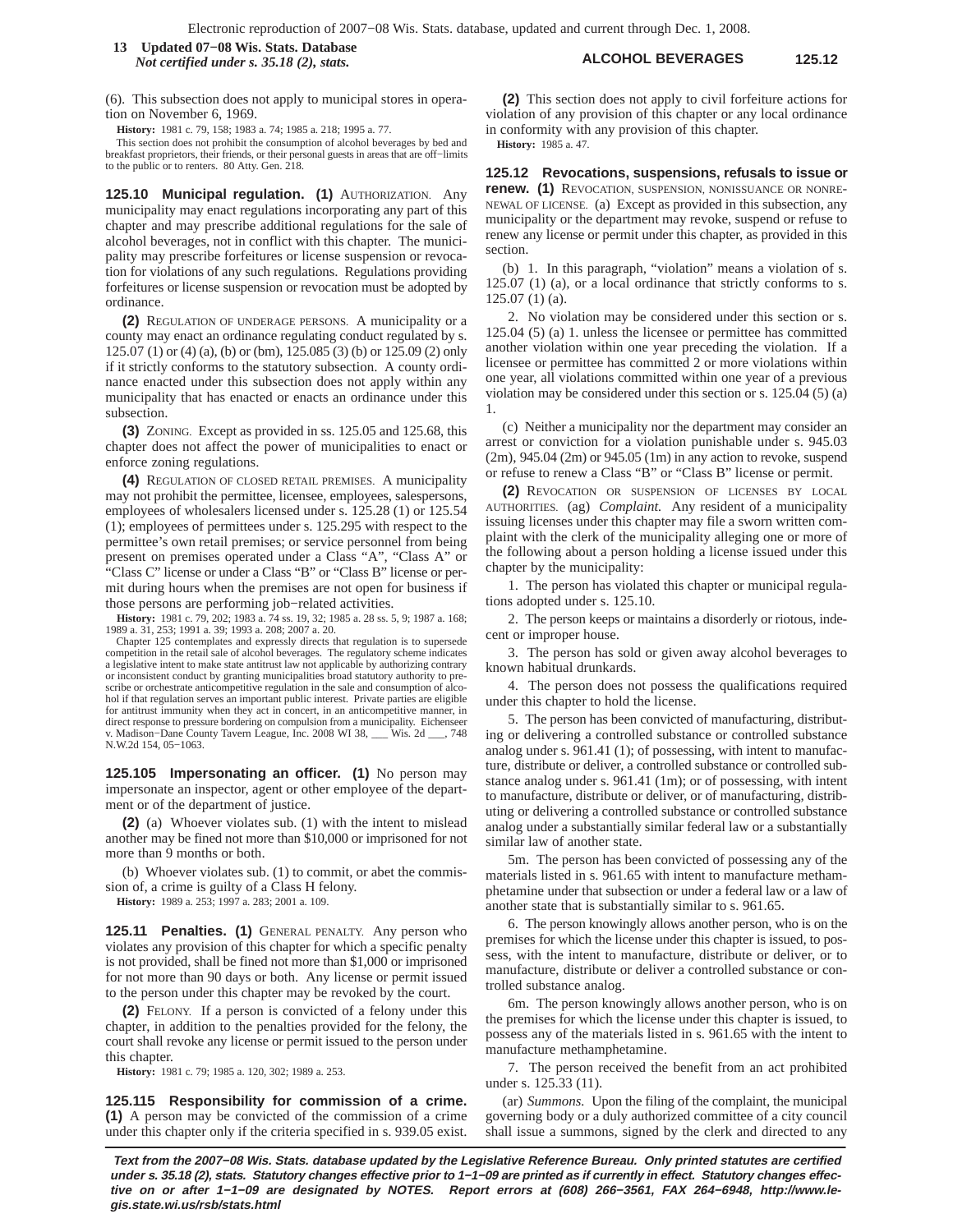# **125.12 ALCOHOL BEVERAGES** *Not certified under s. 35.18 (2), stats.*

peace officer in the municipality. The summons shall command the licensee complained of to appear before the municipal governing body or the committee on a day and place named in the summons, not less than 3 days and not more than 10 days from the date of issuance, and show cause why his or her license should not be revoked or suspended. The summons and a copy of the complaint shall be served on the licensee at least 3 days before the time at which the licensee is commanded to appear. Service shall be in the manner provided under ch. 801 for service in civil actions in circuit court.

(b) *Procedure on hearing.* 1. If the licensee does not appear as required by the summons, the allegations of the complaint shall be taken as true and if the municipal governing body or the committee finds the allegations sufficient, the license shall be revoked. The clerk shall give notice of the revocation to the person whose license is revoked.

2. If the licensee appears as required by the summons and denies the complaint, both the complainant and the licensee may produce witnesses, cross−examine witnesses and be represented by counsel. The licensee shall be provided a written transcript of the hearing at his or her expense. If the hearing is held before the municipal governing body and the complaint is found to be true, the license shall either be suspended for not less than 10 days nor more than 90 days or revoked, except that, if a complaint under par. (ag) 4. is found to be true with respect to a license issued under s. 125.51 (4) (v), the license shall be revoked.

3. If the hearing is held before a committee of a city council, the committee shall submit a report to the city council, including findings of fact, conclusions of law and a recommendation as to what action, if any, the city council should take with respect to the license. The committee shall provide the complainant and the licensee with a copy of the report. Either the complainant or the licensee may file an objection to the report and shall have the opportunity to present arguments supporting the objection to the city council. The city council shall determine whether the arguments shall be presented orally or in writing or both. If the city council, after considering the committee's report and any arguments presented by the complainant or the licensee, finds the complaint to be true, or if there is no objection to a report recommending suspension or revocation, the license shall be suspended or revoked as provided under subd. 2.

4. The municipal clerk shall give notice of each suspension or revocation to the person whose license is suspended or revoked.

5. If the municipal governing body finds the complaint untrue, the proceeding shall be dismissed without cost to the accused. If the municipal governing body finds the complaint to be malicious and without probable cause, the costs shall be paid by the complainant. The municipal governing body or the committee may require the complainant to provide security for such costs before issuing the summons under par. (ar).

(c) *Effect of revocation.* When a license is revoked under this subsection, the revocation shall be recorded by the clerk and no other license issued under this chapter may be granted within 12 months of the date of revocation to the person whose license was revoked. No part of the fee paid for any license so revoked may be refunded.

(d) *Judicial review.* The action of any municipal governing body in granting or failing to grant, suspending or revoking any license, or the failure of any municipal governing body to revoke or suspend any license for good cause, may be reviewed by the circuit court for the county in which the application for the license was issued, upon application by any applicant, licensee or resident of the municipality. The procedure on review shall be the same as in civil actions instituted in the circuit court. The person desiring review shall file pleadings, which shall be served on the municipal governing body in the manner provided in ch. 801 for service in civil actions and a copy of the pleadings shall be served on the applicant or licensee. The municipal governing body, applicant or licensee shall have 20 days to file an answer to the complaint. Following filing of the answer, the matter shall be deemed at issue and hearing may be had within 5 days, upon due notice served upon the opposing party. The hearing shall be before the court without a jury. Subpoenas for witnesses may be issued and their attendance compelled. The decision of the court shall be filed within 10 days after the hearing and a copy of the decision shall be transmitted to each of the parties. The decision

shall be binding unless it is appealed to the court of appeals. **(3)** REFUSALS BY LOCAL AUTHORITIES TO RENEW LICENSES. A municipality issuing licenses under this chapter may refuse to renew a license for the causes provided in sub. (2) (ag). Prior to the time for the renewal of the license, the municipal governing body or a duly authorized committee of a city council shall notify the licensee in writing of the municipality's intention not to renew the license and provide the licensee with an opportunity for a hearing. The notice shall state the reasons for the intended action. The hearing shall be conducted as provided in sub. (2) (b) and judicial review shall be as provided in sub. (2) (d). If the hearing is held before a committee of a city council, the committee shall make a report and recommendation as provided under sub. (2) (b) 3. and the city council shall follow the procedure specified under that subdivision in making its determination.

**(3m)** REFUSALS BY LOCAL AUTHORITIES TO ISSUE LICENSES. If a municipal governing body or duly authorized committee of a city council decides not to issue a new license under this chapter, it shall notify the applicant for the new license of the decision not to issue the license. The notice shall be in writing and state the reasons for the decision.

**(4)** SUSPENSION OR REVOCATION OF LICENSES ON COMPLAINT OF THE DEPARTMENT. (ag) *Complaint.* A duly authorized employee of the department may file a complaint with the clerk of circuit court for the jurisdiction in which the premises of a person holding a license issued under this chapter is situated, alleging one or more of the following about a licensee:

1. That the licensee has violated this chapter.

2. That the licensee keeps or maintains a disorderly or riotous, indecent or improper house.

3. That the licensee has sold alcohol beverages to known habitual drunkards.

4. That the licensee has failed to maintain the premises in accordance with the standards of sanitation prescribed by the department of health services.

5. That the licensee has permitted known criminals or prostitutes to loiter on the licensed premises.

6. That the licensee does not possess the qualifications required under this chapter to hold the license.

7. That the licensee has been convicted of manufacturing, distributing or delivering a controlled substance or controlled substance analog under s. 961.41 (1); of possessing, with intent to manufacture, distribute or deliver, a controlled substance or controlled substance analog under s. 961.41 (1m); or of possessing, with intent to manufacture, distribute or deliver, or of manufacturing, distributing or delivering a controlled substance or controlled substance analog under a substantially similar federal law or a substantially similar law of another state.

7m. That the licensee has been convicted of possessing any of the materials listed in s. 961.65 with intent to manufacture methamphetamine under that section or under a federal law or a law of another state that is substantially similar to s. 961.65.

8. That the licensee knowingly allows another person, who is on the premises for which the license under this chapter is issued, to possess, with the intent to manufacture, distribute or deliver, or to manufacture, distribute or deliver a controlled substance or controlled substance analog.

8m. That the licensee knowingly allows another person, who is on the premises for which the license under this chapter is issued, to possess any of the materials listed in s. 961.65 with the intent to manufacture methamphetamine.

(ar) *Summons.* Upon the filing of the complaint, the clerk of the court shall issue a summons commanding the licensee to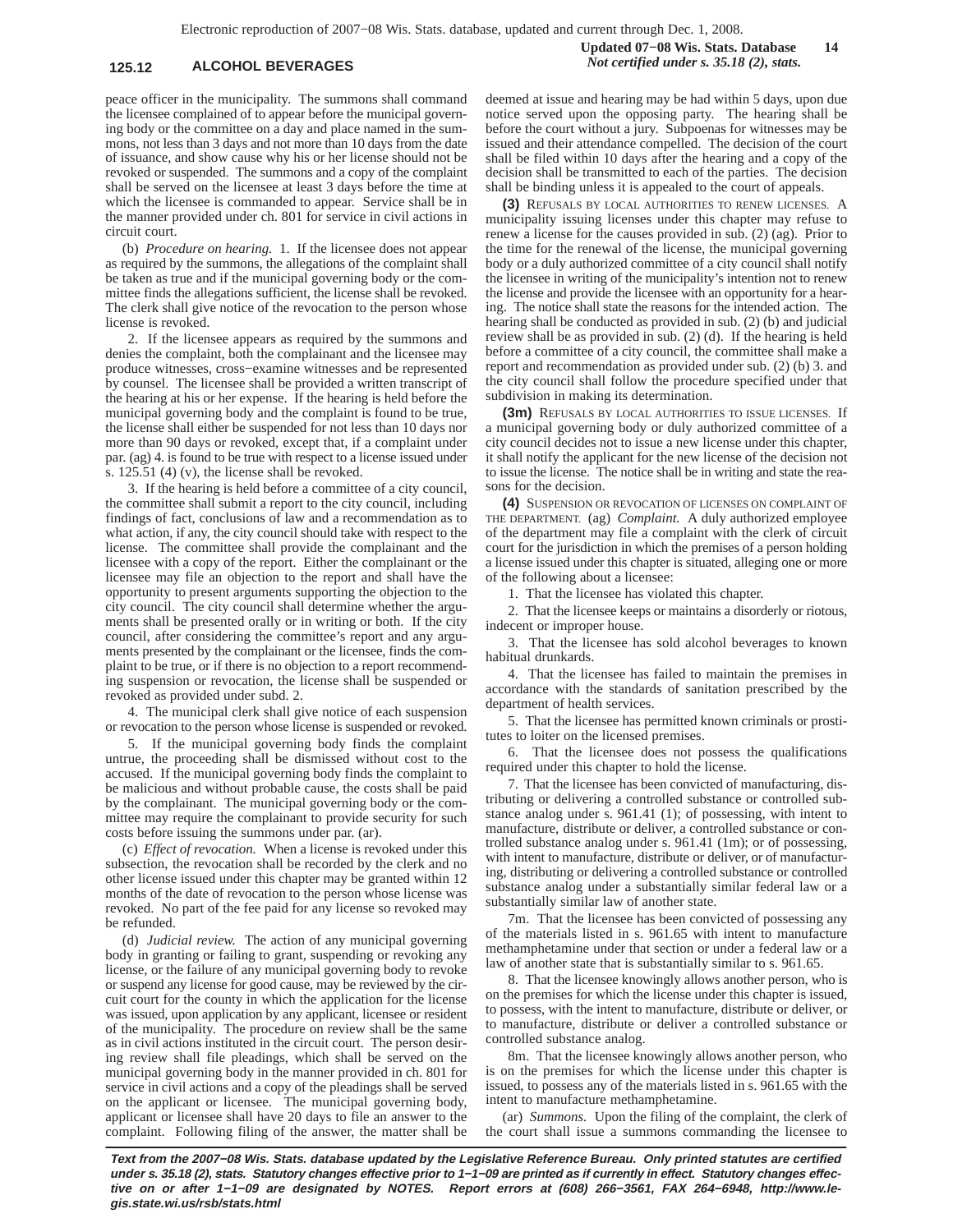**ALCOHOL BEVERAGES 125.13 15 Updated 07−08 Wis. Stats. Database** *Not certified under s. 35.18 (2), stats.*

appear before the court not less than 20 days from its date of issuance and show cause why his or her license should not be revoked or suspended. The summons and a copy of the complaint shall be served at least 20 days before the date on which the person is commanded to appear. Service shall be in the manner provided in ch. 801 for civil actions in circuit court.

(b) *Procedure on hearing.* If the licensee does not appear as required by the summons, the allegations of the complaint shall be taken as true and if the court finds the allegations sufficient, it shall order the license either suspended for not more than 90 days or revoked, except that, for allegations under par. (ag) 6. with respect to a license issued under s.  $125.51$  (4) (v), it shall order the license revoked. The clerk of the court shall give notice of the suspension or revocation to the person whose license is suspended or revoked. If the licensee appears and answers the complaint, the court shall fix a date for the hearing not more than 30 days after the return date of the summons. The hearing shall be had before the court without a jury. If upon the hearing the court finds the allegations of the complaint to be true, it shall order the license either suspended for not more than 90 days or revoked, except that, if upon the hearing the court finds allegations under par. (ag) 6. to be true with respect to a license issued under s. 125.51 (4) (v), the court shall order that license revoked. If the court finds the allegations of the complaint to be untrue, the complaint shall be dismissed.

(c) *Effect of revocation or suspension.* When a license is revoked or suspended under this subsection, the clerk of court shall notify the authority which issued the license. If the license is revoked, no other license may be issued under this chapter to the person whose license was revoked or to any person related to him or her as owner, lessor, bailor or lender, within the 12 months after the date of revocation and no other license may be granted for the premises covered by the revoked license within 60 days of the date of revocation. The findings and order of the court shall be filed within 10 days after the hearing and the order shall be final unless appeal is taken to the court of appeals. If an appeal is taken from a revocation, any period during which the order is stayed shall be added to the 12 months and 60 days, respectively. No part of the fee paid for any license which is revoked may be refunded. Whenever any court has revoked or suspended any license under this subsection, no further proceedings shall be commenced under this subsection except upon grounds arising after the original revocation or suspension.

**(5)** REVOCATIONS OR SUSPENSIONS OF, OR REFUSALS TO RENEW, PERMITS BY THE DEPARTMENT. The department may, after notice and an opportunity for hearing, revoke, suspend or refuse to renew any retail permit issued by it for the causes provided in sub. (4) and any other permit issued by it under this chapter for any violation of this chapter or ch. 139, except that, for a violation of sub. (4) (ag) 6. with respect to a license issued under s.  $125.51$  (4) (v) or a violation of s. 125.535 or 139.035, the department shall revoke the license or permit. A revocation, suspension or refusal to renew is a contested case under ch. 227.

**(6)** REVOCATION OR SUSPENSION OF INTOXICATING LIQUOR WHOLESALERS' PERMITS FOR CERTAIN VIOLATIONS. (a) Any person may file a sworn written complaint with the department alleging that an intoxicating liquor wholesaler has violated s. 125.54 (7) (a). The complaint shall identify the specific legal basis for the complaint and sufficient facts for the department to determine whether there is cause to find that a violation has occurred. The department shall provide a copy of the complaint to any wholesaler against whom allegations are made, along with notice of the time period under par. (b) to show cause why the wholesaler's permit should not be revoked or suspended or to request a hearing.

(b) Within 30 days of receiving a copy of the complaint under par. (a), any wholesaler against whom allegations are made may file a sworn written response or a written request for an evidentiary hearing before the department under s. 227.44.

(c) Subject to pars. (d) 1. and (dm), if no request for an evidentiary hearing is made under par. (b), within 60 days of receiving any response under par. (b) or, if no response is made, within 60 days of the date on which a response or request for hearing is due under par. (b), the department shall make a written decision as to whether a violation has occurred and either dismiss the complaint or take action under par. (e). Any decision under this paragraph shall include findings of fact and conclusions of law and shall state all reasons for the decision. The department shall provide a copy of the decision to the complainant and to any wholesaler against whom allegations are made.

(cm) Subject to pars. (d) 2. and (dm), if a request for an evidentiary hearing is made under par. (b), the hearing shall be conducted in the manner specified for a contested case under ss. 227.44 to 227.50, except that the hearing shall be conducted within 45 days of receiving the request for hearing under par. (b) and the department shall make its written decision, including whether a violation has occurred and whether the complaint is dismissed or action is taken under par. (e), within 15 days after the hearing. In addition to service of the decision as provided under s. 227.48, the department shall provide a copy of the decision to the complainant.

(d) 1. If no request for an evidentiary hearing is made under par. (b), within 60 days of receiving any response under par. (b) or, if no response is made, within 60 days of the date on which a response or request for hearing is due under par. (b), the department may extend the time period for making a decision under par. (c) by an additional 60 days if the department provides notice within the time period specified in par. (c) that an additional 60 days is necessary for investigation.

2. If a request for an evidentiary hearing is made under par. (b), within 45 days of receiving the request for hearing under par. (b), the department may extend the time period for conducting the hearing by an additional 45 days if the department provides notice within 45 days of receiving the request for hearing under par. (b) that an additional 45 days is necessary for investigation.

(dm) Within 45 days of receiving any response or request for hearing under par. (b) or, if no response or request for hearing is made, within 45 days of the date on which a response or request for hearing is due under par. (b), the department may elect to file a complaint in circuit court under sub. (4) that includes all allegations of the complaint under par. (a) for which the department determines there is cause to find that a violation of s. 125.54 (7) (a) has occurred. If the department files a complaint in circuit court as provided under this paragraph, the department shall not conduct a hearing under par. (cm) or make a written decision under par. (c), but shall proceed with the matter as provided under sub. (4).

(e) If the department finds the allegations under par. (a) true and sufficient, the department shall either suspend for not less than 10 days nor more than 90 days or revoke the wholesaler's permit, and give notice of the suspension or revocation to the wholesaler.

(f) A revocation or suspension proceeding under this subsection is a contested case under ch. 227, except that ss. 227.44 to 227.50 apply to a proceeding under this subsection only if a request for an evidentiary hearing is made under par. (b).

**History:** 1981 c. 79; 1983 a. 516; 1987 a. 93; 1993 a. 98; 1995 a. 27 s. 9126 (19); 1995 a. 417, 448; 1997 a. 27, 35, 166, 187; 1999 a. 9; 2005 a. 14, 25, 442; 2007 a. 20 s. 9121 (6) (a); 2007 a. 85.

Due process and equal protection rights of licensees are discussed. Tavern League<br>of Wisconsin v. City of Madison, 131 Wis. 2d 477, 389 N.W.2d 54 (Ct. App. 1986).<br>A license never should have been issued when a notice of ap

is void under s. 125.04 (2). Selling liquor under a void license constitutes a violation of s. 125.66 (1). Under s. 125.12, a renewal licensee, if refused, is guaranteed a right to be heard by the municipality, and the municipality must show cause for refusal, but a new licensee, if refused, has no such guarantee. When an original license is void, the applicant is a new licensee. Williams v. City of Lake Geneva, 2002 WI App 95, 253 Wis. 2d 618, 643 N.W.2d 864, 01−1733.

**125.13 Report of suspension, revocation or imposition of penalty.** Whenever a municipal governing body or court revokes or suspends a license or permit or imposes a penalty on a licensee or permittee for the violation of this chapter, the clerk of the municipality or court revoking or suspending the license or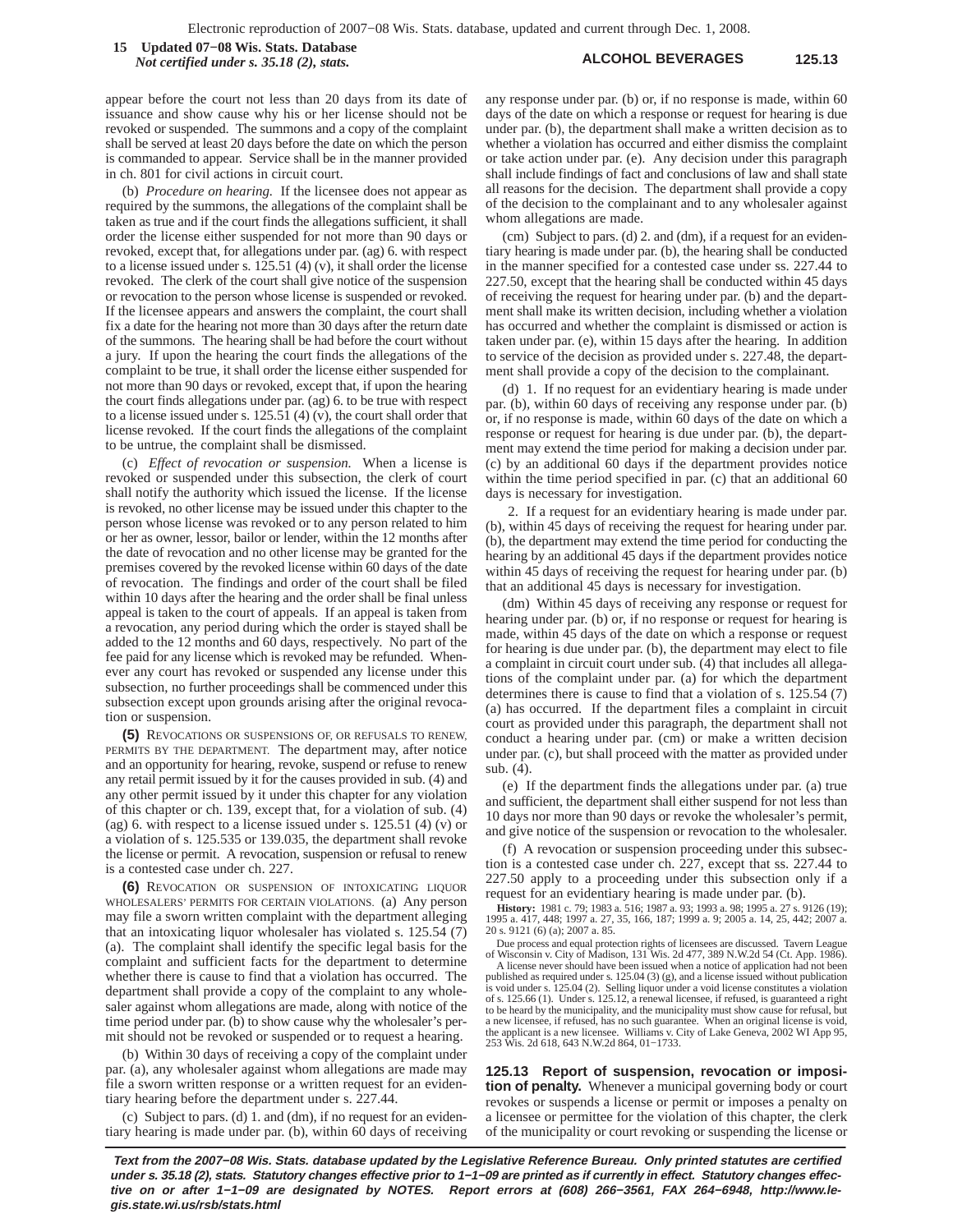**Updated 07−08 Wis. Stats. Database 16 125.13 ALCOHOL BEVERAGES** *Not certified under s. 35.18 (2), stats.*

imposing the penalty shall, within 10 days after the revocation, suspension or imposition of penalty, mail a report to the department at Madison, Wisconsin, giving the name of the licensee, the address of the licensed premises and a full description of the penalty imposed.

**History:** 1981 c. 79.

**125.14 Enforcement provisions. (1)** ARREST. Subject to s. 175.38, any peace officer may arrest without warrant any person committing in his or her presence a violation of this chapter or ch. 139 and may, without a search warrant, seize any personal property used in connection with the violation.

**(2)** CONFISCATION; DISPOSAL. (a) *Contraband.* All alcohol beverages owned, possessed, kept, stored, manufactured, sold, distributed or transported in violation of this chapter or ch. 139 and all personal property used in connection therewith is unlawful property and may be seized by any peace officer. Any peace officer confiscating personal property under this section may proceed under this section.

(c) *Identification.* Any person seizing alcohol beverages or personal property and electing to dispose of it under this subsection shall exercise reasonable diligence to ascertain the name and address of the owner of the alcohol beverages or property and of all persons holding a security interest in the property seized. The person shall report his or her findings in writing to the department.

(d) *Order.* Upon conviction of any person for owning, possessing, keeping, storing, manufacturing, selling, distributing or transporting alcohol beverages in violation of this chapter or ch. 139, the court shall order part or all of the alcohol beverages or personal property seized to be destroyed if it is unfit for sale. Alcohol beverages and other personal property fit for sale shall be turned over to the department for disposition. Upon receipt of the confiscated property, the department shall exercise reasonable diligence to ascertain the names and addresses of all owners of the property and of all persons holding a security interest in the property. If a motor vehicle is confiscated, the department shall obtain the written advice of the department of transportation as to the ownership of the motor vehicle and shall make a reasonable search for perfected security interests in the vehicle.

(e) *Disposal.* The department shall dispose of the alcohol beverages turned over to it by the court by either giving it to law enforcement agencies free of charge for use in criminal investigations, selling it to the highest bidder if the bidder is a person holding a license or permit issued under this chapter, or destroying it, at the discretion of the department. If the department elects to sell the alcohol beverages, it shall publish a class 2 notice under ch. 985 asking for sealed bids from qualified bidders. Any items or groups of items in the inventory subject to a security interest, the existence of which was established in the proceedings for conviction as being bona fide and as having been created without the secured party having notice that the items were being used or were to be used in connection with the violation, shall be sold separately. The net proceeds from the sale, less all costs of seizure, storage, and sale, shall be turned over to the secretary of administration and credited to the common school fund.

(f) *Sale.* Any personal property, other than alcohol beverages, seized under par. (a) and fit for sale, shall be turned over by the department to the department of administration for disposal at public auction to the highest bidder, at a time and place stated in a notice of sale which describes the property to be sold. The sale shall be held in a conveniently accessible place in the county where the property was confiscated. A copy of the notice shall be published as a class 2 notice under ch. 985. The last insertion shall be at least 10 days before the sale. The department of revenue shall serve a copy of the notice of sale at least 2 weeks before the date thereof on all persons who are or may be owners or holders of security interests in the property. Any confiscated property worth more than \$100 shall be sold separately, and the balance of the confiscated property shall be sold in bulk or separately at the discretion of the department of administration. The net proceeds

from the sale, less all costs of seizure, storage, and sale, shall be turned over to the secretary of administration. No motor vehicle or motorboat confiscated under this section may be sold within 30 days after the date of seizure.

**(3)** RECOVERY OF CONFISCATED PROPERTY. (a) *Application.* Prior to sale under sub. (2) (f), the owner of confiscated property may apply to a court of record in the county where the property was seized for an order restoring the property to the owner. After the sale, the owner may apply to the court for a refund of the amount realized on the sale. After the sale, any holder of a security interest in the property may apply to the court for a refund of the sum realized on the sale of property subject to the security interest, but not more than the amount due under the security agreement.

(b) *Deadline.* The application shall be made within one year after the sale of the property. A copy of the application and the order setting a hearing on it shall be served on the department at least 20 days before the date set for hearing.

(c) *Grounds.* Relief shall be granted only after a showing by the applicant that he or she is the true owner or holder of a bona fide security interest in the property seized; that the violation which led to the confiscation was not with his or her knowledge, consent or connivance; and, that he or she had no reasonable grounds to believe or suspect that the property would be used in a violation.

(d) *Costs.* The court may determine whether the applicant shall pay the costs of seizure and sale as a condition of obtaining relief. Allowance of costs and disbursements shall be within the discretion of the court.

**5)** NUISANCES. Any building or place where alcohol beverages or alcohol is sold, possessed, stored, brewed, bottled, manufactured or rectified without a valid permit or license issued under this chapter or ch. 139, or where persons are permitted to drink alcohol beverages in violation of this chapter is a public nuisance and may be closed until the activity in violation of this chapter is abated. When the activity is abated, the building or place may be used for any lawful purpose.

**(6)** PROCEDURE. (a) *Form of complaint.* In a prosecution for a violation of a statute relating to the sale of alcohol beverages it is not necessary to allege in the complaint, information or indictment the kind or quantity of alcohol beverages sold or the person to whom it was sold. It is sufficient to allege generally that the defendant sold alcohol beverages at a time and place mentioned, together with a brief statement of the facts showing that the sale was a violation of this chapter.

(b) *Discovery.* In a prosecution for a violation of this chapter that may result in the imposition of a forfeiture, neither party is entitled to pretrial discovery, except that, if the defendant moves within 30 days after the initial appearance in person or by an attorney and shows cause therefor, the court may order that the defendant be allowed to inspect documents, including lists of names and addresses of witnesses, if available, and to test under s. 804.09, under such conditions as the court prescribes, any devices used by the plaintiff to determine whether a violation has been committed.

**History:** 1981 c. 79; 1989 a. 253; 1997 a. 291; 2003 a. 33; 2005 a. 22, 332.

**125.145 Prosecutions by attorney general or department.** Upon request by the secretary of revenue, the attorney general may represent this state or assist a district attorney in prosecuting any case arising under this chapter. The department may represent this state in prosecuting any violation of s. 125.54 (7) (a) or (b) and shall bring any such action in the circuit court for Dane County.

**History:** 1985 a. 302; 2005 a. 25.

**125.15 Actions against intoxicating liquor wholesalers. (1)** An intoxicating liquor wholesaler, intoxicating liquor retail licensee or permittee, or intoxicating liquor trade association that makes a written complaint to the department under s. 125.12 (6) of a violation of s. 125.54 (7) (a) may bring an action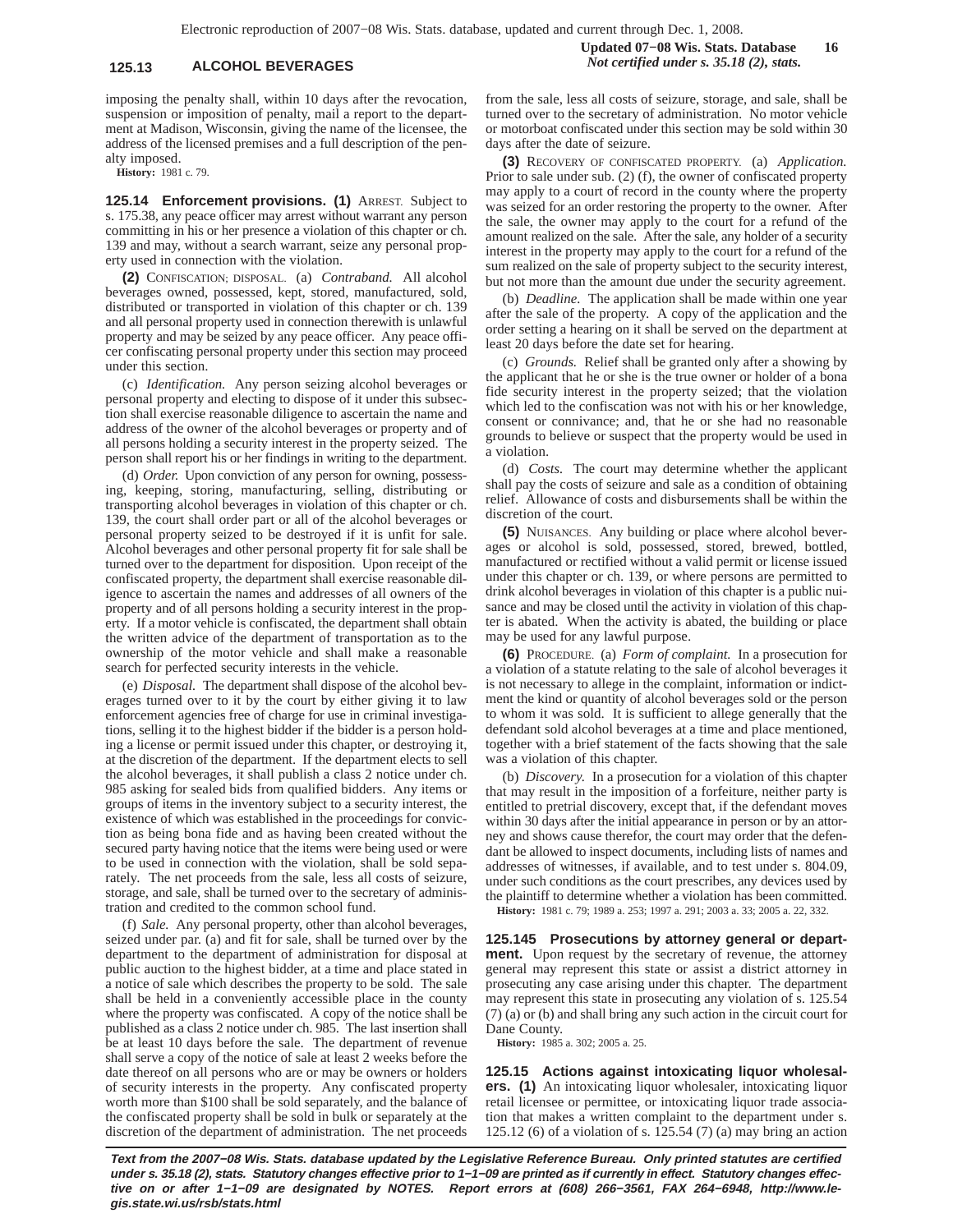## **ALCOHOL BEVERAGES 125.185 17 Updated 07−08 Wis. Stats. Database** *Not certified under s. 35.18 (2), stats.*

to enforce the provisions of s. 125.54 (7) if any of the following apply:

(a) The department has not rendered a decision within the time periods specified in s. 125.12 (6) (c) to (d).

(b) The department has rendered a decision under s. 125.12 (6) in which the department has determined that a violation has occurred but no action has been brought in circuit court by the department, attorney general, or a district attorney to prosecute the violation.

**(2)** An intoxicating liquor wholesaler, intoxicating liquor retail licensee or permittee, or intoxicating liquor trade association that brings an action under sub. (1) shall be entitled to recover reasonable attorney fees if found to be the prevailing party.

**History:** 2005 a. 25.

**125.16 Actions to recover price denied.** No action may be brought to recover the price of any alcohol beverages sold in violation of this chapter or ch. 139.

**History:** 1981 c. 79.

**125.17 Issuance of operators' licenses. (1)** AUTHORIZA-TION. Every municipal governing body shall issue an operator's license to any applicant who is qualified under s. 125.04 (5). Operators' licenses may not be required other than for the purpose of complying with ss. 125.32 (2) and 125.68 (2). Operators' licenses may be issued only upon written application.

**(2)** VALIDITY. Operators' licenses are valid only within the issuing municipality.

**(3)** FEE. The municipal governing body shall establish by ordinance a fee for the operator's license. Except as provided under sub. (4), a license shall be valid for one or 2 years, as determined by the municipal governing body, and shall expire on June 30, except in 1st class cities the license shall expire on December 31.

**(4)** TEMPORARY LICENSE. Any municipal governing body may issue a temporary operator's license under the terms of subs. (1) to (3), except that:

(a) This license may be issued only to operators employed by, or donating their services to, nonprofit corporations.

(b) No person may hold more than one license of this kind per year

(c) The license is valid for any period from one day to 14 days, and the period for which it is valid shall be stated on the license.

**(5)** PROVISIONAL LICENSE. (a) 1. A municipal governing body that issues operators' licenses shall issue provisional operators' licenses. Subject to subd. 2., the municipal governing body may by ordinance establish standards under which provisional licenses shall be issued and shall by ordinance designate the municipal official having authority to issue them.

2. Subject to pars. (b) to (e), a municipal governing body that issues operators' licenses shall issue a provisional operator's license to a person who, at the time of application for an operator's license under sub. (1) and payment of the fee under sub. (3), files a certified copy of a valid operator's license issued by another municipality.

(b) A provisional license may be issued only to a person who has applied for an operator's license under sub. (1). A provisional license may not be issued to any person who has been denied a license under sub. (1) by the municipal governing body.

(c) The municipal governing body shall establish the fee for a provisional license. The fee may not exceed \$15.

(d) 1. Except as provided in subd. 2., a provisional license expires 60 days after its issuance or when a license under sub. (1) is issued to the holder, whichever is sooner.

2. A provisional license issued under par. (a) 2. expires as provided under subd. 1. or upon expiration of the operator's license issued by another municipality and filed under par. (a) 2., whichever is sooner.

(e) The official who issued the provisional license may revoke the license if he or she discovers that the holder of the license made a false statement on the application or, if the provisional license is issued under par. (a) 2., if the official determines that the operator's license issued by another municipality and filed under par. (a) 2. is not valid or upon denial of the person's application for an operator's license under sub. (1).

**(6)** TRAINING COURSE. (a) Except as provided in par. (b), no municipal governing body may issue an operator's license unless the applicant has successfully completed a responsible beverage server training course at any location that is offered by a technical college district and that conforms to curriculum guidelines specified by the technical college system board or a comparable training course, which may include computer−based training and testing, that is approved by the department or the educational approval board, or unless the applicant fulfills one of the following requirements:

1. The person is renewing an operator's license.

2. Within the past 2 years, the person held a Class "A", "Class A" or "Class C" license or a Class "B" or "Class B" license or permit or a manager's or operator's license.

3. Within the past 2 years, the person has completed such a training course.

(b) A municipal governing body shall issue a provisional operator's license to a person who is enrolled in a training course under par. (a) and who meets the standards established by the municipality by ordinance, if any. The municipal governing body shall revoke that license if the applicant fails successfully to complete the course in which he or she enrolls.

(c) No municipal governing body may require that applicants for operators' licenses undergo training in addition to that under par. (a) but may require applicants to purchase at cost materials that deal with relevant local subjects not covered in the course under par. (a).

**History:** 1981 c. 79, 170; 1983 a. 263; 1989 a. 253; 1991 a. 39, 269; 1993 a. 259, 399, 491; 1995 a. 27 s. 9154 (1); 1997 a. 27; 2001 a. 16; 2003 a. 245.

**125.18 Issuance of managers' licenses. (1)** AUTHORI-ZATION. A municipal governing body may provide by ordinance for the issuance of managers' licenses. Managers' licenses may not be required other than for the purpose of complying with ss. 125.32 (1) and 125.68 (1). Managers' licenses may be issued only upon written application.

**(2)** VALIDITY. Managers' licenses are valid only within the issuing municipality.

**(3)** FEE. The municipal governing body may establish by ordinance a fee for the manager's license, but the fee may not exceed \$25 per year. The license shall be valid for no more than one year and shall expire on June 30.

**History:** 1981 c. 79, 391.

**125.185 Provisional retail licenses. (1)** A municipal governing body that issues licenses authorizing the retail sale of fermented malt beverages, intoxicating liquor or wine shall issue provisional retail licenses. The municipal governing body may by ordinance establish standards under which provisional retail licenses shall be issued and shall by ordinance designate the municipal official having authority to issue provisional retail licenses

**(2)** A provisional retail license may be issued only to a person who has applied for a Class "A", Class "B", "Class A", "Class B" or "Class  $\tilde{C}$ " license and authorizes only the activities that the type of retail license applied for authorizes.

**(3)** The municipal governing body shall by ordinance establish the fee for a provisional retail license. The fee may not exceed \$15.

**(4)** A provisional retail license expires 60 days after its issuance or when the Class "A", Class "B", "Class A", "Class B" or "Class C" license is issued to the holder, whichever is sooner.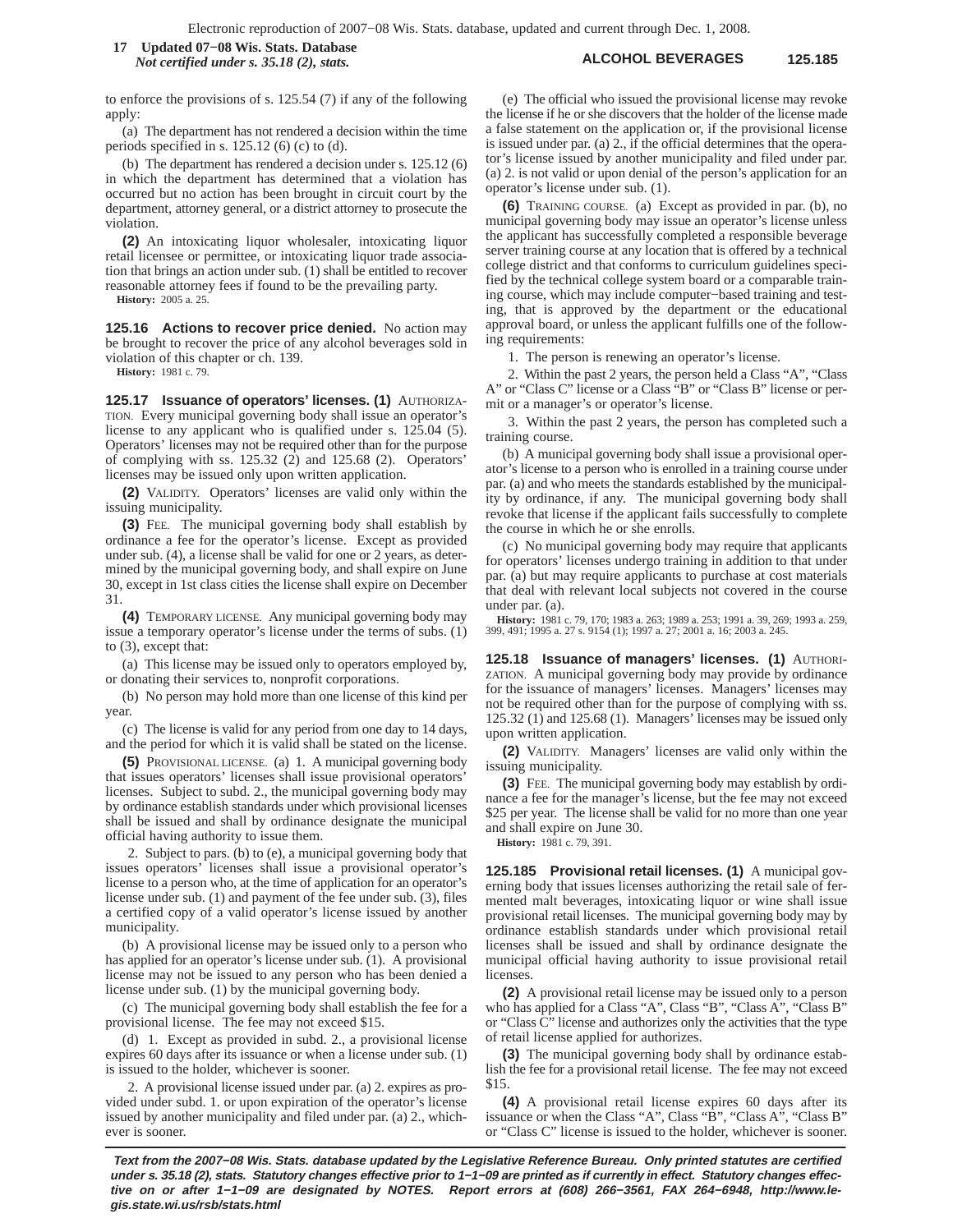The official who issued the provisional retail license may revoke the license if he or she discovers that the holder of the license made a false statement on the application.

**(5)** Notwithstanding sub. (1), a municipal official may not issue a provisional "Class B" license if the municipality's quota under s. 125.51 (4) prohibits the municipality from issuing a "Class B" license.

**(6)** No person may hold more than one provisional retail license for each type of license applied for by the holder per year. **History:** 1995 a. 23.

**125.19 Alcohol beverage warehouse permit. (1)** ISSUANCE. The department shall issue an alcohol beverage warehouse permit which authorizes the permittee to store and warehouse alcohol beverages in warehouse premises covered by the permit, subject to rules adopted by the department. The permit does not authorize the sale of any alcohol beverages.

**(2)** ELIGIBILITY. Alcohol beverage warehouse permits may be issued only to a person who holds a valid certificate issued under s. 73.03 (50) and is qualified under s. 125.04 (5), except a person acting as an agent for or in the employ of another. Notwithstanding s. 125.04 (5) (a) 5., a person is not required to complete a responsible beverage server training course to be eligible for a permit under this section.

**History:** 1981 c. 79; 1993 a. 259; 1995 a. 27.

### SUBCHAPTER II

### FERMENTED MALT BEVERAGES

**125.25 Class "A" licenses. (1)** Every municipal governing body may issue Class "A" licenses for the sale of fermented malt beverages from premises within the municipality. Subject to s. 125.34 (5) and (6), a Class "A" license authorizes retail sales of fermented malt beverages for consumption off the premises where sold and in original packages, containers, and bottles. A Class "A" license also authorizes the licensee to provide, free of charge, to customers and visitors who have attained the legal drinking age fermented malt beverages taste samples that are not in original packages, containers, or bottles and that do not exceed 3 fluid ounces each, for consumption on the Class "A" premises. No Class "A" licensee may provide more than 2 taste samples per day to any one person. Taste samples may be provided under this subsection only between the hours of 11 a.m. and 7 p.m. Any other provision of this chapter applicable to retail sales of fermented malt beverages by a Class "A" licensee also applies to the provision of taste samples, free of charge, of fermented malt beverages by a Class "A" licensee. A license may be issued after July 1. That license shall expire on the following June 30.

**(2)** (a) Class "A" licenses may be issued to any person qualified under s. 125.04 (5), except a person acting as an agent for or in the employ of another.

(b) 1. Beginning on May 5, 1994, a Class "A" license may not be issued to a person holding a wholesaler's license issued under s. 125.28 or to a person who has a direct or indirect ownership interest in a premises operating under a wholesaler's license issued under s. 125.28.

2. Notwithstanding subd. 1., a person who holds a Class "A" license and a wholesaler's license issued under s. 125.28, both of which licenses were issued before May 5, 1994, may, subject to ss. 125.04 and 125.12, renew and continue to hold both licenses.

3. Except as provided in subd. 4., if a person holding a Class "A" license and a wholesaler's license under subd. 2. fails to renew either license, is denied renewal of either license under s. 125.12 or has either license suspended or revoked under s. 125.12, the person is subject to subd. 1.

4. Subject to s. 125.04 (12) (a), a person who holds a Class "A" license and a wholesaler's license issued under s. 125.28, both of which licenses were issued before May 5, 1994, may transfer the licenses together to another premises in a different municipality within the same county. An issuing municipality shall transfer a Class "A" license under this subdivision, and, upon approval of the transfer by the receiving municipality, the receiving municipality shall recognize the validity of the license, even if, at the time of transfer, the license has been suspended, revoked, or denied renewal under s. 125.12 provided that the suspension, revocation, or denial of renewal resulted from the licensed premises being relocated outside the corporate limits of the issuing municipality.

5. A Class "A" license may not be issued to a person holding a brewpub permit issued under s. 125.295 or to a person who has a direct or indirect ownership interest in a premises operating under a brewpub permit issued under s. 125.295.

**(3)** Class "A" licenses shall particularly describe the premises for which issued and are not transferable, except under sub. (2) (b) 4. and s. 125.04 (12). A Class "A" license is subject to revocation for violation of any of the terms or provisions thereof.

**(4)** The fee for a Class "A" license shall be determined by the municipal governing body issuing the license. The fee for a license for less than 12 months shall be prorated according to the number of months or fraction thereof for which the license is issued.

**History:** 1981 c. 79; 1989 a. 253; 1993 a. 378; 2003 a. 250; 2005 a. 103; 2007 a. 9, 20.

**125.26 Class "B" licenses. (1)** Every municipal governing body may issue Class "B" licenses for the sale of fermented malt beverages from premises within the municipality and may authorize an official or body of the municipality to issue temporary Class "B" licenses under sub. (6). Subject to s. 125.34 (5) and (6), a Class "B" license authorizes retail sales of fermented malt beverages to be consumed either on the premises where sold or off the premises. A license may be issued after July 1. That license shall expire on the following June 30. Persons holding a Class "B" license may sell beverages containing less than 0.5% of alcohol by volume without obtaining a license under s. 66.0433 (1).

**(2)** (a) Class "B" licenses may be issued to any person qualified under s. 125.04 (5). Such licenses may not be issued to any person acting as agent for or in the employ of another except that this restriction does not apply to a hotel or restaurant which is not a part of or located on the premises of any mercantile establishment, or to a bona fide club, society or lodge that has been in existence for at least 6 months before the date of application. A Class "B" license for a hotel, restaurant, club, society or lodge may be issued in the name of an officer who shall be personally responsible for compliance with this chapter.

(b) 1. Except as provided in ss. 125.295 and 125.31, Class "B" licenses may not be issued to brewers or brewpubs.

2. a. Except as provided in s. 125.29, beginning on May 5, 1994, a Class "B" license may not be issued to a person holding a wholesaler's license issued under s. 125.28 or to a person who has a direct or indirect ownership interest in a premises operating under a wholesaler's license issued under s. 125.28.

b. Notwithstanding subd. 2. a., a person who holds a Class "B" license and a wholesaler's license issued under s. 125.28, both of which licenses were issued before May 5, 1994, may, subject to ss. 125.04 and 125.12, renew and continue to hold both licenses.

c. If a person holding a Class "B" license and a wholesaler's license under subd. 2. b. fails to renew either license, is denied renewal of either license under s. 125.12 or has either license suspended or revoked under s. 125.12, the person is subject to subd. 2. a.

**(2m)** Notwithstanding s. 125.04 (3) (a) 3. and (9), a Class "B" license authorizes a person operating a hotel to furnish a registered guest who has attained the legal drinking age with a selection of fermented malt beverages in the guest's room which is not part of the Class "B" premises. Fermented malt beverages furnished under this subsection shall be furnished in original packages or containers and stored in a cabinet, refrigerator or other secure stor-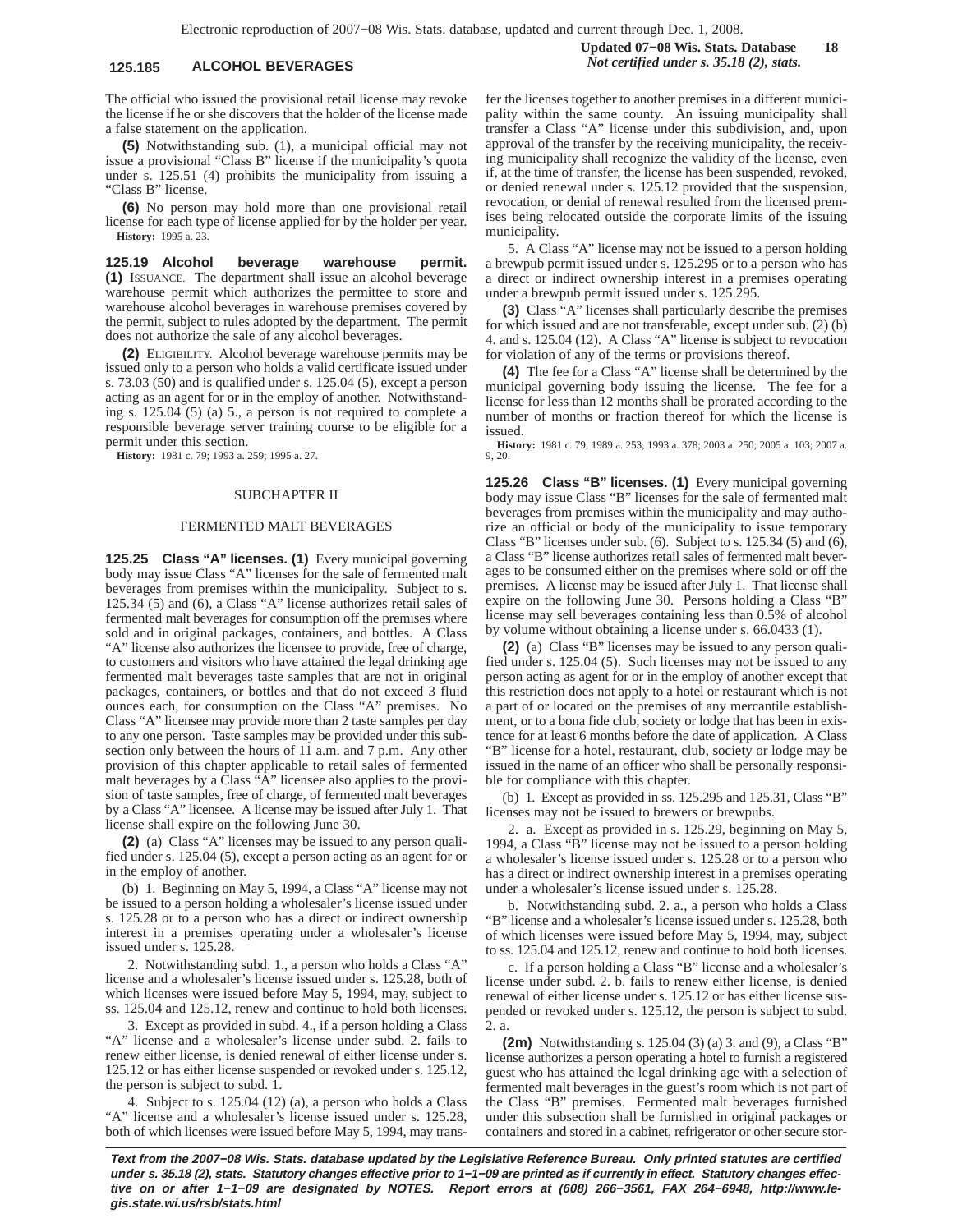**ALCOHOL BEVERAGES 125.27 19 Updated 07−08 Wis. Stats. Database** *Not certified under s. 35.18 (2), stats.*

age place. The cabinet, refrigerator or other secure storage place must be capable of being locked. The cabinet, refrigerator or other secure storage place shall be locked, or the fermented malt beverages shall be removed from the room, when the room is not occupied and when fermented malt beverages are not being furnished under this subsection. A key for the lock shall be supplied to a guest who has attained the legal drinking age upon request at registration. The hotel shall prominently display a price list of the fermented malt beverages in the hotel room. Fermented malt beverages may be furnished at the time the guest occupies the room, but for purposes of this chapter, the sale of fermented malt beverages furnished under this subsection is considered to occur at the time and place that the guest pays for the fermented malt beverages. Notwithstanding s. 125.32 (3), the guest may pay for the fermented malt beverages at any time if he or she pays in conjunction with checking out of the hotel. An individual who stocks or accepts payment for alcohol beverages under this subsection shall be the licensee, the agent named in the license if the licensee is a corporation or limited liability company or the holder of a manager's or operator's license or be supervised by one of those individuals.

### **(2s)** (a) In this subsection:

1. "Coliseum" means a multipurpose facility designed principally for sports events, with a capacity of 18,000 or more persons.

2. "Concessionaire" means a person designated by the owner or operator of a coliseum to operate premises in the coliseum and to provide fermented malt beverages to holders of coliseum suites.

(b) Notwithstanding s. 125.04 (3) (a) 3. and (9), a Class "B" license authorizes a person operating a coliseum or a concessionaire to furnish the holder of a coliseum suite who has attained the legal drinking age with a selection of fermented malt beverages in the coliseum suite that is not part of the Class "B" premises. Fermented malt beverages furnished under this paragraph shall be furnished in original packages or containers and stored in a cabinet, refrigerator or other secure storage place. The cabinet, refrigerator or other secure storage place or the coliseum suite must be capable of being locked. The cabinet, refrigerator or other secure storage place or the coliseum suite shall be locked, or the fermented malt beverages shall be removed from the coliseum suite, when the coliseum suite is not occupied and when fermented malt beverages are not being furnished under this paragraph. Fermented malt beverages may be furnished at the time the holder occupies the coliseum suite, but for purposes of this chapter, the sale of fermented malt beverages furnished under this paragraph is considered to occur at the time and place that the holder pays for the fermented malt beverages. Notwithstanding s. 125.32 (3), the holder of a coliseum suite may pay for the fermented malt beverages at any time if he or she pays in accordance with the terms of an agreement with the person operating the coliseum or with the concessionaire. An individual who stocks or accepts payment for alcohol beverages under this paragraph shall be the licensee, the agent named in the license if the licensee is a corporation or limited liability company or the holder of a manager's or operator's license or be supervised by one of those individuals.

**(2u)** Notwithstanding ss. 125.04 (3) (a) 3. and (9) and 125.09 (1), in addition to the authorization specified in sub. (1), a Class "B" license issued under this section to a caterer also authorizes the caterer to provide fermented malt beverages, including their retail sale, at the National Railroad Museum in Green Bay during special events held at this museum. Notwithstanding sub. (1), a caterer may provide fermented malt beverages under this subsection at any location at the National Railroad Museum even though the National Railroad Museum is not part of the caterer's licensed premises, as described under sub. (3) in the caterer's Class "B" license, and even if the National Railroad Museum is not located within the municipality that issued the caterer's Class "B" license. A caterer that provides fermented malt beverages under this subsection is subject to s. 125.32 (2) as if the fermented malt beverages were provided on the caterer's Class "B" licensed premises. This subsection does not authorize the National Railroad Museum to sell fermented malt beverages at retail or to procure or stock fermented malt beverages for purposes of retail sale. This subsection does not apply if, at any time, the National Railroad Museum holds a Class "B" license.

**(3)** Class "B" licenses shall particularly describe the premises for which issued and are not transferable, except as provided in s. 125.04 (12). A Class "B" license is subject to revocation for violation of any of the terms or provisions thereof.

**(3m)** A municipality may issue a Class "B" license authorizing retail sales of fermented malt beverages on a railroad car while the railroad car is standing in a specified location in the municipality.

**(4)** The fee for a Class "B" license shall be determined by the municipal governing body issuing the license but the fee may not exceed \$100 per year. The fee for a license for less than 12 months shall be prorated according to the number of months or fraction thereof for which the license is issued.

**(5)** Class "B" licenses may be issued at any time for a period of 6 months in any calendar year, for which 50% of the license fee shall be paid. Such licenses are not renewable during the calendar year in which issued.

**(6)** Temporary Class "B" licenses may be issued to bona fide clubs, to county or local fair associations or agricultural societies, to churches, lodges or societies that have been in existence for at least 6 months before the date of application and to posts of veterans organizations authorizing the sale of fermented malt beverages at a particular picnic or similar gathering, at a meeting of the post, or during a fair conducted by the fair association or agricultural society. The amount of the fee for the license shall be determined by the municipal governing body issuing the license but may not exceed \$10. An official or body authorized by a municipal governing body to issue temporary Class "B" licenses may, upon issuance of any temporary Class "B" license, authorize the licensee to permit underage persons to be on the premises for which the license is issued. A license issued to a county or district fair licenses the entire fairgrounds where the fair is being conducted and all persons engaging in retail sales of fermented malt beverages from leased stands on the fairgrounds. The county or district fair to which the license is issued may lease stands on the fairgrounds to persons who may engage in retail sales of fermented malt beverages from the stands while the fair is being held. A municipal governing body may issue a temporary Class "B" license for premises that are covered by a "Class B" permit issued under s. 125.51 (5) (b) 2. if the applicant meets the requirements of this subsection.

**History:** 1981 c. 79; 1985 a. 302; 1987 a. 249, 399; 1989 a. 253; 1991 a. 269; 1993 a. 112, 378; 1995 a. 282; 1999 a. 9; 1999 a. 150 s. 672; 2005 a. 22, 103; 2007 a. 20.

**125.27 Class "B" permits. (1)** SPORTS CLUBS. (a) The department shall issue Class "B" permits to clubs holding a valid certificate issued under s. 73.03 (50) that are operated solely for the playing of golf or tennis and are commonly known as country clubs and to clubs that are operated solely for curling, ski jumping or yachting, if the club is not open to the general public and if no Class "B" licenses are issued by the governing body of the municipality in which the club is located. A Class "B" permit authorizes retail sales of fermented malt beverages to be consumed on the premises where sold. Persons holding a Class "B" permit may sell beverages containing less than 0.5% of alcohol by volume without obtaining a license under s. 66.0433 (1).

(b) A club applying for a Class "B" permit under this subsection shall have occupied the premises on which it is located on the date of filing the application for a period of 6 months prior to that date.

(d) Except as otherwise provided in this subsection, all sections of this chapter relating to Class "B" licenses apply to Class "B" permits issued under this subsection.

**(2)** VESSELS. (a) 1. The department may issue a Class "B" permit to any person who holds a valid certificate issued under s. 73.03 (50) and who is qualified under s. 125.04 (5) authorizing the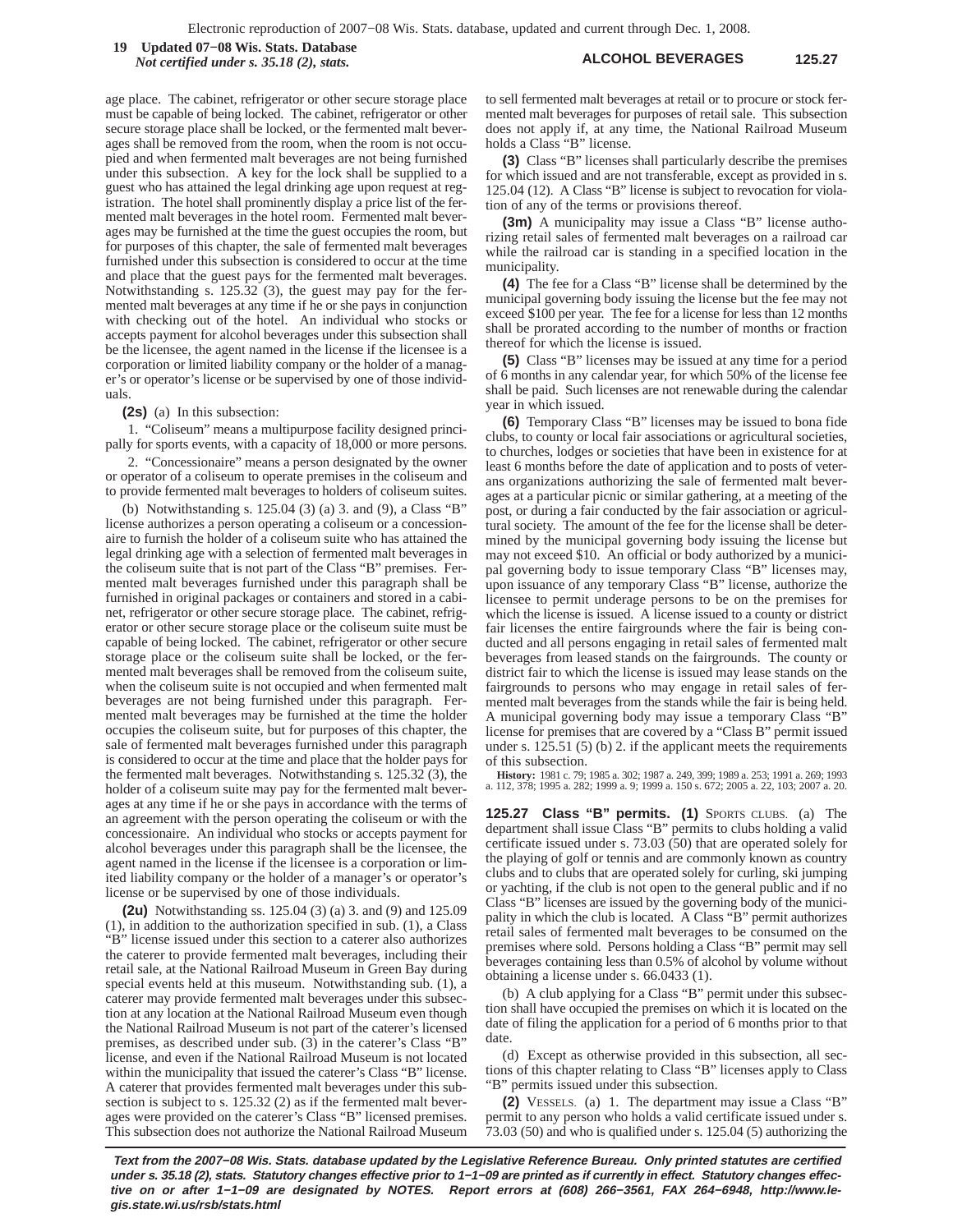sale of fermented malt beverages for consumption on any vessel having a regular place of mooring located in any waters of this state as defined under s. 29.001 (45) and (63) if any of the following applies:

a. The vessel serves food and has an approved passenger capacity of not less than 40 individuals and the sale of intoxicating liquor and fermented malt beverages on the vessel accounts for less than 50% of the gross receipts of all of the food and beverages served on the vessel.

b. The vessel has an approved passenger capacity of not less than 100 individuals and the sale of intoxicating liquor and fermented malt beverages on the vessel accounts for less than 50% of the gross receipts of the vessel.

2. The department may issue the permit only if the vessel leaves its place of mooring while the sale of fermented malt beverages is taking place and if the vessel fulfills the requirement under par. (am). A permit issued under this paragraph also authorizes the permittee to store fermented malt beverages purchased for sale on the vessel on premises owned or leased by the permittee and located near the vessel's regular place of mooring. The permittee shall describe on the permit application under s. 125.04 (3) (a) 3. the premises where the fermented malt beverages will be stored. The premises shall be open to inspection by the department upon request.

(am) An applicant for a permit under par. (a) shall provide proof that the vessel is certified by the U.S. coast guard, classed by the American bureau of shipping or covered by liability insurance.

(b) Persons holding a permit under par. (a) may sell beverages containing less than 0.5% of alcohol by volume without obtaining a license under s. 66.0433 (1).

(d) Except as provided in this subsection, all sections of this chapter applying to Class "B" licenses apply to Class "B" permits issued under this subsection.

(e) A person holding a permit under par. (a) shall keep all invoices relating to the purchase of fermented malt beverages for sale on a vessel at the location where the fermented malt beverages are customarily stored.

**History:** 1981 c. 79, 202; 1983 a. 27 s. 2202 (38); 1985 a. 302; 1987 a. 91; 1989 a. 16, 252, 253, 359; 1995 a. 27; 1997 a. 248; 1999 a. 150 s. 672.

**125.272 Face−to−face retail sales.** Except as provided in s. 125.26 (2m) and (2s) and except with respect to caterers, a retail license issued under s. 125.25 or 125.26, and a retail permit issued under s. 125.27, authorizes only face−to−face sales to consumers at the premises described in the retail license or permit.

**History:** 2007 a. 85.

**125.275 Industrial fermented malt beverages permit. (1)** The department may issue an industrial fermented malt beverages permit which authorizes the permittee to purchase and use fermented malt beverages for industrial purposes only. Such permits may be issued only to persons who prove to the department that they use alcohol for industrial purposes and who holds a valid certificate issued under s. 73.03 (50).

**(2)** (a) Industrial fermented malt beverages permits may be issued to any person qualified under s. 125.04 (5), except a person acting as agent for or in the employ of another. Notwithstanding s. 125.04 (5) (a) 5., a person is not required to complete a responsible beverage server training course to be qualified for a permit under this section.

(b) 1. Beginning on May 5, 1994, an industrial fermented malt beverages permit may not be issued to a person holding a wholesaler's license issued under s. 125.28 or to a person who has a direct or indirect ownership interest in a premises operating under a wholesaler's license issued under s. 125.28.

2. Notwithstanding subd. 1., a person who holds an industrial fermented malt beverages permit and a wholesaler's license issued under s. 125.28, both of which permit and license were issued before May 5, 1994, may, subject to ss. 125.04 and 125.12, renew and continue to hold both the permit and license.

3. If a person holding an industrial fermented malt beverages permit and a wholesaler's license under subd. 2. fails to renew either permit or license, is denied renewal of either permit or license under s. 125.12 or has either permit or license suspended or revoked under s. 125.12, the person is subject to subd. 1.

**(3)** Shipments of industrial fermented malt beverages shall be conspicuously labeled "for industrial purposes" and shall meet other requirements which the department prescribes by rule. **History:** 1985 a. 29; 1989 a. 253; 1993 a. 259, 378; 1995 a. 27.

**125.28 Wholesalers' licenses. (1)** (a) Subject to par. (b), every municipal governing body may issue licenses to wholesalers for the sale of fermented malt beverages from premises within the municipality, which premises shall comply with the requirements under s. 125.34 (2). Subject to s. 125.34, a wholesaler's license authorizes sales of fermented malt beverages only in original packages or containers to retailers or wholesalers, not to be consumed in or about the wholesaler's premises.

(b) If a wholesaler does not maintain any warehouse in this state but is licensed and maintains a warehouse in an adjoining state that allows wholesalers licensed in this state to deliver fermented malt beverages to retailers in the adjoining state without warehousing in that state and that further requires that all fermented malt beverages be first unloaded at and distributed from the warehouse of the licensed wholesaler in that state, the wholesaler's license shall be issued by the governing body of the municipality in which some part of the wholesaler's business is conducted in this state. Notwithstanding s. 125.04 (5) (a) 2. and (c) and (6), the municipal governing body may issue the wholesaler's license to a wholesaler described in this paragraph who is a natural person and not a resident of this state or that is a corporation or limited liability company and has not appointed an agent in this state.

(c) No additional license or permit is required for the solicitation of orders for sale to or by licensed wholesalers.

(d) Wholesalers licensed under this section, employees of such wholesalers, and individuals representing such wholesalers may not provide or participate in providing taste samples under ss. 125.25 (1) and 125.33 (12).

**(2)** (a) A wholesaler's license may be issued to any person qualified under s. 125.04 (5) except a person acting as an agent for, or in the employ of, another person. Notwithstanding s. 125.04 (5) (a) 5., a person is not required to complete a responsible beverage server training course to be qualified for a license under this section.

(b) Except as provided in par. (c) and s. 125.29, beginning on May 5, 1994, a wholesaler's license may not be issued to any of the following:

1. A person holding one or more of the following licenses or permits:

a. A Class "A" license issued under s. 125.25.

b. A Class "B" license issued under s. 125.26, except as provided in s. 125.29 (4).

c. A Class "B" permit issued under s. 125.27, except as provided in s.  $125.29$  (4).

d. An industrial fermented malt beverages permit issued under s. 125.275.

e. A brewpub permit issued under s. 125.295.

2. A person who has a direct or indirect ownership interest in a premises operating under one or more of the licenses or permits listed in subd. 1. a. to e.

(c) 1. A person who holds a wholesaler's license and a license or permit specified in par. (b) 1., all of which licenses or permits were issued before May 5, 1994, may, subject to ss. 125.04 and 125.12, renew and continue to hold all of the licenses or permits.

2. Except as provided in ss. 125.04 (12) (a) and 125.25 (2) (b) 4., if a person holding a wholesaler's license and a license or per-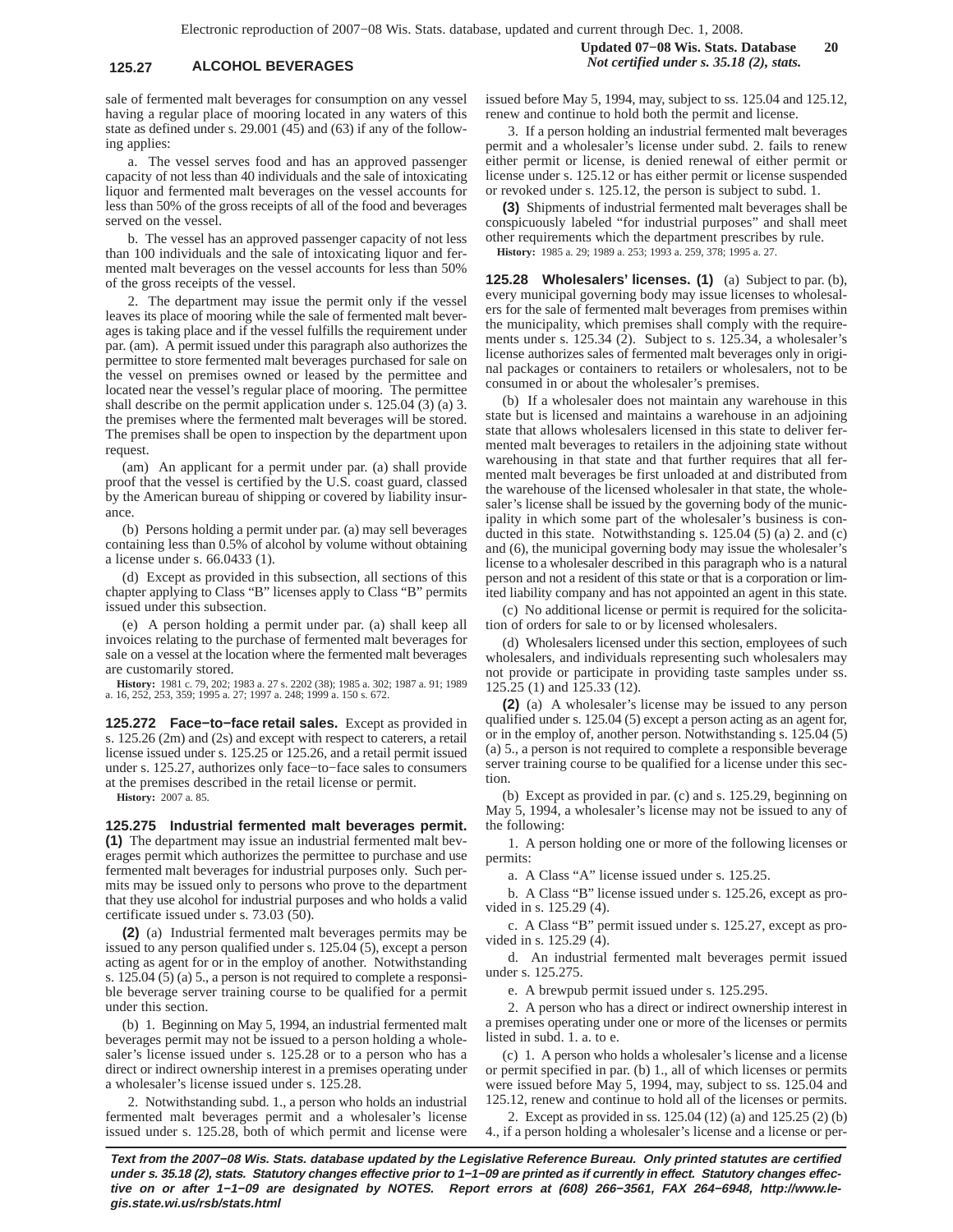**ALCOHOL BEVERAGES 125.295 21 Updated 07−08 Wis. Stats. Database** *Not certified under s. 35.18 (2), stats.*

mit under subd. 1. fails to renew a license or permit, is denied renewal of a license or permit under s. 125.12 or has one of the licenses or permits suspended or revoked under s. 125.12, the person is subject to par. (b) with respect to holding a license or permit of that type after the failure or denial of renewal or the revocation or suspension of the license or permit.

**(3)** Wholesalers' licenses shall particularly describe the premises for which issued and are not transferable, except as provided in ss. 125.04 (12) and 125.25 (2) (b) 4. A wholesaler's license is subject to revocation for violation of any of the terms or provisions thereof.

**(4)** The amount of the license fee shall be determined by the municipal governing body issuing the license but may not exceed \$25 per year or fractional part thereof.

**History:** 1981 c. 79; 1989 a. 31, 253; 1993 a. 112, 259, 378, 491; 1995 a. 225; 1999 a. 163; 2003 a. 250; 2005 a. 103, 115; 2007 a. 9, 20.

**125.29 Brewers. (1)** PERMIT. No person may operate as a brewer unless that person obtains a permit from the department. Each wholesaler required to register under s. 139.09 shall obtain a permit under this subsection. A permit under this section may only be issued to a person who holds a valid certificate issued under s. 73.03 (50).

**(2)** LIMITATION. Except as provided in s. 125.31, no person holding a Class "B" license or permit issued under this chapter may register as a brewer.

**(3)** ACTIVITIES. Subject to s. 125.34 (2), a brewer may manufacture, possess and store fermented malt beverages on the brewery premises and transport fermented malt beverages between the brewery premises and any depot or warehouse maintained by the brewer for which the brewer has a wholesaler's license issued under s. 125.28. A brewer or individual representing a brewer may also provide taste samples as authorized under s. 125.33 (12).

**(4)** MULTIPLE LICENSES. Notwithstanding ss. 125.26 (2) and 125.28 (2), a brewer may hold a wholesaler's license issued under s. 125.28 and a Class "B" license as provided under s. 125.31.

**(5)** BREWPUBS. No person holding a brewpub permit under s. 125.295 may register as a brewer under this section.

**(6)** RESTAURANTS. No person issued a permit under this section after November 25, 2007 may hold a restaurant permit issued under s. 254.64.

**History:** 1981 c. 79; 1989 a. 253; 1993 a. 378; 1995 a. 27; 2005 a. 103; 2007 a. 9, 20.

**125.295 Brewpub permits. (1)** The department shall issue brewpub permits to eligible applicants authorizing all of the following:

(a) The manufacture of fermented malt beverages on the brewpub premises if the entire manufacturing process occurs on these premises and not more than 10,000 barrels of fermented malt beverages are manufactured in a calendar year by the permittee's brewpub group.

(b) The bottling on brewpub premises of fermented malt beverages that have been manufactured on these premises.

(c) The packaging in refillable containers exceeding 24 ounces in volume, at the request of a customer and on brewpub premises, of fermented malt beverages that have been manufactured on these premises.

(d) The possession and storage of any fermented malt beverages on brewpub premises.

(e) The transportation of fermented malt beverages that have been manufactured on the brewpub premises between these premises and any other brewpub premises or Class "B" premises of the brewpub group.

(f) Subject to s.  $125.34$  (3) and (4), the sale at wholesale, shipment, transportation, and delivery, in original unopened packages or containers, to wholesalers, from the brewpub premises, of fermented malt beverages that have been manufactured on these premises or on other brewpub premises of the brewpub.

(g) The sale at wholesale, shipment, transportation, and delivery, in original unopened packages or containers, to retailers, from the brewpub premises, of fermented malt beverages that have been manufactured on these premises or on other brewpub premises of the brewpub. A brewpub's brewpub group may not sell, ship, transport, or deliver more than a total of 1,000 barrels of fermented malt beverages in any calendar year to retailers under this paragraph. Fermented malt beverages provided by a brewpub to any retail premises for which the brewpub group holds a retail license shall not be included in any calculation of the 1,000 barrel limitation under this paragraph. Deliveries and shipments of fermented malt beverages by a brewpub under this paragraph shall be made to retailers only at their retail premises. Any retailer receiving such a delivery or shipment is subject to the prohibition under s. 125.34 (5) against further transporting the delivery or shipment to any other retail premises.

(h) The sale of alcohol beverages at retail on the brewpub premises in accordance with the terms of any retail license specified in subs. (2) (a) 4. and (3) (b) and (c).

(i) Notwithstanding s. 125.33 (1), the ownership, maintenance, and operation of places for the sale of fermented malt beverages at the state fair park or on any county fairgrounds located in this state if the fermented malt beverages have been manufactured by the brewpub.

**(2)** (a) An applicant is eligible for a brewpub permit only if all of the following apply:

1. The applicant's brewpub group manufactures a total of not more than 10,000 barrels of fermented malt beverages in a calendar year.

2. The applicant's entire process for manufacturing fermented malt beverages occurs on premises covered by a permit issued under this section. If the applicant holds more than one permit issued under this section, the applicant is not required to manufacture fermented malt beverages on each premises for which a permit is issued under this section.

3. The applicant operates a restaurant on the premises for which the permit is issued, for which a restaurant permit is issued under s. 254.64.

4. The applicant holds a Class "B" license for the restaurant identified in subd. 3. and, on these Class "B" premises, offers for sale, in addition to fermented malt beverages manufactured by the applicant, fermented malt beverages manufactured by a brewer other than the applicant and its brewpub group.

5. The applicant holds a valid certificate issued under s. 73.03 (50).

6. Neither the applicant nor the applicant's brewpub group holds, or has a direct or indirect ownership interest in a premises operating under, any of the following:

a. A Class "A" license issued under s. 125.25.

b. Except as provided in subd. 4. and subs. (1) (h) and (3) (b), a Class "B" license issued under s. 125.26.

c. A wholesaler's license issued under s. 125.28.

d. A brewer's permit issued under s. 125.29.

e. Except as provided in subs. (1) (h) and (3) (c), a "Class B" license or permit or "Class C" license issued under s. 125.51.

f. An alcohol beverage warehouse permit issued under s. 125.19.

(b) If an applicant under par. (a) has no current operations, the applicant may certify that the applicant has applied for or will apply for a Class "B" license or restaurant permit or will comply with any other requirement under par. (a), prior to or upon commencing operations authorized under this section. If a Class "B" license or restaurant permit is not subsequently issued to the applicant, or if the applicant otherwise fails to comply with any requirement for eligibility under par. (a), the department may revoke under s. 125.12 (5) the permit issued under this section.

(c) If an applicant under par. (a) holds any license or permit prohibited under par. (a) 6. at the time of its application, the appli-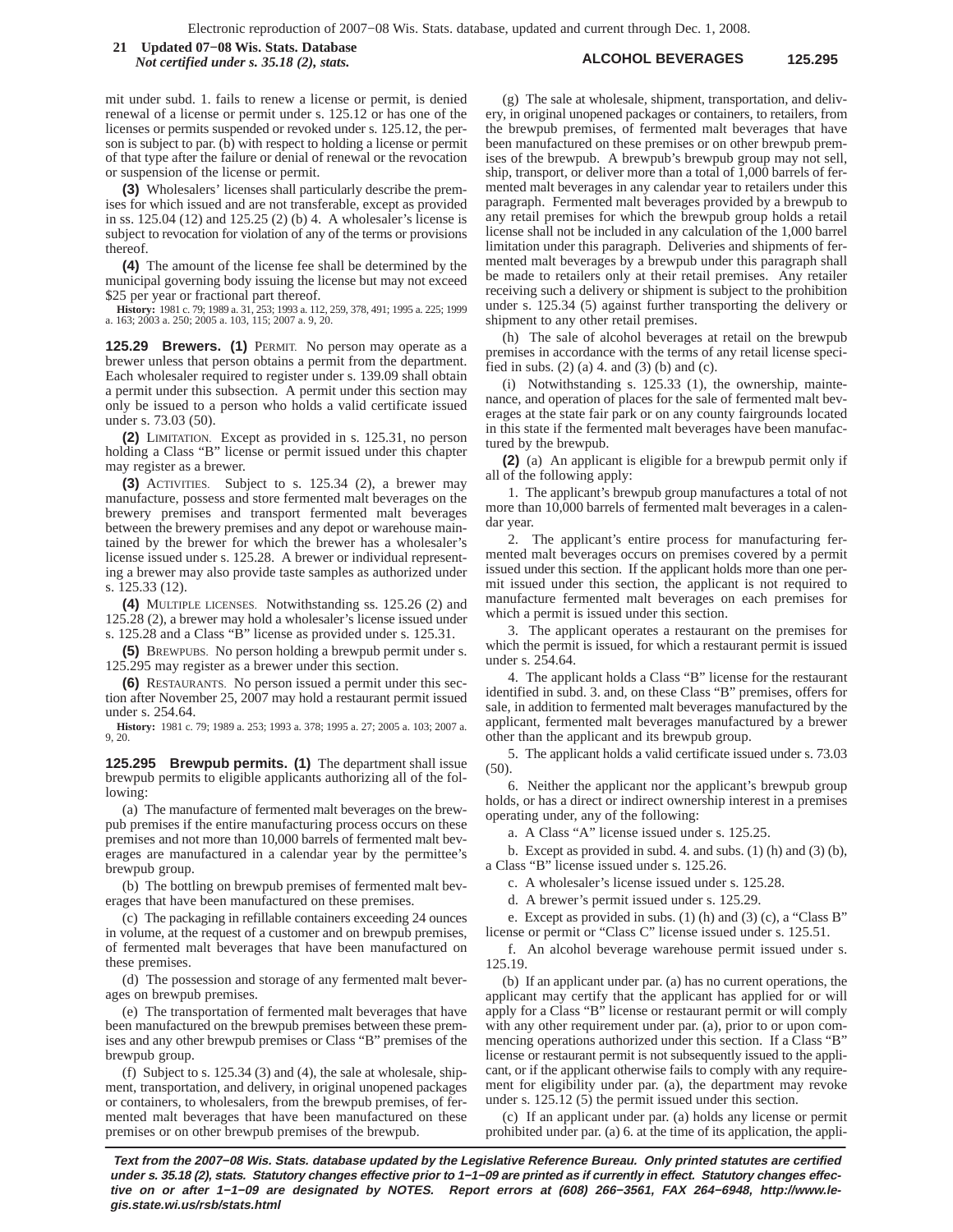# **125.295 ALCOHOL BEVERAGES** *Not certified under s. 35.18 (2), stats.*

cant may certify that the applicant will surrender any such license or permit upon issuance of a permit under this section. If the department issues a permit under this section and the applicant fails to surrender any license or permit prohibited under par. (a) 6., the department may revoke under s. 125.12 (5) the permit issued under this section. An applicant is not required to surrender any Class "B" license issued under s. 125.31 (1) (a) 2. or under s. 125.31 (1) (a) 3., 2005 stats., if the applicant's continued possession of the license is consistent with subs. (1) (h), (2) (a) 4., and (3) (b) and (c).

**(3)** (a) No brewpub group may hold more than 6 brewpub permits issued under this section.

(b) A brewpub may not hold any Class "B" license other than one issued for a restaurant on the brewpub premises. Notwithstanding s. 125.26 (2) (a), each Class "B" license shall be issued for the brewpub's restaurant in the same name as the permittee under this section. Notwithstanding s. 125.33 (1), a brewpub may own the furniture, fixtures, fittings, furnishings, and equipment on the Class "B" premises and shall pay any license fee or tax required for the operation of the premises.

(c) Subject to the requirements specified in s. 125.51 (3) and (3m), a brewpub may also hold "Class B" licenses and "Class C" licenses, but only for restaurants on brewpub premises.

**(4)** The fee established by the department for a brewpub permit shall not exceed the fee established by the department for a permit under s. 125.29.

**(5)** The department shall promulgate rules and prescribe forms to ensure strict compliance with the requirements under this section.

**History:** 2007 a. 20.

**125.30 Out−of−state shippers' permits; delivery to wholesalers. (1)** The department shall issue out−of−state shippers' permits which, except as provided in s. 125.34 (6) (c), authorize the permittee to ship fermented malt beverages only to holders of a wholesaler's license issued under s. 125.28. Except with respect to any shipment from a warehouse in an adjoining state by a wholesaler issued a wholesale license under s. 125.28 (1) (b), no person may receive fermented malt beverages in this state which have been directly shipped from outside this state by any person other than the holder of a permit issued under this section. Subject to s. 125.34 (2) and (6) (c), all shipments of fermented malt beverages to a wholesaler of fermented malt beverages in this state, whether shipped to the wholesaler from inside this state or from outside this state, shall be unloaded in and distributed from the wholesaler's warehouse in this state.

**(2)** The application for an out−of−state shipper's permit and the permit shall be on forms prescribed by the department which shall contain provisions determined by the department as necessary to effectuate the purposes of ss. 139.01 to 139.25 and shall include a provision that the permittee agrees:

(a) To comply with s. 139.05 relating to filing a bond, filing returns, paying taxes and record keeping;

(b) To permit inspections and examinations of the permittee's premises and records by the department and its duly authorized employees, as authorized under s. 139.08 (4); and

(c) To pay the expenses reasonably attributable to such inspections and examinations made within the United States.

**(3)** Out−of−state shippers' permits may be issued only to a person who holds a valid certificate issued under s. 73.03 (50) and who is qualified under s. 125.04 (5). Notwithstanding s. 125.04 (5) (a), natural persons obtaining out−of−state shippers' permits are not required to be residents of this state. Notwithstanding s. 125.04 (5) (a) 5., a person is not required to complete a responsible beverage server training course to be qualified for a permit under this section. Notwithstanding s. 125.04 (6), corporations or limited liability companies obtaining out−of−state shippers' permits are not required to appoint agents.

**(5)** The department may revoke or suspend an out−of−state shipper's permit for such time as the department determines, if the permittee violates any provision of the application or ss. 139.01 to 139.25.

**History:** 1981 c. 79; 1989 a. 253; 1993 a. 112, 259, 491; 1995 a. 27; 1997 a. 166; 2005 a. 103, 115.

**125.31 Multiple licenses and permits; brewers. (1)** (a) 2. Notwithstanding ss. 125.29 (2) and 125.33 (1), a brewer may maintain and operate one place on brewery premises, and another place, for the sale of fermented malt beverages for which a Class "B" license is required for each place, but, except as provided in subd. 4., not more than 2 such Class "B" licenses shall be issued to any brewer.

4. Notwithstanding ss. 125.29 (2) and 125.33 (1), in addition to places authorized under subd. 2., a brewer may possess or hold an indirect interest in a Class "B" license for not more than 20 restaurants in each of which the sale of alcohol beverages accounts for less than 60% of the restaurant's gross receipts if no fermented malt beverages manufactured by the brewer are offered for sale in any of these restaurants.

(b) Notwithstanding ss. 125.29 (2) and 125.33 (1), a brewer may own, maintain or operate places for the sale of fermented malt beverages at the state fair park or on any county fairgrounds located in this state, in addition to places authorized under par. (a).

(c) Any Class "B" license necessary in connection with this subsection shall be issued to the brewer.

(d) Notwithstanding s. 125.33 (1), a brewer may own the furniture, fixtures, fittings, furnishings and equipment on such premises and shall pay any license fee or tax required for the operation of the premises.

**(2)** Subject to s. 125.34, a brewer may own, maintain or operate depots and warehouses from which sales of fermented malt beverages, not for consumption in or about the premises where sold, may be made in original packages to retailers and wholesalers. A separate wholesaler's license is required for each depot or warehouse owned, maintained or operated.

**(3)** Subject to ss. 125.29 (4) and 125.34, a brewer may sell fermented malt beverages in the original packages or containers, not to be consumed on the premises where sold:

(a) To retailers and wholesalers, if the brewer obtains a wholesaler's license; or

(b) To persons other than licensees and permittees, if the brewer obtains a Class "A" or Class "B" license.

**History:** 1981 c. 79; 1989 a. 253; 1991 a. 32; 1993 a. 112, 213, 215, 491; 1999 a. 163; 2001 a. 16; 2005 a. 103; 2007 a. 20.

**Cross Reference:** See also s. Tax 7.01, Wis. adm. code.

**125.315 Evading provisions of law by giving away fermented malt beverages. (1)** No person may give away any fermented malt beverages or use any other means to evade any law of this state relating to the sale of fermented malt beverages.

**(2)** A person who violates sub. (1) may be fined not more than \$10,000 or imprisoned for not more than 9 months or both. **History:** 1989 a. 253.

**125.32 General restrictions and requirements. (1)** MANAGERS' LICENSES; CLASS "B" LICENSES. (a) If a municipal governing body elects to issue managers' licenses under s. 125.18, no person may manage premises operating under a Class "B" license or permit, unless the person is the licensee or permittee, an agent of a corporation or limited liability company appointed as required by s. 125.04 (6) or the holder of a manager's license. A manager's license issued in respect to a vessel under s. 125.27 (2) is valid outside the municipality that issues it. A person manages Class "B" premises if that person has responsibility or authority for:

1. Personnel management of all employees, whether or not the person is authorized to sign employment contracts;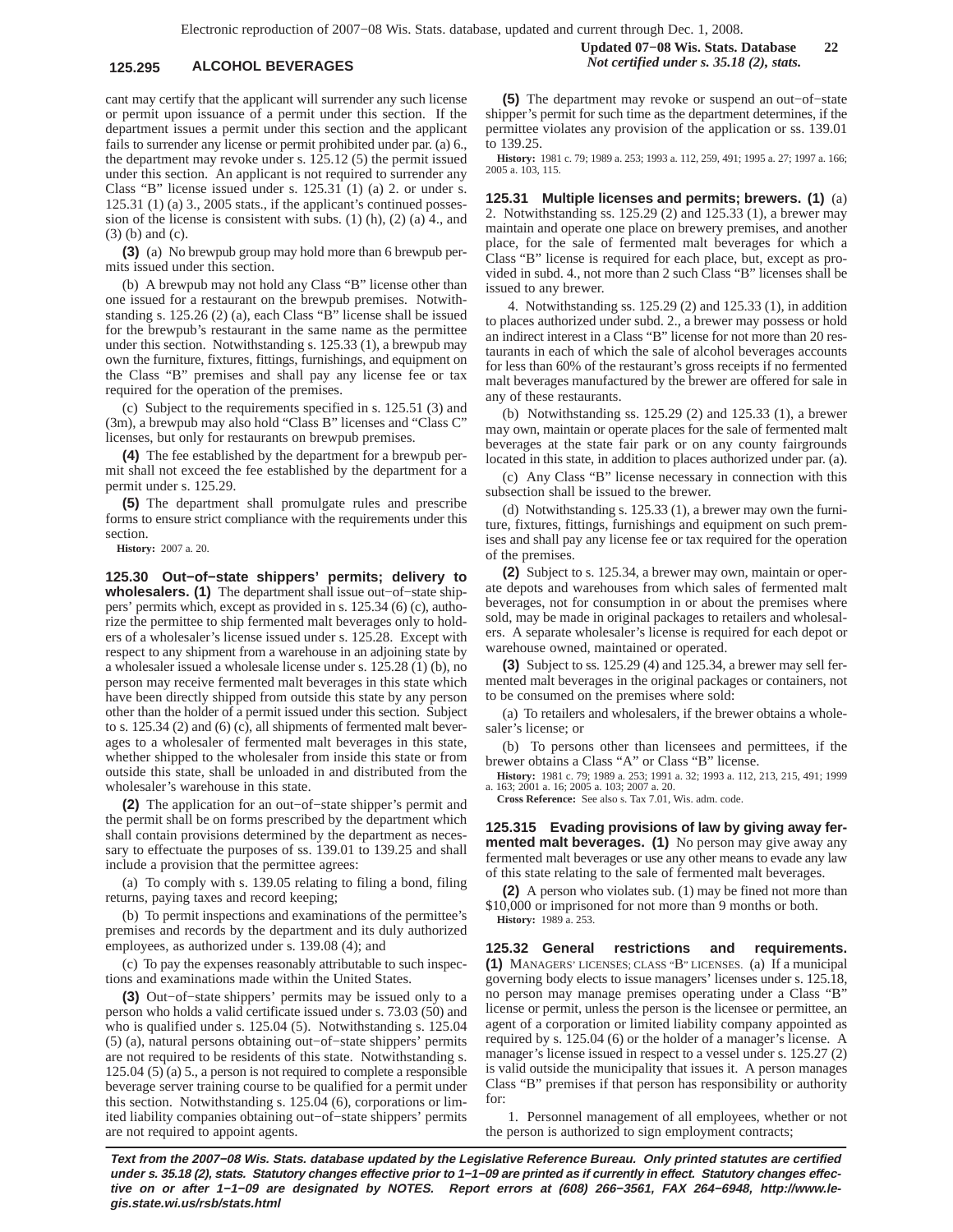**ALCOHOL BEVERAGES 125.33 23 Updated 07−08 Wis. Stats. Database** *Not certified under s. 35.18 (2), stats.*

2. The terms of contracts for the purchase or sale of goods or services, whether or not the person is authorized to sign the contracts; or

3. The daily operations of the Class "B" premises.

(b) The municipal governing body may, by ordinance, define factors in addition to those listed in par. (a) which constitute management of Class "B" premises.

**(2)** OPERATORS LICENSES CLASS "A" OR CLASS "B" PREMISES. Except as provided under sub.  $(3)$  (b) and s. 125.07  $(3)$  (a) 10., no premises operated under a Class "A" or Class "B" license or permit may be open for business unless there is upon the premises the licensee or permittee, the agent named in the license or permit if the licensee or permittee is a corporation or limited liability company, or some person who has an operator's license and who is responsible for the acts of all persons serving any fermented malt beverages to customers. An operator's license issued in respect to a vessel under s. 125.27 (2) is valid outside the municipality that issues it. For the purpose of this subsection, any person holding a manager's license under s. 125.18 or any member of the licensee's or permittee's immediate family who has attained the age of 18 shall be considered the holder of an operator's license. No person, including a member of the licensee's or permittee's immediate family, other than the licensee, permittee or agent may serve fermented malt beverages in any place operated under a Class "A" or Class "B" license or permit unless he or she has an operator's license or is at least 18 years of age and is under the immediate supervision of the licensee, permittee, agent or a person holding an operator's license, who is on the premises at the time of the service.

**(2m)** USE BY ANOTHER PROHIBITED. (a) No person may allow another to use his or her Class "A" or Class "B" license or permit to sell alcohol beverages.

(b) The license or permit of a person who violates par. (a) shall be revoked.

**(3)** CLOSING HOURS. (a) No premises for which a Class "B" license or permit is issued may remain open between the hours of 2 a.m. and 6 a.m., except as provided in this paragraph and par. (c). On Saturday and Sunday, the closing hours shall be between 2:30 a.m. and 6 a.m. except that, on the Sunday that daylight saving time begins as specified in s. 175.095 (2), the closing hours shall be between 3:30 a.m. and 6 a.m. On January 1 premises operating under a Class "B" license or permit are not required to close.

(am) Between 12 midnight and 6 a.m. no person may sell fermented malt beverages on Class "B" licensed premises in an original unopened package, container or bottle or for consumption away from the premises.

(b) Class "A" premises may remain open for the conduct of their regular business but may not sell fermented malt beverages between 12 midnight and 8 a.m. Subsection (2) does not apply to Class "A" premises between 12 midnight and 8 a.m. or at any other time during which the sale of fermented malt beverages is prohibited by a municipal ordinance adopted under par. (d).

(c) Hotels and restaurants the principal business of which is the furnishing of food and lodging to patrons, bowling centers, indoor horseshoe−pitching facilities, curling clubs, golf courses and golf clubhouses may remain open for the conduct of their regular business but may not sell fermented malt beverages during the hours specified in par. (a).

(d) A municipality may, by ordinance, impose more restrictive hours than those provided in par. (am) or (b), but may not impose different hours than those provided in par. (a) or (c).

**(3m)** LIMITATIONS ON OTHER BUSINESS; CLASS "B" PREMISES. No Class "B" license or permit may be granted for any premises where any other business is conducted in connection with the premises, except that this restriction does not apply if the premises for which the Class "B" license or permit is issued is connected to premises where other business is conducted by a secondary doorway that serves as a safety exit and is not the primary entrance to the Class "B" premises. No other business may be conducted on premises operating under a Class "B" license or permit. These restrictions do not apply to any of the following:

(a) A hotel.

(b) A restaurant, whether or not it is a part of or located in any mercantile establishment.

(c) A combination grocery store and tavern.

(d) A combination sporting goods store and tavern in towns, villages and 4th class cities.

(e) A combination novelty store and tavern.

(f) A bowling center or recreation premises.

(g) A club, society or lodge that has been in existence for 6 months or more prior to the date of filing application for the Class "B" license or permit.

**(5)** SIGNS NEAR TAPS AND BRANDS ON TAP; CLASS "B" PREMISES. Every Class "B" licensee or permittee selling or offering for sale draught fermented malt beverages shall display a sign on or near each tap or faucet disclosing the brand of fermented malt beverage drawn from the tap or faucet and the name of the brewer or brewpub that manufactured it. No Class "B" licensee or permittee may substitute any other brand of fermented malt beverage in place of the brand designated on the sign with the intent to defraud or deceive the customer.

**(6)** LIMITATIONS ON BEVERAGES ON WHOLESALE AND RETAIL PREMISES. (a) Except as provided in s. 125.33 (2) (o) or (12) or 125.70, no person may possess on the premises covered by a retail or wholesale fermented malt beverages license or permit any alcohol beverages not authorized by law for sale on the premises.

(b) No fermented malt beverage licensee or permittee may keep any beverages of an alcoholic content prohibited by federal law on the premises covered by the license or permit.

**(7)** LABELS. (a) No fermented malt beverages may be sold, offered, or exposed for sale, kept in possession with intent to sell, or served on any premises for which a license or permit for the sale of fermented malt beverages has been issued unless each barrel, keg, cask, bottle, or other container bears a label or other identification with the name and address of the brewer or brewpub that manufactured it. The possession of any fermented malt beverages which are not so identified on any premises for which a license or permit for the sale of fermented malt beverages has been issued is prima facie evidence that the fermented malt beverages are possessed with intent to sell, offer for sale, display for sale, or give away.

(b) No container containing fermented malt beverages may be sold, offered or exposed for sale, kept in possession with intent to sell or served on any premises for which a license or permit for the sale of fermented malt beverages has been issued unless there is a label or other identification on the container bearing a statement of its contents in fluid ounces in plain legible type.

**History:** 1981 c. 79; 1983 a. 27, 74, 192, 452; 1985 a. 28, 33, 221, 317; 1987 a. 27, 121; 1989 a. 253; 1991 a. 28, 39, 315; 1993 a. 112; 1995 a. 320; 2007 a. 3, 9, 20. **Cross Reference:** See also s. Tax 7.21, Wis. adm. code.

**125.33 Restrictions on dealings between brewers, brewpubs, wholesalers, and retailers. (1)** FURNISHING THINGS OF VALUE. (a) Except as provided in this section and ss. 125.295 and 125.31, no brewer, brewpub, or wholesaler may furnish, give, lend, lease, or sell any furniture, fixtures, fittings, equipment, money, or other thing of value to any campus or Class "B" licensee or permittee, or to any person for the use, benefit, or relief of any campus or Class "B" licensee or permittee, or guarantee the repayment of any loan or the fulfillment of any financial obligation of any campus or Class "B" licensee or permittee. Such actions may not be taken by the brewer, brewpub, or wholesaler directly or indirectly, or through a subsidiary or affiliate corporation or limited liability company, or by any officer, director, stockholder, partner, or member thereof.

(b) No brewer, brewpub, or wholesaler may enter into any agreement whereby any campus or Class "B" licensee or permittee is required to purchase the fermented malt beverages of any brewer or brewpub to the exclusion of those manufactured by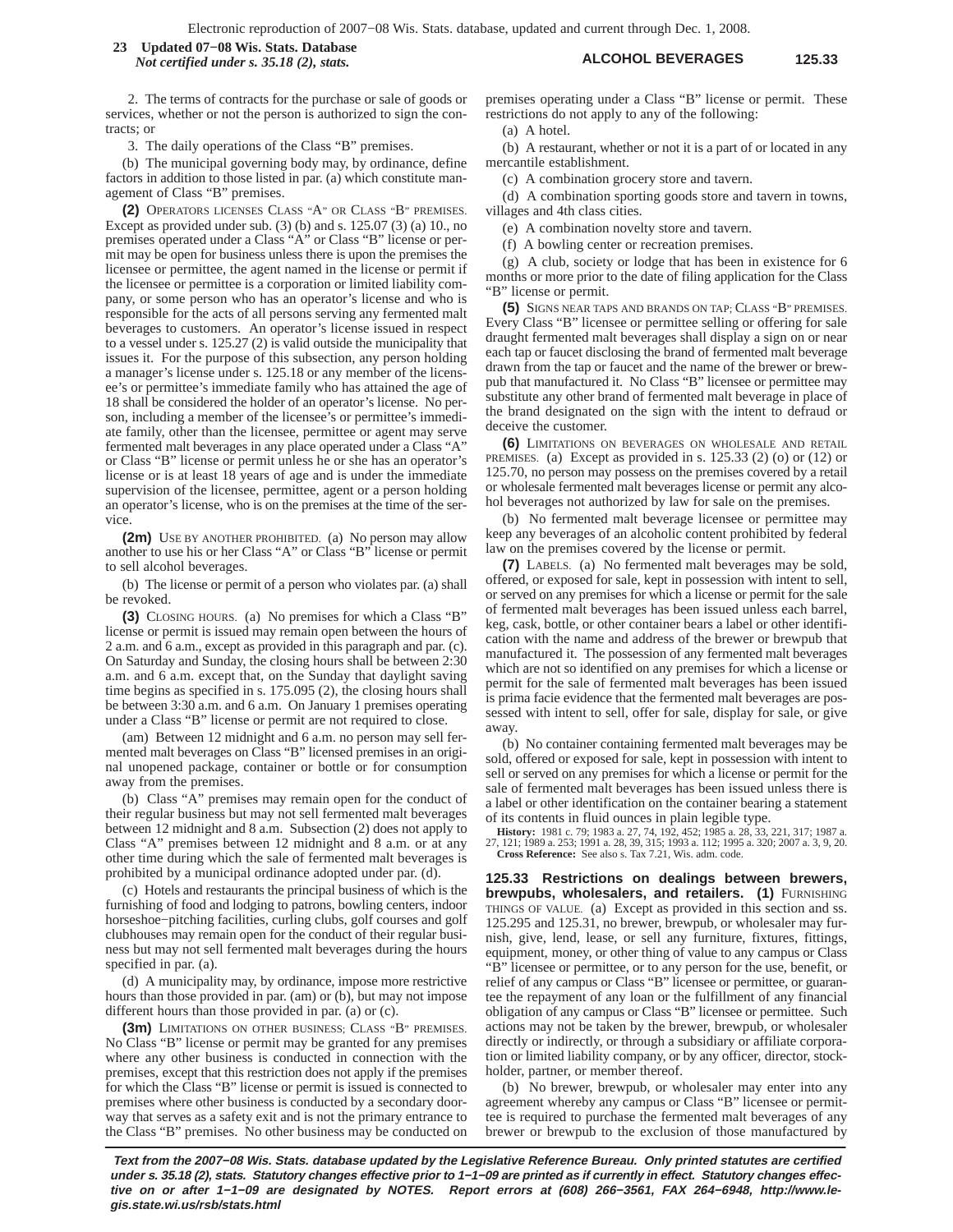# **125.33 ALCOHOL BEVERAGES** *Not certified under s. 35.18 (2), stats.*

other brewers or brewpubs. Such contracts may not be entered into by the brewer, brewpub, or wholesaler, directly or indirectly, or through a subsidiary or an affiliate corporation or limited liability company, or by any officer, director, stockholder, partner, or member thereof.

**(2)** EXCEPTIONS. Notwithstanding the prohibitions in sub. (1), a brewer, brewpub, or wholesaler may:

(a) Give to any campus or Class "B" licensee or permittee, at any given time, for placement inside the premises, signs, clocks, or menu boards with an aggregate value of not more than \$2,500. If a gift of any item would cause the \$2,500 limit to be exceeded, the recipient shall pay the brewer, brewpub, or wholesaler the amount of the item's value in excess of \$2,500. Each recipient shall keep an invoice or credit memo containing the name of the donor and the number and value of items received under this paragraph. The value of an item is its cost to the donor. Each recipient shall make the records kept under this paragraph available to the department for inspection upon request.

(b) Give to any campus or Class "B" licensee or permittee any of the following:

1. Fermented malt beverage tap knobs.

2. Signs made from paper, cardboard, plastic, vinyl, or other like material for placement inside the premises, notwithstanding the aggregate value limitation of par. (a).

(c) Sell at fair market value to a campus or Class "B" licensee or permittee miscellaneous advertising matter, the items specified under pars. (a) and (b), nonmechanical coolers and tavern supply items used in the consumption of food or alcohol beverages.

(d) Sell to a campus or Class "B" licensee or permittee at fair market value equipment designed and intended to preserve and maintain the sanitary dispensing of fermented malt beverages or any services necessary to maintain this kind of equipment. A brewer, brewpub, or wholesaler shall charge the same price per unit of equipment to each campus or Class "B" licensee or permittee making the same or a similar purchase, and shall charge the same rate to each campus or Class "B" licensee or permittee purchasing maintenance services under this subdivision. Each brewer, brewpub, or wholesaler shall keep records of each transaction under this subdivision and shall make the records available to the department upon request.

(e) Sell at fair market value or maintain for a fair consideration dispensing equipment such as direct draw boxes, novelty boxes, coil boxes, beer storage boxes or tapping equipment, none of which may include bar additions, to campuses or Class "B" licensees and permittees for cash or on credit for not more than 2 years. Credit sales of equipment shall be evidenced by a written contract stating the terms, conditions and monthly payments. Within 10 days after the execution of the contract, the seller shall record the contract with the register of deeds for the county in which the equipment is installed.

(f) Sell consumable merchandise intended for resale, including the sale or loan of containers thereof, to campuses and Class "B" licensees and permittees in the regular course of business.

(g) Purchase advertising and other services and rights for a fair consideration from any corporate Class "B" licensee or permittee who is a member of a regularly established athletic league and whose principal business is the ownership, maintenance and operation of a professional athletic team playing a regular schedule of games and whose principal source of income is derived from the sale of tickets to games played by such teams.

(h) Contribute money or other things of value to or for the benefit of a nonprofit corporation, exempt under section 501 (c) (3) of the internal revenue code, as defined in s. 71.22 (4), which is conducting festivals of limited duration in a 1st class city if the festivals are sponsored and endorsed in whole or part by a municipal corporation.

(hm) Contribute money or other things of value to or for a nonprofit corporation which conducts an autumn ethnic festival of **Updated 07−08 Wis. Stats. Database 24**

limited duration in a 2nd class city that had a population in 1986 of at least 49,000 but less than 50,000, if that festival is sponsored and endorsed in whole or part by that municipal corporation.

(i) Lease or lend furniture, fixtures, fittings and equipment to any person in possession of a Class "B" premises where the furniture, fixtures, fittings and equipment were installed on the Class "B" premises prior to May 24, 1941. Any brewer or wholesaler who repossesses any furniture, fixtures, fittings or equipment leased, lent or sold to any Class "B" licensee or permittee may sell them to any Class "B" licensee or permittee, for cash on delivery only, and shall deliver a bill of sale to the purchaser. Any application for a Class "B" license or permit after May 24, 1941, shall contain an affidavit by the applicant, setting forth the ownership of the fixtures in or attached to the premises and if the fixtures are not owned by the applicant, the manner, terms and conditions under which the fixtures are held.

(j) Contribute money or other items of value to, or purchase advertising from, an institution of higher education which is exempt under section 501 (c) (3) of the internal revenue code, as defined in s. 71.22 (4), if the contribution or purchase is for a purpose other than the use, benefit, or relief of premises or operations for the sale of fermented malt beverages and is not contingent either upon the use of the product of the brewer, brewpub, or wholesaler by the institution or upon an agreement by the institution wholly or partly to exclude from sale the products of a competing brewer, brewpub, or wholesaler.

(k) Contribute money or other items of value, or purchase advertising from, a campus if the contribution or purchase is for a purpose other than the use, benefit, or relief of premises or operations for the sale of fermented malt beverages and is not contingent either upon the use of the product of the brewer, brewpub, or wholesaler by the campus or upon an agreement by the campus partly or wholly to exclude from sale the products of a competing brewer, brewpub, or wholesaler.

(L) 1. Purchase advertising for a fair consideration from a bona fide national or statewide trade association that derives its principal income from membership dues of Class "B" licensees.

2. Purchase advertising from a person who does not hold a license under this chapter and who conducts national or regional sweepstakes, contests, or promotions on the premises of Class "B" licensees or permittees that sell the brewer's, brewpub's, or wholesaler's products. The person may promote an event or activity in connection with a sweepstakes, contest, or promotion, including promoting the location of the event or activity, if the Class "B" licensee or permittee on whose premises the event or activity will occur does not receive money for hosting the event or activity and, except as provided in subd. 4., if the advertising for the event or activity identifies at least 4 unaffiliated Class "B" licensees or permittees.

3. Conduct national or regional sweepstakes, contests, or promotions on the premises of Class "B" licensees or permittees that sell the brewer's, brewpub's, or wholesaler's products. The brewer, brewpub, or wholesaler may promote an event or activity in connection with a sweepstakes, contest, or promotion, including promoting the location of the event or activity, if the Class "B" licensee or permittee on whose premises the event or activity will occur does not receive money for hosting the event or activity and, except as provided in subd. 4., if the advertising for the event or activity identifies at least 4 unaffiliated Class "B" licensees or permittees.

4. A brewer that manufactures less than 30,000 barrels of fermented malt beverages annually, or a brewpub, may purchase advertising under subd. 2., and may promote sweepstakes, contests, or promotions through advertising under subd. 3., if the advertising identifies at least one Class "B" licensee or permittee.

(m) Purchase products from a Class "B" licensee or permittee.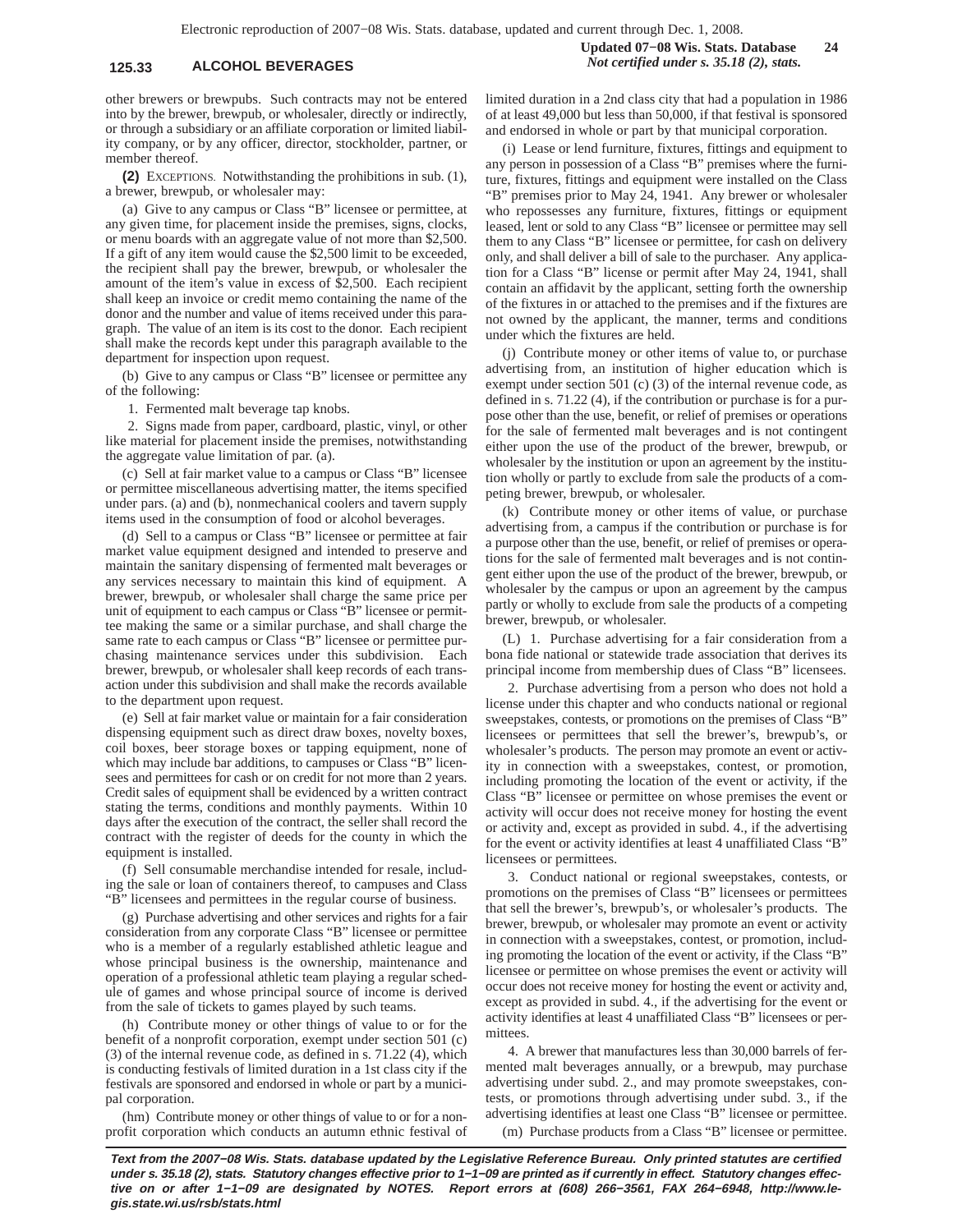**ALCOHOL BEVERAGES 125.33 25 Updated 07−08 Wis. Stats. Database** *Not certified under s. 35.18 (2), stats.*

(n) 1. Provide, in this state, reasonable business entertainment that is deductible under section 162 of the internal revenue code to a Class "B" licensee or permittee by doing any of the following:

a. Providing tickets or free admissions to athletic events, concerts or similar activities.

b. Providing food and beverages and paying for local ground transportation in connection with activities described in subd. 1. a. and business meetings.

2. Notwithstanding subd. 1., no brewer, brewpub, or wholesaler may provide business entertainment to a Class "B" licensee or permittee under subd. 1. in one day that has a value exceeding \$500, and no brewer, brewpub, or wholesaler may provide business entertainment to a Class "B" licensee or permittee under subd. 1. on more than 8 days in any calendar year.

(o) Furnish, free of charge, on Class "B" premises, taste samples of fermented malt beverages to any person who has attained the legal drinking age and who is attending a trade show, conference, convention or similar business meeting, that is held on those premises, of a bona fide national or statewide trade association that derives income from membership dues of Class "B" licensees. Taste samples may not be furnished under this paragraph at more than 2 such events of any one trade association per year. No fermented malt beverages brought on Class "B" premises under this paragraph may remain on those premises after the close of the trade show, conference, convention or business meeting.

(p) 1. Have present not more than 3 individuals representing the brewer or brewpub at a fermented malt beverages tasting event that lasts 2 days or less and at which taste samples of fermented malt beverages brewed or sold by at least 5 different brewers or brewpubs are offered for consumption by persons who either pay for the taste samples or pay a charge for admission to the event. Any individual representing a brewer or brewpub shall confine his or her activities on the premises to ensuring the integrity of, providing information about, and dispensing the brewer's or brewpub's fermented malt beverages.

2. No Class "B" licensee or permittee may allow more than one event described in subd. 1. on the premises within one year.

**(2m)** EXCEPTION FOR GOLF COURSE. Notwithstanding the prohibitions in sub. (1), a wholesaler may have an interest in a corporation that owns and operates a golf course and leases premises on the golf course to the holder of a Class "B" license or permit for the premises, if the wholesaler's license and the Class "B" license or permit were originally issued to the corporation and to the Class "B" licensee or permittee before June 1, 1981. The wholesaler's license and the Class "B" license or permit shall be renewed annually upon application, unless revoked under s. 125.12. An application for a wholesaler's license to which this subsection applies shall have attached to it an affidavit stating the applicant's interest in the Class "B" premises.

**(2s)** EXCEPTION FOR RETAIL TRADE ASSOCIATION CONTRIBU-TIONS. Notwithstanding the prohibitions in sub. (1), a brewer, brewpub, or wholesaler may contribute money or other things of value to a bona fide national, statewide, or local trade association that derives its principal income from membership dues of Class "B" licensees.

**(3)** EXEMPTION FOR CERTAIN REAL ESTATE. The restrictions contained in sub. (1) do not apply to real estate owned in whole or part on May 24, 1941, by any brewer or wholesaler, directly or indirectly, or through or by a subsidiary or affiliate corporation, or by any officer, director, stockholder, partner or trustee for any of the foregoing, or upon which any of the foregoing held a valid lien on May 24, 1941, or to any real estate owned in whole or part by any of the foregoing upon which there is or may be a hotel of 100 or more rooms.

**(4)** COMMERCIAL CREDIT. Nothing in sub. (1) affects the extension of usual and customary commercial credits for products of the fermented malt beverages industry actually sold and delivered.

**(5)** VIOLATIONS. Any licensee or permittee who is a party to any violation of sub. (1) or who receives the benefits thereof shall be guilty of the violation.

**(6)** VOLUME DISCOUNTS TO RETAILERS. Wholesalers of fermented malt beverages, and brewpubs with respect to sales of fermented malt beverages authorized under s. 125.295 (1) (g), shall charge the same price to all campuses and retail licensees and permittees making purchases in similar quantities. Any discount offered on fermented malt beverages shall be delivered to the retailer in a single transaction and single delivery, and on a single invoice.

**(7)** RETAIL PURCHASE CREDIT RESTRICTIONS. (a) *Restrictions on sales.* 1. No fermented malt beverages retail licensee or permittee may:

a. Receive, purchase, or acquire fermented malt beverages from any licensee, or from any brewpub acting under authority of s. 125.295 (1) (g), except for cash or credit for a period of not more than 15 days.

b. Receive, purchase, or acquire fermented malt beverages from any licensee or permittee, or from any brewpub acting under authority of s. 125.295 (1) (g), if at the time of the receipt, purchase, or acquisition he or she is indebted to any licensee, permittee, or brewpub for fermented malt beverages received, purchased, acquired, or delivered more than 15 days earlier.

2. No campus or fermented malt beverage retail licensee or permittee may receive any fermented malt beverages on consignment or on any basis other than a bona fide sale.

(b) *Restrictions on issuance of licenses and permits.* No Class "A" or Class "B" license or permit may be issued to a person having an indebtedness for fermented malt beverages outstanding for more than 15 days. In each application for a Class "A" or Class "B" license or permit, the applicant shall state whether he or she has indebtedness for fermented malt beverages to any licensee, permittee, or brewpub which has been outstanding for more than 15 days.

(c) *Wholesalers and brewpubs holding retail licenses and permits.* For purposes of this subsection, a person holding both a fermented malt beverage wholesale license and a fermented malt beverage retail license is deemed a fermented malt beverage retailer. For purposes of this subsection, a brewpub, when acting under authority of a retail license with respect to fermented malt beverages not manufactured by the brewpub, is deemed a fermented malt beverages retailer. This paragraph does not affect any provision of this subsection with respect to a brewpub acting under authority of s. 125.295 (1) (g).

(d) *Penalties.* A retail licensee or permittee who violates this subsection is subject to the penalties under s. 125.11 except that he or she may not be imprisoned. No brewer, brewpub, or wholesaler may be subjected to any penalty as the result of the sale of fermented malt beverages to a campus or retail licensee or permittee when purchased by the campus or retail licensee or permittee in violation of this subsection.

**(7m)** CONDITIONAL PURCHASES. No Class "A" or Class "B" licensee may condition the purchase of fermented malt beverages from a brewer, brewpub, or wholesaler upon the furnishing by the brewer, brewpub, or wholesaler of any thing of value, other than the products purchased, to the licensee or to any person for the use, benefit, or relief of the licensee.

**(8)** EXCLUSIVE SALES BY WHOLESALER. A wholesaler may not sell or offer to sell a brand of fermented malt beverages exclusively to one Class "A" licensee or to a group of Class "A" licensees affiliated through common ownership, management or control, unless the brand of fermented malt beverages is produced by a brewer that produces less than 300,000 barrels of fermented malt beverages in a calendar year or by a brewpub.

**(9)** CAMPUSES AND RETAILERS TO PURCHASE FROM WHOLESAL-ERS. Except as provided in s. 125.295 (1) (g), no campus or retail licensee or permittee may purchase or possess fermented malt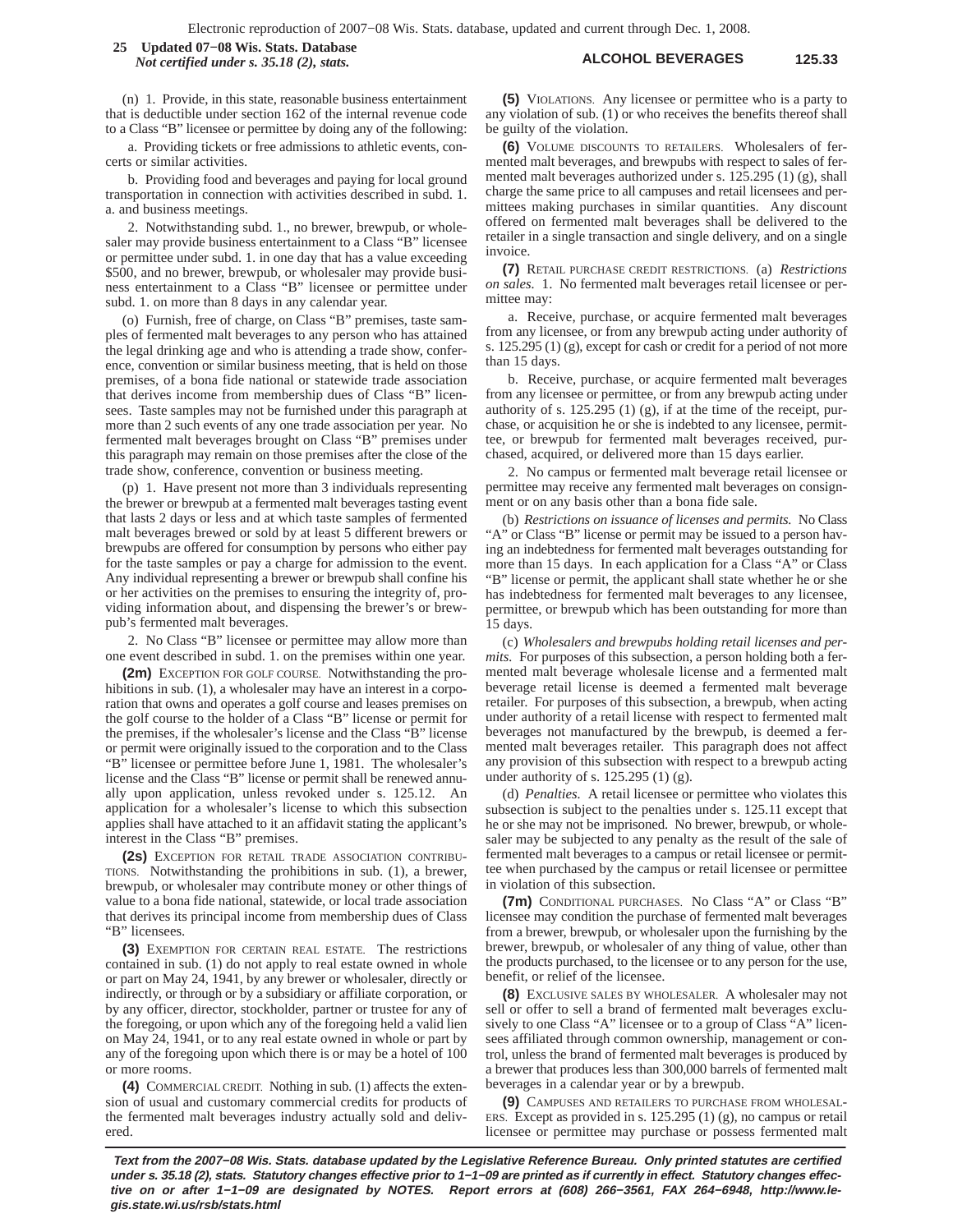beverages purchased from any person other than a wholesaler holding a license under this chapter for the sale of fermented malt beverages. Any person who violates this subsection may be fined not more than \$10,000 or imprisoned for not more than 9 months or both.

**(10)** COMPENSATION FOR TERMINATION OF WHOLESALER DIS-TRIBUTION RIGHTS. (a) In this subsection:

1. "Brand" means any word, name, group of letters, symbols, or combination thereof, including the name of the brewer or brewpub if the brewer's or brewpub's name is also a significant part of the product name, adopted and used by a brewer or brewpub to identify a specific fermented malt beverage product and to distinguish that product from other fermented malt beverages produced by that brewer or brewpub or other brewers or brewpubs.

2. "Discontinued brand" means, with respect to a terminated wholesaler, any brand of fermented malt beverages for which a brewer, brewpub, brewer's agent, brewpub's agent, or holder of an out−of−state shipper's permit has terminated, cancelled, or failed to renew an agreement, whether oral or written, with the wholesaler to supply that brand.

3. "Successor wholesaler" means any wholesaler who enters into an agreement, whether oral or written, to obtain a supply of a brand of fermented malt beverages from a brewer, brewpub, brewer's agent, brewpub's agent, or holder of an out−of−state shipper's permit after the brewer, brewpub, brewer's agent, brewpub's agent, or holder of an out−of−state shipper's permit has terminated, cancelled, or failed to renew an agreement, whether oral or written, with a terminated wholesaler to supply that same brand of fermented malt beverages.

4. "Terminated wholesaler" means a wholesaler with whom a brewer, brewpub, brewer's agent, brewpub's agent, or holder of an out−of−state shipper's permit has terminated, cancelled, or failed to renew an agreement, whether oral or written, to supply a brand of fermented malt beverages to that wholesaler.

(b) Except as provided in par. (c) and subject to pars. (d) and (e), a successor wholesaler shall compensate a terminated wholesaler for the fair market value of the terminated wholesaler's distribution rights to any discontinued brand of fermented malt beverages assumed by the successor wholesaler for the same territory, less any amount paid to the terminated wholesaler by the brewer, brewpub, brewer's agent, brewpub's agent, or holder of an out− of−state shipper's permit for the discontinued brand. If the terminated wholesaler's distribution rights to any discontinued brand of fermented malt beverages are divided among 2 or more successor wholesalers, each successor wholesaler shall compensate the terminated wholesaler for the fair market value of the distribution rights to any discontinued brand of fermented malt beverages assumed by that successor wholesaler for the applicable part of the same territory, less any amount paid to the terminated wholesaler by the brewer, brewpub, brewer's agent, brewpub's agent, or holder of an out−of−state shipper's permit for the discontinued brand. A terminated wholesaler may not receive under this paragraph total compensation from the successor wholesaler and brewer, brewpub, brewer's agent, brewpub's agent, or holder of an out−of−state shipper's permit that exceeds the fair market value of the terminated wholesaler's distribution rights specified under this paragraph.

(c) A successor wholesaler is not required to compensate a terminated wholesaler under par. (b) if the terminated wholesaler's agreement was terminated, cancelled, or not renewed for any of the following reasons:

1. The wholesaler or a principal of the wholesaler engaged in material fraudulent conduct or made substantial misrepresentations in its dealings with the brewer, brewpub, brewer's agent, brewpub's agent, or holder of an out−of−state shipper's permit or with others regarding any brand of the brewer, brewpub, brewer's agent, brewpub's agent, or holder of an out−of−state shipper's permit.

2. The wholesaler or a principal of the wholesaler was convicted of, or pleaded no contest to, a felony crime.

3. The wholesaler or a principal of the wholesaler knowingly distributed any brand of the brewer, brewpub, brewer's agent, brewpub's agent, or holder of an out−of−state shipper's permit outside the territory authorized by the brewer, brewpub, brewer's agent, brewpub's agent, or holder of an out−of−state shipper's permit for distribution of the brand.

4. The wholesaler or a principal of the wholesaler became insolvent or instituted bankruptcy proceedings, dissolved or liquidated the wholesaler's business, or assigned or attempted to assign the assets of the wholesaler's business for the benefit of creditors.

(d) If a terminated wholesaler and a successor wholesaler agree to the fair market value of the terminated wholesaler's distribution rights to any discontinued brand of fermented malt beverages assumed by the successor wholesaler for the same territory, the successor wholesaler shall pay the agreed upon sum to the terminated wholesaler within 30 days of the date on which the parties reach the agreement. If the parties cannot agree on the compensation due to the terminated wholesaler, upon written demand of either party, the parties shall submit their dispute for binding arbitration, subject to ch. 788, under the commercial arbitration rules of the American Arbitration Association if possible or, if not possible, by a nationally recognized arbitration association. The arbitration shall be conducted on an expedited basis to the extent an expedited proceeding is available. The arbitration shall commence within 90 days after the successor wholesaler obtains rights to receive a supply of a brand of fermented malt beverages, that is a discontinued brand of fermented malt beverages, of the terminated wholesaler, unless this time period is extended by mutual agreement of the parties or by the arbitrator. If the arbitrator awards compensation to the terminated wholesaler under this paragraph, the successor wholesaler shall pay the awarded compensation to the terminated wholesaler within 30 days of the date of the arbitrator's decision. The terminated wholesaler and the successor wholesaler shall each pay an equal share of the costs of arbitration.

(e) This subsection does not apply if the terminated wholesaler is a dealer, as defined in s. 135.02 (2), whose business relationship as to any discontinued brand constitutes a dealership, as defined in s. 135.02 (3) (a), as determined by a court of competent jurisdiction. Any arbitration proceeding under par. (d) shall be stayed pending this determination.

**(11)** SOURCE OF FERMENTED MALT BEVERAGES. (a) Subject to s. 125.34 (3), no wholesaler who holds a retail license issued under this chapter may sell a brand of fermented malt beverages to another retail licensee unless the wholesaler has an agreement for general wholesale distribution of that brand of fermented malt beverages with the brewer, brewpub, brewer's agent, brewpub's agent, or holder of an out−of−state shipper's permit supplying that brand.

(b) If a wholesaler who holds a retail license issued under this chapter violates par. (a), any other wholesaler aggrieved by such violation or the brewer or brewpub may bring an action against such wholesaler in any court of competent jurisdiction for damages sustained by the aggrieved wholesaler or the brewer or brewpub as a consequence of the violation, together with the actual costs of the action. Notwithstanding s. 814.04 (1), a wholesaler or the brewer or brewpub who prevails in an action under this paragraph may recover reasonable actual attorney fees incurred in the action.

**(12)** PROVIDING TASTE SAMPLES ON CLASS "A" PREMISES. Notwithstanding s. 125.34 (6) (a), with the consent of the Class "A" licensee, a brewer may provide, free of charge, on Class "A" premises, taste samples of fermented malt beverages to any person who has attained the legal drinking age for consumption on the premises during hours in which the Class "A" licensee is authorized under s. 125.25 (1) to provide taste samples or, if more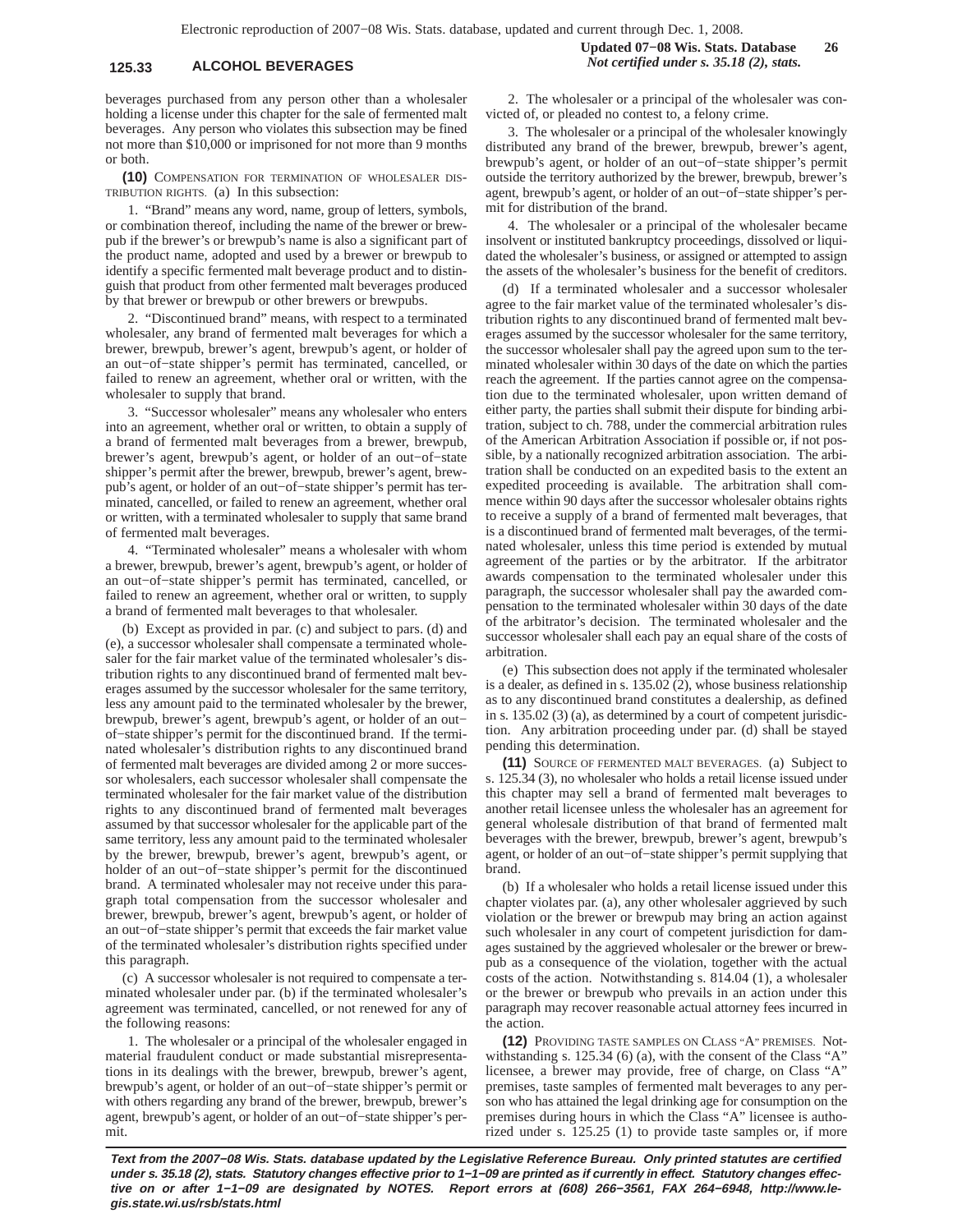**ALCOHOL BEVERAGES 125.34 27 Updated 07−08 Wis. Stats. Database** *Not certified under s. 35.18 (2), stats.*

restrictive, only during hours established by ordinance by a municipality under s. 125.32 (3) (d). The provision of taste samples under this subsection shall be subject to the same limitations that apply to taste samples provided by a Class "A" licensee under s. 125.25 (1). No brewer may provide as taste samples under this subsection any fermented malt beverages that the brewer did not purchase from the Class "A" licensee on whose premises the taste samples are provided. A brewer may provide taste samples under this subsection through an individual representing the brewer who is hired by the brewer and who is not employed by or an agent of a wholesaler other than, if the brewer holds a wholesale license, the brewer. All provisions of this subsection that apply to a brewer apply equally to any individual representing a brewer.

**History:** 1981 c. 79, 202; 1983 a. 26, 67, 68, 182, 192, 538; 1985 a. 15, 135; 1987 a. 308; 1989 a. 31, 253; 1991 a. 39; 1993 a. 112, 301; 1995 a. 320; 1997 a. 132, 166; 2001 a. 16, 38, 105; 2003 a. 303; 2005 a. 103; 2007 a. 9, 20. **Cross Reference:** See also s. Tax 7.23, Wis. adm. code.

The selective discount ban under s. 66.054 (8a) (i) [now 125.33 (6)] is constitu-tional. State v. Kay Distributing Co., Inc. 110 Wis. 2d 29, 327 N.W.2d 188 (Ct. App. 1982).

Sub. (1) (a) prohibits a person from having an interest in real estate leased to a Class "B" licensee while also being a director, officer, or shareholder of a brewery. 77 Atty. Gen. 76.

### **125.34 Distribution restrictions on wholesalers, brewers, brewpubs, and out−of−state shippers. (1)** In this section:

(a) "Brand" means any word, name, group of letters, symbol, or combination thereof, including the name of the brewer, brewpub, or out−of−state shipper if the brewer's, brewpub's, or out−of− state shipper's name is also a significant part of the product name, adopted and used by a brewer, brewpub, or out−of−state shipper to identify a specific fermented malt beverage product and to distinguish that product from other fermented malt beverages produced by that brewer, brewpub, or out−of−state shipper or other brewers, brewpubs, or out−of−state shippers.

(b) "Brewer" means a permittee under s. 125.29.

(c) "Designated sales territory" means the geographical area identified in a written agreement between a wholesaler and a brewer, brewpub, or out−of−state shipper under which the wholesaler is authorized to distribute one or more brands of fermented malt beverages supplied by the brewer, brewpub, or out−of−state shipper.

(d) "Out−of−state shipper" means a permittee under s. 125.30.

(e) "Retailer" means any person holding a Class "A" license or a Class "B" license or permit.

(f) "Retail premises" means the premises described in a Class "A" license or a Class "B" license or permit.

(g) "Wholesaler" means a licensee under s. 125.28 and includes a brewer or out−of−state shipper that holds a wholesaler's license under s. 125.28.

**(2)** (a) Except as provided in sub. (6) (b) and s. 125.295 (1) (e) and (g), no fermented malt beverages may be sold, transported, or delivered to a retailer unless, prior to such sale, transport, or delivery, the fermented malt beverages are first unloaded at and distributed from a wholesaler's warehouse premises covered by both a wholesaler's license issued under s. 125.28 and an alcohol beverage warehouse permit issued under s. 125.19, which premises shall be in this state and shall be a physically separate location from any retail premises or brewery premises. This paragraph does not apply to a wholesaler issued a wholesaler's license under s. 125.28 (1) (b) with respect to fermented malt beverages transported and delivered from a warehouse in an adjoining state unless the wholesaler's warehouse in the adjoining state is located on premises in the adjoining state used for the manufacture of fermented malt beverages.

(bg) Notwithstanding par. (a), a brewer that, together with its brewer group, manufactures not more than 50,000 barrels of fermented malt beverages in a calendar year in any location may be issued a wholesaler's license for wholesale premises located on brewery premises.

(bm) Notwithstanding par. (a), a brewer that, together with its brewer group, manufactures more than 50,000 barrels of fermented malt beverages in a calendar year in any location may be issued a wholesaler's license for wholesale premises located on brewery premises but may not sell or ship more than a total of 1,000 barrels of fermented malt beverages in any calendar year to retailers from these wholesale premises. Fermented malt beverages provided by a brewer to any retail premises for which the brewer holds the retail license shall not be included in any calculation of the 1,000 barrel limitation under this paragraph.

(c) 1. Except as provided in par. (bm) and notwithstanding par. (a), a brewer may be issued a wholesaler's license for wholesale premises located on brewery premises if, from these wholesale premises, the brewer sells or ships fermented malt beverages only to other wholesalers.

2. Notwithstanding subd. 1., a brewer issued a wholesaler's license under subd. 1. may, from the wholesale premises located on brewery premises, sell or ship any brand of fermented malt beverages to retailers located in a designated sales territory for the brand if the wholesaler to which the brewer has granted distribution rights for the brand in this designated sales territory is unable to service the designated sales territory for any reason, including because of discontinuance of the wholesaler's distribution rights. A brewer may sell or ship fermented malt beverages to retailers under this subdivision for not more than 12 months after the wholesaler becomes unable to service the wholesaler's designated sales territory.

**(3)** (a) 1. Subject to subd. 3., a wholesaler may not sell, transport, or deliver any brand of fermented malt beverages unless the wholesaler has entered into a written agreement with the brewer, brewpub, or out−of−state shipper supplying the brand that grants to the wholesaler distribution rights for the brand and identifies the designated sales territory for which such distribution rights are granted, including the precise geographical area comprising the designated sales territory.

2. A brewer, brewpub, or out−of−state shipper may not, in any agreement under this paragraph, grant to more than one wholesaler distribution rights for the same brand in the same designated sales territory or in any part of the same designated sales territory.

3. If the wholesaler and the brewer or out−of−state shipper specified in subd. 1. are the same person, in lieu of the written agreement specified in subd. 1., the wholesaler and brewer or out− of−state shipper shall maintain in writing the information specified in subd. 1. and the wholesaler and brewer or out−of−state shipper are, in this writing, subject to the restriction specified in subd. 2.

(b) Within a wholesaler's designated sales territory for any brand of fermented malt beverages, the wholesaler may not refuse to sell the brand of fermented malt beverages, or refuse to offer reasonable service related to the sale of the brand of fermented malt beverages, to any retailer.

**(4)** No wholesaler may sell, transport, or deliver, or cause to be sold, transported, or delivered, any brand of fermented malt beverages to any of the following:

(a) Any retailer located outside the wholesaler's designated sales territory for the brand. This paragraph does not apply if another wholesaler that has been granted distribution rights for the brand in the designated sales territory where the sale, transportation, or delivery occurs is unable to service this designated sales territory and the brewer, brewpub, or out−of−state shipper granting distribution rights has, notwithstanding sub. (3) (a), given consent for the sale, transportation, or delivery, which consent shall be limited to the time period that another wholesaler is unable to service this designated sales territory. This paragraph does not apply if the wholesaler is also a brewer and another wholesaler to whom this brewer has granted distribution rights for the brand in the designated sales territory where the sale, transportation, or delivery occurs has, notwithstanding sub. (3) (a), given consent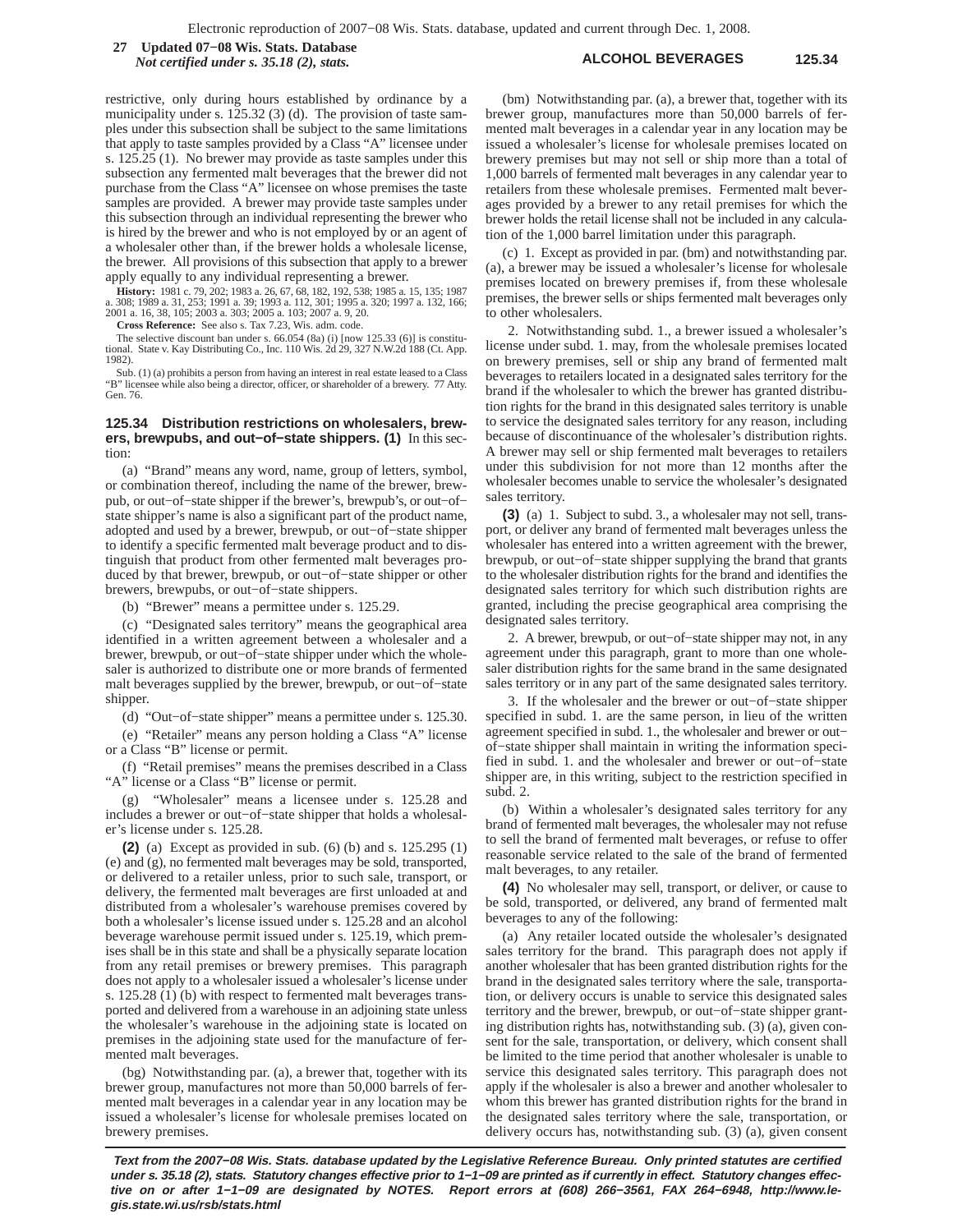for the sale, transportation, or delivery or refused to service this territory.

(b) Any person, other than another wholesaler, that the wholesaler knows or should know will transport the product for resale in a designated sales territory for which another wholesaler has been granted distribution rights for the brand.

**(5)** Except as provided in sub. (6) (b) and s. 125.295 (1) (e) and (g), deliveries of fermented malt beverages to retailers may be made only by wholesalers and shall be made to retailers only at their retail premises. No retailer may transport fermented malt beverages from one retail premises to another retail premises for purposes of selling the fermented malt beverages at the other retail premises unless both retail premises are operated by a brewer or brewpub holding the retail licenses.

**(6)** (a) Except as provided in pars. (b) and (c) and ss. 125.06 (1) and 125.31 (1) and (3), a brewer or out−of−state shipper may sell, transport, and deliver fermented malt beverages only to a wholesaler, which may be the brewer or out−of−state shipper itself if, in its activities as a wholesaler, it complies with the requirements under subs. (2) to (5).

(b) A brewer or out−of−state shipper that holds a Class "A" license or Class "B" license may sell fermented malt beverages to persons other than licensees and permittees in accordance with the terms of the license, the provisions of s. 125.31, and the applicable provisions of this chapter relating to retailers. Subsections (2) to (5) do not apply with respect to fermented malt beverages provided by a brewer to any retail premises for which the brewer holds the retail license.

(c) A brewer that holds an out−of−state shipper's permit for premises located in another state used for the manufacture of fermented malt beverages may ship fermented malt beverages from those premises to any brewery premises of the brewer in this state.

**History:** 2005 a. 103, 115; 2007 a. 20.

## SUBCHAPTER III

### INTOXICATING LIQUOR

**125.51 Retail licenses and permits. (1)** MUNICIPAL AUTHORITY TO ISSUE. (a) Every municipal governing body may grant and issue "Class A" and "Class B" licenses for retail sales of intoxicating liquor, and "Class C" licenses for retail sales of wine, from premises within the municipality to persons entitled to a license under this chapter as the issuing municipal governing body deems proper and may authorize an official or body of the municipality to issue temporary "Class B" licenses under sub. (10). No "Class B" license may be issued to a winery under sub. (3) (am) unless the winery has been issued a permit under s. 125.53 and the winery is capable of producing at least 5,000 gallons of wine per year in no more than 2 locations.

(b) No member of the municipal governing body may hold a permit under s. 125.54 or, with respect to the issuance or denial of licenses under this section, do any act in violation of s. 19.59 (1).

(c) 1. Except as provided in subd. 2., the municipal governing body, or the duly authorized committee of a city council, shall meet not later than May 15 annually, and be in session from day to day thereafter so long as may be necessary, for the purpose of acting upon license applications filed with it on or before April 15. The governing body or committee shall grant, issue or deny each application not later than June 15 for the ensuing license year. Licenses may be granted for issuance at a later date when the applicant has complied with all requirements for the issuance of the license. The governing body or committee may accept and act upon any application filed at any other time. The governing body or committee may not deny an application for renewal of an existing license unless a statement of the reason for the denial is included in its clerk's minutes.

2. The governing body of a 1st class city shall establish and publish notice of the dates on which it, or its duly authorized committee, will meet and act on license applications.

**(2)** RETAIL "CLASS A" LICENSE. (a) A "Class A" license authorizes the retail sale of intoxicating liquor for consumption off the premises where sold and in original packages and containers.

(b) Except as provided under s. 125.69, "Class A" licenses may be issued to any person qualified under s. 125.04 (5), except a person acting as an agent for or in the employ of another.

(c) "Class A" licenses shall particularly describe the premises for which issued and are not transferable, except as provided in s. 125.04 (12).

(d) The annual fee for a "Class A" license shall be determined by the municipal governing body and shall be the same for all "Class A" licenses, except that the minimum fee is \$50 and the maximum fee is \$500.

**(3)** RETAIL "CLASS B" LICENSE. (a) A "Class B" license authorizes the retail sale of intoxicating liquor for consumption on the premises where sold by the glass and not in the original package or container. In addition, wine may be sold in the original package or container in any quantity to be consumed off the premises where sold. This paragraph does not apply in municipalities in which the governing body elects to come under par. (b) or to a winery that has been issued a "Class B" license. Paragraph (am) applies to all wineries that have been issued a "Class B" license.

(am) A "Class B" license issued to a winery authorizes the sale of wine to be consumed by the glass or in opened containers only on the premises where sold and also authorizes the sale of wine in the original package or container to be consumed off the premises where sold, but does not authorize the sale of fermented malt beverages or any intoxicating liquor other than wine.

(b) In all municipalities electing by ordinance to come under this paragraph, a retail "Class B" license authorizes the sale of intoxicating liquor to be consumed by the glass only on the premises where sold and also authorizes the sale of intoxicating liquor in the original package or container, in multiples not to exceed 4 liters at any one time, and to be consumed off the premises where sold. Wine, however, may be sold for consumption off the premises in the original package or otherwise in any quantity. This paragraph does not apply to a winery that has been issued a "Class B" license. Paragraph (am) applies to all wineries that have been issued a "Class B" license.

(bm) Notwithstanding pars. (a) and (b) and s. 125.04 (3) (a) 3. and (9), a "Class B" license authorizes a person operating a hotel to furnish a registered guest who has attained the legal drinking age with a selection of intoxicating liquor in the guest's room which is not part of the "Class B" premises. Intoxicating liquor furnished under this paragraph shall be furnished in original packages or containers and stored in a cabinet, refrigerator or other secure storage place. The cabinet, refrigerator or other secure storage place must be capable of being locked. The cabinet, refrigerator or other secure storage place shall be locked, or the intoxicating liquor shall be removed from the room, when the room is not occupied and when intoxicating liquor is not being furnished under this paragraph. A key for the lock shall be supplied to a guest who has attained the legal drinking age upon request at registration. The hotel shall prominently display a price list of the intoxicating liquor in the hotel room. Intoxicating liquor may be furnished at the time the guest occupies the room, but for purposes of this chapter, the sale of intoxicating liquor furnished under this paragraph is considered to occur at the time and place that the guest pays for the intoxicating liquor. Notwithstanding s. 125.68 (4) (c), the guest may pay for the intoxicating liquor at any time if he or she pays in conjunction with checking out of the hotel. An individual who stocks or accepts payment for alcohol beverages under this paragraph shall be the licensee, the agent named in the license if the licensee is a corporation or limited liability company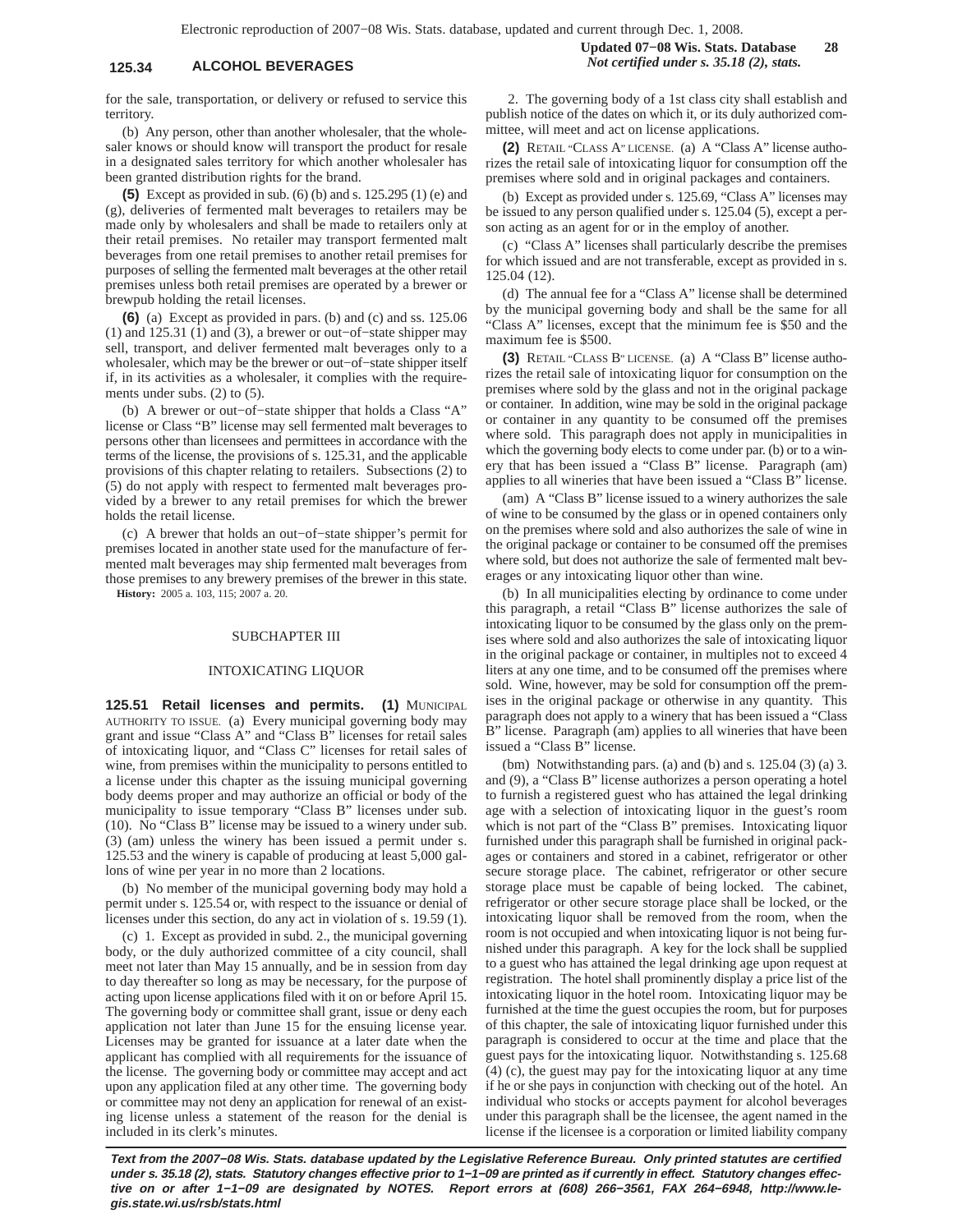## **ALCOHOL BEVERAGES 125.51 29 Updated 07−08 Wis. Stats. Database** *Not certified under s. 35.18 (2), stats.*

or the holder of a manager's or operator's license or be supervised by one of those individuals.

(bs) 1. In this paragraph:

a. "Coliseum" means a multipurpose facility designed principally for sports events, with a capacity of 18,000 or more persons.

b. "Concessionaire" means a person designated by the owner or operator of a coliseum to operate premises in the coliseum and to provide intoxicating liquor to holders of coliseum suites.

2. Notwithstanding pars. (a) and (b) and s. 125.04 (3) (a) 3. and (9), a "Class B" license authorizes a person operating a coliseum to furnish the holder of a coliseum suite who has attained the legal drinking age with a selection of intoxicating liquor in the coliseum suite that is not part of the "Class B" premises. Intoxicating liquor furnished under this subdivision shall be furnished in original packages or containers and stored in a cabinet, refrigerator or other secure storage place. The cabinet, refrigerator or other secure storage place or the coliseum suite must be capable of being locked. The cabinet, refrigerator or other secure storage place or the coliseum suite shall be locked, or the intoxicating liquor shall be removed from the coliseum suite, when the coliseum suite is not occupied and when intoxicating liquor is not being furnished under this subdivision. Intoxicating liquor may be furnished at the time the holder of the coliseum suite occupies the coliseum suite, but for purposes of this chapter, the sale of intoxicating liquor furnished under this subdivision is considered to occur at the time and place that the holder pays for the intoxicating liquor. Notwithstanding s. 125.68 (4) (c), the holder of a coliseum suite may pay for the intoxicating liquor at any time if he or she pays in accordance with an agreement with the person operating the coliseum or with the concessionaire. An individual who stocks or accepts payment for alcohol beverages under this subdivision shall be the licensee, the agent named in the license if the licensee is a corporation or limited liability company or the holder of a manager's or operator's license or be supervised by one of those individuals.

(bu) Notwithstanding ss. 125.04 (3) (a) 3. and (9) and 125.09 (1), in addition to the authorization specified in sub. (1) (a) and in sub. (3) (a) or (b), a "Class B" license issued under sub. (1) to a caterer also authorizes the caterer to provide intoxicating liquor, including its retail sale, at the National Railroad Museum in Green Bay during special events held at this museum. Notwithstanding subs. (1) (a) and (3) (a) and (b), a caterer may provide intoxicating liquor under this paragraph at any location at the National Railroad Museum even though the National Railroad Museum is not part of the caterer's licensed premises, as described under par. (d) in the caterer's "Class B" license, and even if the National Railroad Museum is not located within the municipality that issued the caterer's "Class B" license. A caterer that provides intoxicating liquor under this paragraph is subject to s. 125.68 (2) as if the intoxicating liquor were provided on the caterer's "Class B" licensed premises. This paragraph does not authorize the National Railroad Museum to sell intoxicating liquor at retail or to procure or stock intoxicating liquor for purposes of retail sale. This paragraph does not apply if, at any time, the National Railroad Museum holds a "Class B" license.

(c) Except as provided under s. 125.69, a "Class B" license may be issued to any person qualified under s. 125.04 (5), except a person acting as an agent for or in the employ of another.

(d) "Class B" licenses shall particularly describe the premises for which issued and are not transferable, except as provided in s. 125.04 (12).

(dm) A municipality may issue a "Class B" license authorizing retail sales of intoxicating liquor on a railroad car while the railroad car is standing in a specified location in the municipality.

(e) 1. Except as provided in subds. 2. and 3., the annual fee for a "Class B" license shall be established by the municipal governing body and shall be the same for all "Class B" licenses, except that the minimum fee shall be \$50 and the maximum fee shall be \$500. The minimum fee does not apply to licenses issued to bona fide clubs and lodges situated and incorporated in the state for at least 6 years.

2. Each municipal governing body shall establish the fee, in an amount not less than \$10,000, for an initial issuance of a reserve "Class B" license, as defined in sub. (4) (a) 4., except that the fee for an initial issuance of a reserve "Class B" license to a bona fide club or lodge situated and incorporated in the state for at least 6 years is the fee established under subd. 1. for such a club or lodge. The fee under this subdivision is in addition to any other fee required under this chapter. The annual fee for renewal of a reserve "Class B" license, as defined in sub. (4) (a) 1., is the fee established under subd. 1.

3. Each municipal governing body shall establish the annual fee for a "Class B" license issued under sub. (4) (v). The initial fee may be different from the annual fee to renew the license.

(f) A "Class B" license may be issued only to a holder of a retail Class "B" license to sell fermented malt beverages unless the "Class B" license is the kind of "Class B" license specified under par. (am).

**(3m)** RETAIL "CLASS C" LICENSE. (a) In this subsection "barroom" means a room that is primarily used for the sale or consumption of alcohol beverages.

(b) A "Class C" license authorizes the retail sale of wine by the glass or in an opened original container for consumption on the premises where sold.

(c) A "Class C" license may be issued to a person qualified under s. 125.04 (5) for a restaurant in which the sale of alcohol beverages accounts for less than 50% of gross receipts and which does not have a barroom or for a restaurant in which the sale of alcohol beverages accounts for less than 50% of gross receipts and which has a barroom in which wine is the only intoxicating liquor sold. A "Class C" license may not be issued to a foreign corporation, a foreign limited liability company or a person acting as agent for or in the employ of another.

(d) A "Class C" license shall particularly describe the premises for which it is issued.

(e) The annual fee for a "Class C" license shall be determined by the municipal governing body issuing the license. The fee shall not exceed \$100 and shall be the same for all "Class C" licenses.

**(3r)** SALES OF WINE BY THE BOTTLE IN RESTAURANTS. (a) Notwithstanding subs.  $(3)$  (a) and (b) and  $(3m)$  (b), a "Class B" license or "Class C" license authorizes the retail sale of wine in an opened original bottle, in a quantity not to exceed one bottle, for consumption both on and off the premises where sold if all of the following apply:

1. The licensed premises is a restaurant also operated under a "Class B" or "Class C" license and the purchaser of the wine orders food to be consumed on the licensed premises.

2. The licensee provides a dated receipt that identifies the purchase of the food and the bottle of wine.

3. Prior to the opened, partially consumed bottle of wine being taken off the licensed premises, the licensee securely reinserts the cork into the bottle to the point where the top of the cork is even with the top of the bottle and the cork is reinserted at a time other than during the time period specified in s. 125.68 (4) (c) 3.

(b) This subsection does not apply to a "Class B" license issued to a winery under s. 125.51 (3) (am). Nothing in this subsection restricts a licensee's authorization for retail sales of wine under subs.  $(3)$  (a) and (b) and  $(3m)$  (b).

**(4)** QUOTAS ON "CLASS B" LICENSES. (a) In this subsection:

1. "License" means a retail "Class B" license issued under sub. (3) but does not include a "Class B" license issued to wineries under sub. (3) (am).

2. "Population" means the number of inhabitants in the previous year determined by the department of administration under s. 16.96 (2) for purposes of revenue sharing distribution.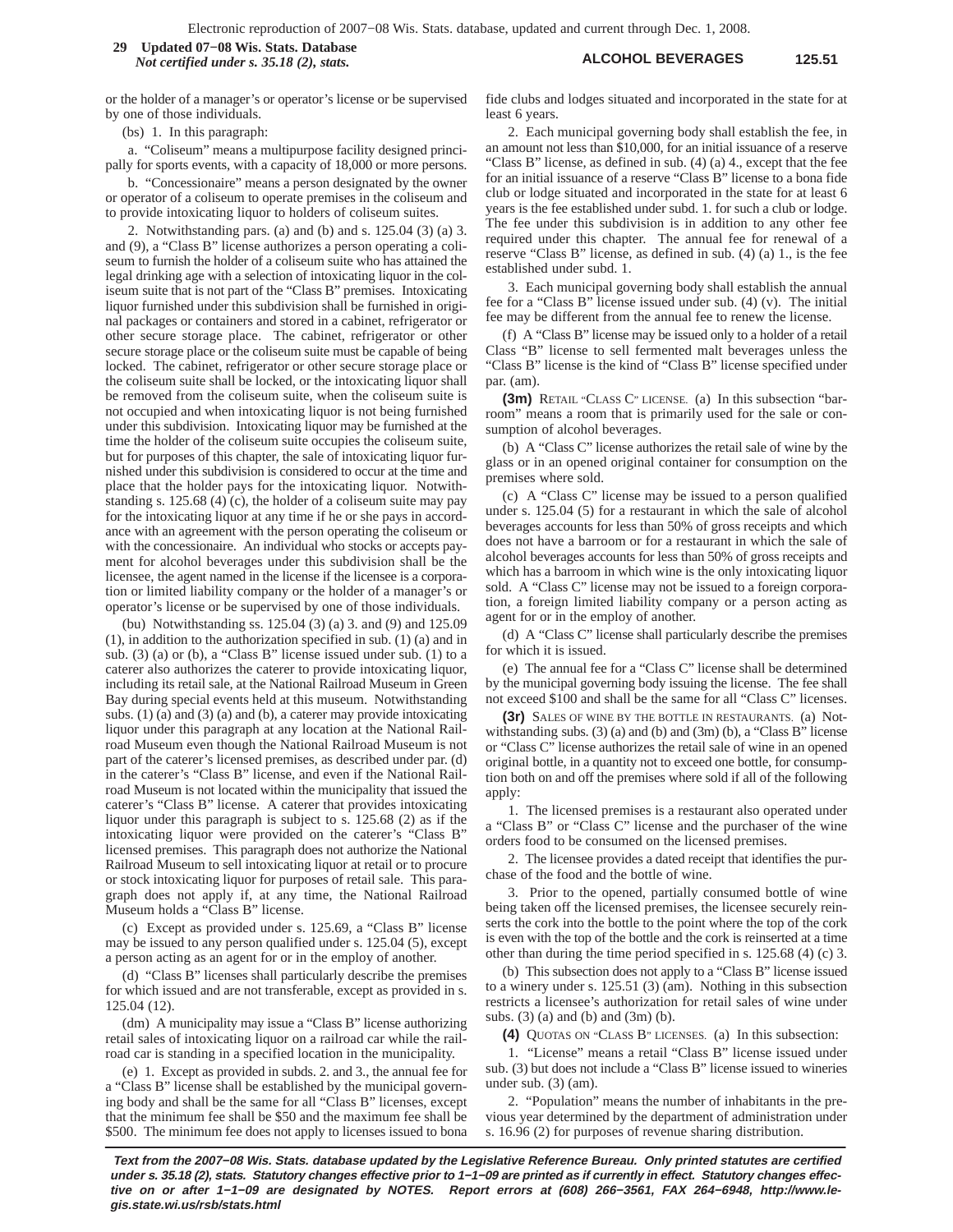3. "Quota" means the number of licenses which a municipality may grant or issue.

4. "Reserve "Class B" license" means a license that is not granted or issued by a municipality on December 1, 1997, and that is counted under par. (br).

(am) No municipality may issue a license that would cause the municipality to exceed its quota.

(b) Except as provided in pars. (c) and (d), the quota of each municipality is the sum of the following:

1g. The number of licenses granted or issued in good faith by the municipality and in force on December 1, 1997.

1m. The number of the municipality's reserve "Class B" licenses determined under par. (bm) 3.

(bm) The clerk of each municipality shall record the municipality's population, as defined in par. (a) 2., and the number of licenses:

1. Authorized to be issued by the municipality on December 1, 1997, under s. 125.51 (4), 1995 stats.;

2. Described in par. (b) 1g.; and

3. That are reserve "Class B" licenses.

(br) 1. Except as provided in subd. 2., the number of reserve "Class B" licenses authorized to be issued by a municipality shall be determined as follows:

a. Subtract 3 from the number recorded under par. (bm) 1.

b. Subtract the number recorded under par. (bm) 2. from the result under subd. 1. a.

c. Divide the result under subd. 1. b. by 2, except that if the result is not a whole number round the quotient down to the nearest whole number.

d. Add 3 to the result under subd. 1. c.

e. Add one license per each increase of 500 population to the population recorded under par. (bm).

f. Add one license if the municipality had issued a license under s. 125.51 (4) (br) 1. e., 1999 stats., based on a fraction of 500 population, but a municipality's quota is only increased under this subd. 1. f. as long as the total number of licenses issued by the municipality equals the maximum number of licenses authorized, including under this subd. 1. f.

2. Notwithstanding subd. 1., if the difference between the number of licenses determined under par. (b) 1g. and under par. (bm) 1. is 3 or fewer, the number of reserve "Class B" licenses authorized to be issued by that municipality is the difference between the number of licenses determined under par. (b) 1g. and under par. (bm) 1., plus one per each increase of 500 population to the population recorded under par. (bm), plus one if the municipality had issued a license under s. 125.51 (4) (br) 2., 1999 stats., based on a fraction of 500 population but only as long as the total number of licenses issued by the municipality equals the maximum number of licenses authorized.

(c) If territory containing premises covered by a license or reserve "Class B" license is annexed to a municipality and if the municipality's quota would not otherwise allow a license or reserve "Class B" license for the premises, the quota is increased to include the license or reserve "Class B" license of each premises in the annexed territory.

(d) Detachment of territory decreases the quota of the remainder of the municipality by the number of licenses or reserve "Class B" licenses issued for premises in the detached territory, except that detachment does not decrease the quota of the remainder to less than one license per 500 persons or less than one license.

(v) Notwithstanding par. (am), if a municipality has granted or issued a number of licenses equal to or exceeding its quota, the municipal governing body may issue a license for any of the following:

1. A full−service restaurant that has a seating capacity of 300 or more persons.

**Updated 07−08 Wis. Stats. Database 30 125.51 ALCOHOL BEVERAGES** *Not certified under s. 35.18 (2), stats.*

> 2. A hotel that has 50 or more rooms of sleeping accommodations and that has either an attached restaurant with a seating capacity of 150 or more persons or a banquet room in which banquets attended by 400 or more persons may be held.

> 3. An opera house or theater for the performing arts operated by a nonprofit organization, as defined in s. 134.695 (1) (am). Notwithstanding sub. (3) (a) and (b), a "Class B" license issued under this subdivision authorizes the retail sale of intoxicating liquor only for consumption on the premises where sold and only in connection with ticketed performances.

> (w) Notwithstanding pars. (am) to (d) and s. 125.185 (5), the village board of any village in the northern geographical half of Ozaukee County having a population of more than 4,000 may issue, to any applicant designated by the village board, one "Class B" license in addition to the number of licenses determined for the village's quota under pars. (b) to (d). No "Class B" license may be issued under this paragraph after August 1, 2008. If a "Class B" license issued under this paragraph is surrendered to the issuing village, not renewed, or revoked, the village may not reissue the license, but a "Class B" license issued under this paragraph may be transferred in the same manner as other licenses as provided under s. 125.04 (12) (b) 4.

> **(5)** RETAIL "CLASS B" PERMITS. (a) *Sports clubs.* 1. The department shall issue "Class B" permits to clubs that are operated solely for the playing of golf or tennis and are commonly known as country clubs and to clubs which are operated solely for curling, ski jumping or yachting. A "Class B" permit may be issued only to a club that holds a valid certificate issued under s. 73.03 (50), that is not open to the general public and that is located in a municipality that does not issue "Class B" licenses or to a club located in a municipality that issues "Class B" licenses, if the club holds a valid certificate issued under s. 73.03 (50), is not open to the general public, was not issued a license under s. 176.05 (4a), 1979 stats., and does not currently hold a "Class B" license. The permits may be issued by the department without regard to any local option exercised under s. 125.05 and without regard to any quota under sub. (4). The holder of a "Class B" permit may sell intoxicating liquor for consumption by the glass and not in the original package or container on the premises covered by the permit.

> 2. Except as provided in this paragraph, all sections of this chapter applying to retail "Class B" licenses apply to "Class B" permits issued under this paragraph.

> 3. "Class B" permits may be issued only to a club which has occupied the premises upon which it is located for a period of at least 6 months prior to the date of application.

> 4. The department may annually issue a "Class B" permit to any club that holds a valid certificate issued under s. 73.03 (50), is organized to engage in sports similar to curling, golf, tennis or yachting and that held a license from July 1, 1950, to June 30, 1951, as long as it is continuously operated under substantially the same circumstances under which it operated during the year beginning July 1, 1950, if the club is located in a municipality that does not issue "Class B" licenses.

(b) *Public facilities and airports.* 1. In this paragraph:

a. "Arena" means a public building with a capacity of 4,000 or more persons used principally for the conduct of sports events.

b. "Coliseum" means a public multipurpose facility designed for activities of the public, which may include but are not limited to sports events, trade shows, conventions, seminars, concerts, banquets and fairs.

c. "Concessionaire" means a person designated by resolution of the governing body of a county or municipality owning an airport or public facility to operate premises in the airport or public facility.

d. "Public facility" means an arena, coliseum, related exposition facilities or center for the performing or visual arts.

e. "Related exposition facility" means buildings constructed on the same grounds as a coliseum and used for the same or ancillary functions.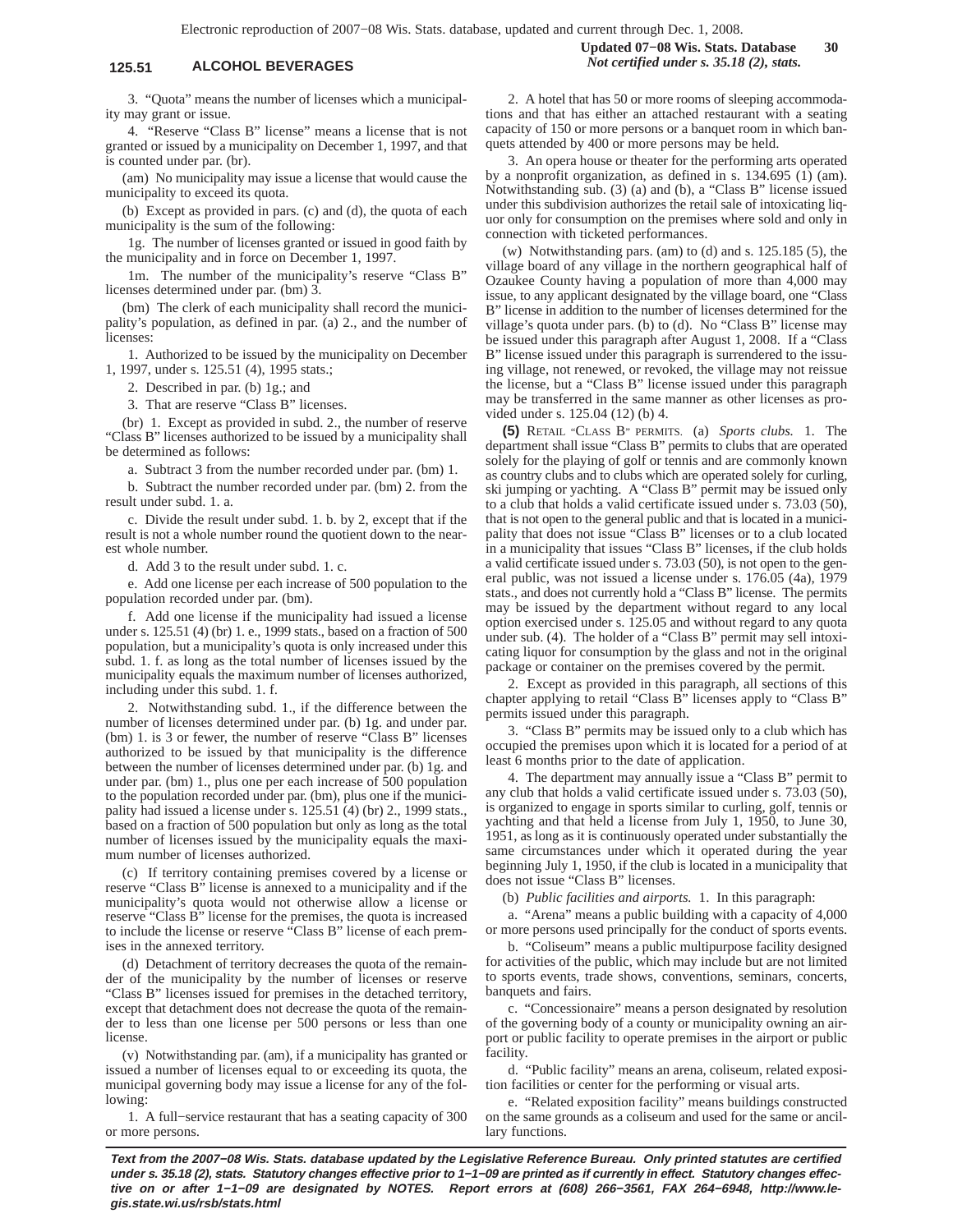**ALCOHOL BEVERAGES 125.52 31 Updated 07−08 Wis. Stats. Database** *Not certified under s. 35.18 (2), stats.*

2. The department shall issue a "Class B" permit to a concessionaire that holds a valid certificate issued under s. 73.03 (50) and that conducts business in an operating airport or public facility, if the county or municipality which owns the airport or public facility has, by resolution of its governing body, annually applied to the department for the permit. The permit authorizes the sale of intoxicating liquor for consumption by the glass and not in the original package or container on the premises.

3. Except as provided in this paragraph, all sections of this chapter relating to "Class B" licenses apply to "Class B" permits issued under this paragraph.

4. The department may not issue a permit under this paragraph to any county or municipality or officer or employee thereof.

(c) *Vessels.* 1. The department may issue a "Class B" permit to any person who holds a valid certificate issued under s. 73.03 (50) and who is qualified under s. 125.04 (5) authorizing the sale of intoxicating liquor for consumption on any vessel having a regular place of mooring located in any waters of this state as defined under s. 29.001 (45) and (63) if the vessel either serves food and has an approved passenger capacity of not less than 40 individuals and the sale of intoxicating liquor and fermented malt beverages on the vessel accounts for less than 50% of the gross receipts of all of the food and beverages served on the vessel or if the vessel has an approved passenger capacity of at least 100 individuals and the sale of intoxicating liquor and fermented malt beverages on the vessel accounts for less than 50% of the gross receipts of the vessel. The department may issue the permit only if the vessel leaves its place of mooring while the sale of intoxicating liquor is taking place and if the vessel fulfills the requirement under par. (c) 1m. A permit issued under this subdivision also authorizes the permittee to store intoxicating liquor purchased for sale on the vessel on premises owned or leased by the permittee and located near the vessel's regular place of mooring. The permittee shall describe on the permit application under s. 125.04 (3) (a) 3. the premises where the intoxicating liquor will be stored. The premises shall be open to inspection by the department upon request.

1m. An applicant for a permit under par. (a) shall provide proof that the vessel is certified by the U.S. coast guard, classed by the American bureau of shipping or covered by liability insurance.

3. Except as provided in this paragraph, all provisions of this chapter applying to "Class B" licenses apply to "Class B" permits issued under subd. 1.

4. A person holding a permit under subd. 1. shall keep all invoices relating to the purchase of intoxicating liquor for sale on a vessel at the location where the intoxicating liquor is customarily stored.

**(6)** FACE−TO−FACE RETAIL SALES. Except as provided in sub. (3) (bm) and (bs) and except with respect to caterers, a retail license or permit issued under this section authorizes only face−to−face sales to consumers at the premises described in the retail license or permit.

**(7)** SALES IN NAME OF LICENSEE OR PERMITTEE. Every holder of a retail license or permit for the sale of intoxicating liquor shall purchase, advertise and sell intoxicating liquor in the holder's name and under the holder's license or permit only, except that holders of retail licenses or permits that are franchisees, as defined in s. 553.03 (5), may advertise, separately or together, in the name of the franchisor, as defined in s. 553.03 (6).

**Cross Reference:** See also s. Tax 8.61, Wis. adm. code.

**(8)** CONNECTING PREMISES. Except in the case of hotels, no person may hold both a "Class A" license and either a "Class B" license or permit, a Class "B" license or permit or a "Class C" license for the same premises or for connecting premises. Except for hotels, if either type of license or permit is issued for the same or connecting premises already covered by the other type of license or permit, the license or permit last issued is void. If both licenses or permits are issued simultaneously, both are void.

**(9)** LICENSES FOR LESS THAN ONE YEAR. (a) A license may be issued after July 1 in any license year. The license shall expire on the following June 30. The fee for the license shall be prorated according to the number of months or fractions thereof remaining until the following June 30.

(b) Licenses valid for 6 months may be issued at any time. The fee for the license shall be 50% of the annual license fee. The license may not be renewed during the calendar year in which issued.

**(10)** TEMPORARY LICENSES. Notwithstanding s. 125.68 (3), temporary "Class B" licenses may be issued to bona fide clubs, to county or local fair associations or agricultural societies, to churches, lodges or societies that have been in existence for at least 6 months before the date of application and to posts of veterans' organizations authorizing the sale of wine in an original package, container or bottle or by the glass if the wine is dispensed directly from an original package, container or bottle at a particular picnic or similar gathering, at a meeting of the post, or during a fair conducted by the fair association or agricultural society. The amount of the fee for the license shall be \$10, except that no fee may be charged to a person who at the same time applies for a temporary Class "B" license under s. 125.26 (6) for the same event. A license issued to a county or district fair licenses the entire fairgrounds where the fair is being conducted and all persons engaging in retail sales of wine from leased stands on the fairgrounds. The county or district fair to which the license is issued may lease stands on the fairgrounds to persons who may engage in retail sales of wine from the stands while the fair is being held. Not more than 2 licenses may be issued under this subsection to any club, county or local fair association, agricultural association, church, lodge, society or veterans post in any 12−month period.

**History:** 1981 c. 79, 202, 220; 1983 a. 27 ss. 1489c, 2202 (38); 1983 a. 250, 516; 1985 a. 74, 239, 302; 1987 a. 27, 91, 103, 249, 354, 399; 1989 a. 16, 30, 31, 252, 253, 359; 1991 a. 39; 1993 a. 112; 1995 a. 27; 1997 a. 27, 41, 248, 259; 1999 a. 9, 185; 2001 a. 16, 49; 2003 a. 124; 2005 a. 22, 268, 307; 2007 a. 20, 69, 85, 192.

A city ordinance allowing a recipient of a new Class B license who pays the \$10,000 fee under sub. (3) (e) 2. to apply for a \$10,000 economic development grant from the city was not barred by the statute or constitution. son, 2001 WI App 208, 247 Wis. 2d 576, 634 N.W.2d 577, 00−2692.

Country clubs opening any part of their facilities to the general public lose their eligibility for "country club" liquor or beer licenses. 69 Atty. Gen. 248.

**125.52 Manufacturers' and rectifiers' permits. (1)** AUTHORIZED ACTIVITIES. The department shall issue manufacturers' and rectifiers' permits which authorize the manufacture or rectification, respectively, of intoxicating liquor on the premises covered by the permit. A person holding a manufacturer's or rectifier's permit may manufacture and bottle wine, pursuant to the terms of the permit, without procuring a winery permit. A manufacturer's or rectifier's permit entitles the permittee to sell intoxicating liquor to wholesalers holding a permit under s. 125.54, to wineries holding a permit under s. 125.53, and to other manufacturers and rectifiers holding a permit under this section, from the premises described in the permit. No sales may be made for consumption on the premises of the permittee. Possession of a permit under this section does not authorize the permittee to sell tax−free intoxicating liquor and wines brought into this state under s. 139.03 (5).

**(2)** LIMITED MANUFACTURER'S PERMIT. The department shall issue a limited manufacturer's permit which authorizes the use or sale of the intoxicating liquor produced only if it is rendered unfit for use as a beverage and is used or sold for use as fuel. The department shall notify the department of natural resources of the name and address of any person to whom a limited manufacturer's permit is issued.

**(3)** PERSONS ELIGIBLE. Except as provided under s. 125.69, a manufacturer's or rectifier's permit may be issued to any person who holds a valid certificate issued under s. 73.03 (50) and who is qualified under s. 125.04 (5), except a foreign corporation, a foreign limited liability company or a person acting as an agent for or in the employ of another. Notwithstanding s. 125.04 (5) (a) 5.,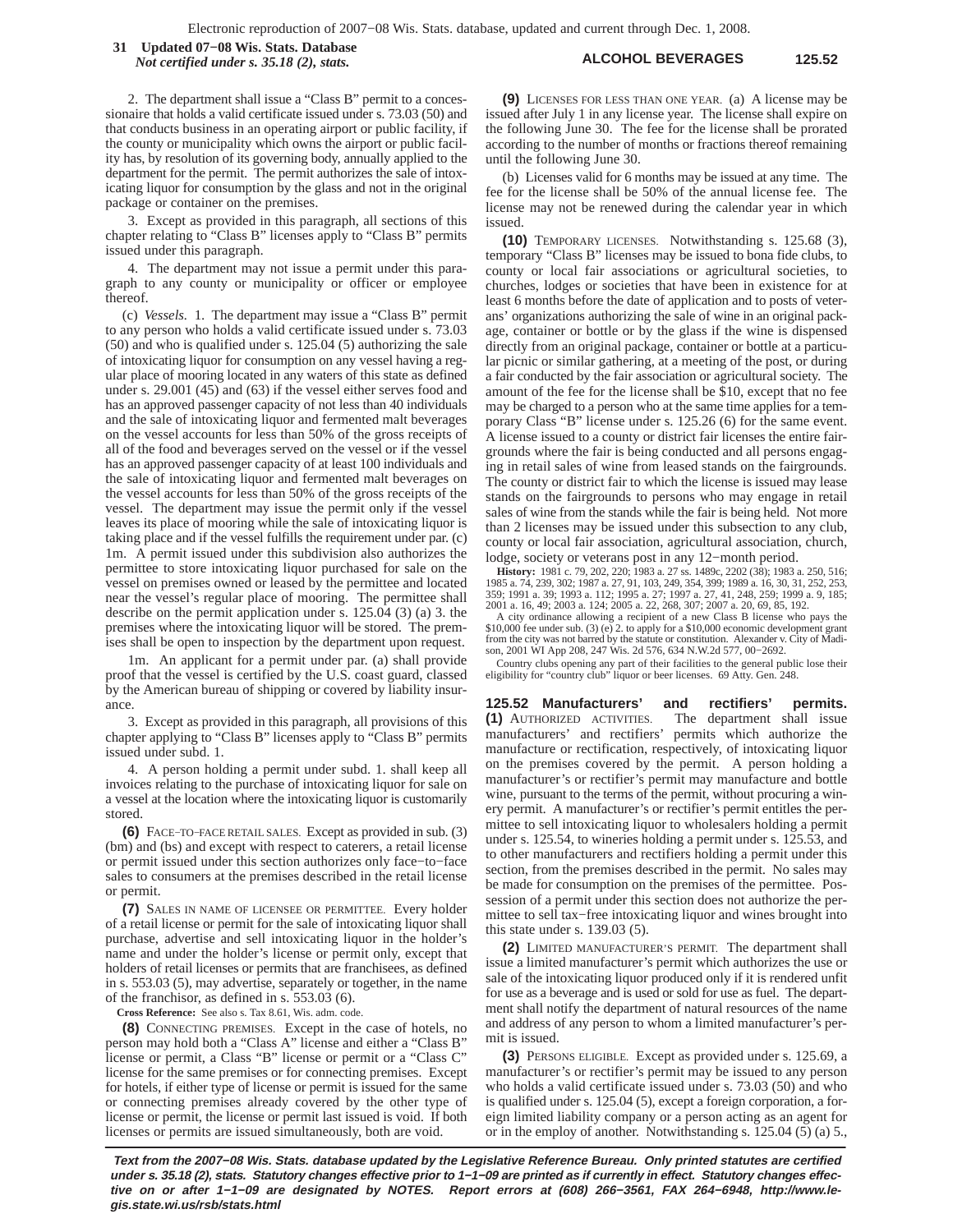# **125.52 ALCOHOL BEVERAGES** *Not certified under s. 35.18 (2), stats.*

a person is not required to complete a responsible beverage server training course to be eligible for a permit under this section.

**(7)** MULTIPLE PERMITS. Not more than 2 manufacturers' or 2 rectifiers' permits may be issued to any one person. In each application for a manufacturer's or rectifier's permit, the applicant shall state that application has not been made for more than one other manufacturer's or rectifier's permit.

**History:** 1981 c. 79; 1985 a. 302; 1989 a. 253; 1991 a. 39; 1993 a. 112, 259, 491; 1995 a. 27; 2001 a. 16; 2007 a. 85.

**Cross Reference:** See also s. Tax 8.22, Wis. adm. code.

**125.53 Winery permit. (1)** The department shall issue only to a manufacturing winery in this state that holds a valid certificate issued under s. 73.03 (50) a winery permit authorizing the manufacture and bottling of wine on the premises covered by the permit for sale to wholesalers holding a permit under s. 125.54. A winery permit also authorizes the permittee to, on the winery premises and without obtaining a rectifier's permit, possess intoxicating liquor and mix or blend intoxicating liquor to produce wine sold to wholesalers holding a permit under s. 125.54. A winery holding a permit under this section may offer on the premises taste samples of wine manufactured on the premises to persons who have attained the legal drinking age. A permittee under this section may also have either one "Class A" license or one "Class B" license, but not both. The "Class A" license or "Class B" license may either be issued for the winery premises or for real estate owned or leased by the winery. If a "Class A" or "Class B" liquor license has also been issued to the winery, the winery may provide wine manufactured, mixed, or blended on the winery premises directly to the "Class A" or "Class B" premises and may offer the taste samples on the "Class A" or "Class B" premises.

**(2)** Winery permits may be issued to any person except a foreign corporation, a foreign limited liability company or a person acting as an agent for or in the employ of another.

**History:** 1981 c. 79; 1983 a. 74; 1989 a. 30; 1993 a. 112; 1995 a. 27; 2001 a. 16; 2007 a. 8

**Cross Reference:** See also s. Tax 8.22, Wis. adm. code.

**125.535 Direct wine shippers' permits. (1)** AUTHORIZED ACTIVITIES. The department shall issue direct wine shippers' permits authorizing the permittee to ship wine directly to an individual in this state who is of the legal drinking age, who acknowledges receipt of the wine shipped, and who is not intoxicated at the time of delivery.

**(2)** ANNUAL PERMIT FEE. The department may, by rule, establish an annual fee, not to exceed \$100, for each permit issued under this section. All fees collected under this subsection shall be credited to the appropriation account under s. 20.566 (1) (ha).

**(3)** PERSONS ELIGIBLE. (a) A direct wine shipper's permit may be issued under this section to any person that manufactures and bottles wine on premises covered by any of the following:

1. A manufacturer's or rectifier's permit under s. 125.52.

2. A winery permit under s. 125.53.

3. A winery license, permit, or other authorization issued to the winery by any state from which the winery will ship wine into this state.

4. A federal basic permit for a winery under 27 USC 203 and 204.

(b) A winery located outside of this state is eligible for a direct wine shipper's permit under par. (a) 3. or 4. if all of the following apply:

1. The winery holds a valid business tax registration certificate issued under s. 73.03 (50).

2. The winery submits to the department, with any initial application or renewal for a certificate under s. 73.03 (50) or a permit under par. (a) 3. or 4., a copy of any current license, permit, or authorization issued to the winery by the state from which the winery will ship wine into this state or the winery's federal basic permit.

**Updated 07−08 Wis. Stats. Database 32**

(c) Notwithstanding s. 125.04 (5) (a), natural persons obtaining direct wine shippers' permits are not required to be residents of this state. Notwithstanding s. 125.04 (5) (a) 5., a person is not required to complete a responsible beverage server training course to be eligible for a permit under this section. Corporations and limited liability companies obtaining direct wine shippers' permits are subject to s. 125.04 (6) and any other person, including any natural person or cooperative, obtaining a direct wine shipper's permit shall appoint an agent, and be subject to all provisions of s. 125.04 (6), in the same manner applicable to corporations and limited liability companies.

**(4)** LABELS. Containers of wine shipped to an individual in this state under this section shall be clearly labeled to indicate that the package may not be delivered to an underage person or to an intoxicated person.

**(5)** RESTRICTIONS. No individual may resell, or use for a commercial purpose, wine received by the individual that is shipped under authority of this section.

**(6)** ANNUAL LIMIT. No individual in this state may receive more than 108 liters of wine annually shipped under authority of this section. Each individual shall be responsible for compliance with this annual limit. An individual who violates this annual limit is subject to s. 125.11 (1). This subsection does not apply to purchases made under a permit issued under s. 125.61.



**125.54 Wholesalers' permits. (1)** AUTHORIZED ACTIVITIES. The department shall issue wholesalers' permits authorizing the permittee to sell, from the premises described in the permit, intoxicating liquor at wholesale to retailers and wholesalers, as well as to manufacturers, rectifiers, and wineries for production purposes. The permittee may not sell intoxicating liquor for consumption on the premises. Possession of a permit under this section does not authorize the permittee to sell tax−free intoxicating liquor and wine brought into this state under s. 139.03 (5).

**(2)** PERSONS ELIGIBLE. Except as provided under s. 125.69, a wholesaler's permit may be issued to any person who holds a valid certificate issued under s. 73.03 (50) and who is qualified under s. 125.04 (5), except a foreign corporation, a foreign limited liability company or a person acting as an agent for or in the employ of another. Notwithstanding s. 125.04 (5) (a) 5., a person is not required to complete a responsible beverage server training course to be eligible for a permit under this section.

**(5)** SALES AREA. No wholesaler may sell any intoxicating liquor before filing with the department a written statement that the permittee is a distributor of a particular brand in this state, or an area of this state, and that the sales of that brand by the permittee and anyone purchasing from the permittee will be limited to the area specified. The permittee shall notify the department of any change in the area within 7 days of the effective date of the change.

**(6)** MULTIPLE PERMITS. Not more than 2 wholesalers' permits may be issued to any one person. In each application for a wholesaler's permit, the applicant shall state that application has not been made for more than one other wholesaler's permit.

**(7)** BONA FIDE WHOLESALERS. (a) 1. The premises described in a permit issued under this section shall be capable of warehousing intoxicating liquor. Any intoxicating liquor sold by the permittee shall be physically unloaded at the premises described in the permit, or at any warehouse premises for which the permittee under this section also holds a permit issued under s. 125.19, prior to being delivered to a retail licensee or permittee or to another wholesaler.

2. A permittee under this section shall annually sell and deliver intoxicating liquor to at least 10 retail licensees or permittees that do not have any direct or indirect interest in each other or in the permittee under this section. The department shall not issue a permit under this section unless the applicant represents to the department an intention to satisfy this requirement, and shall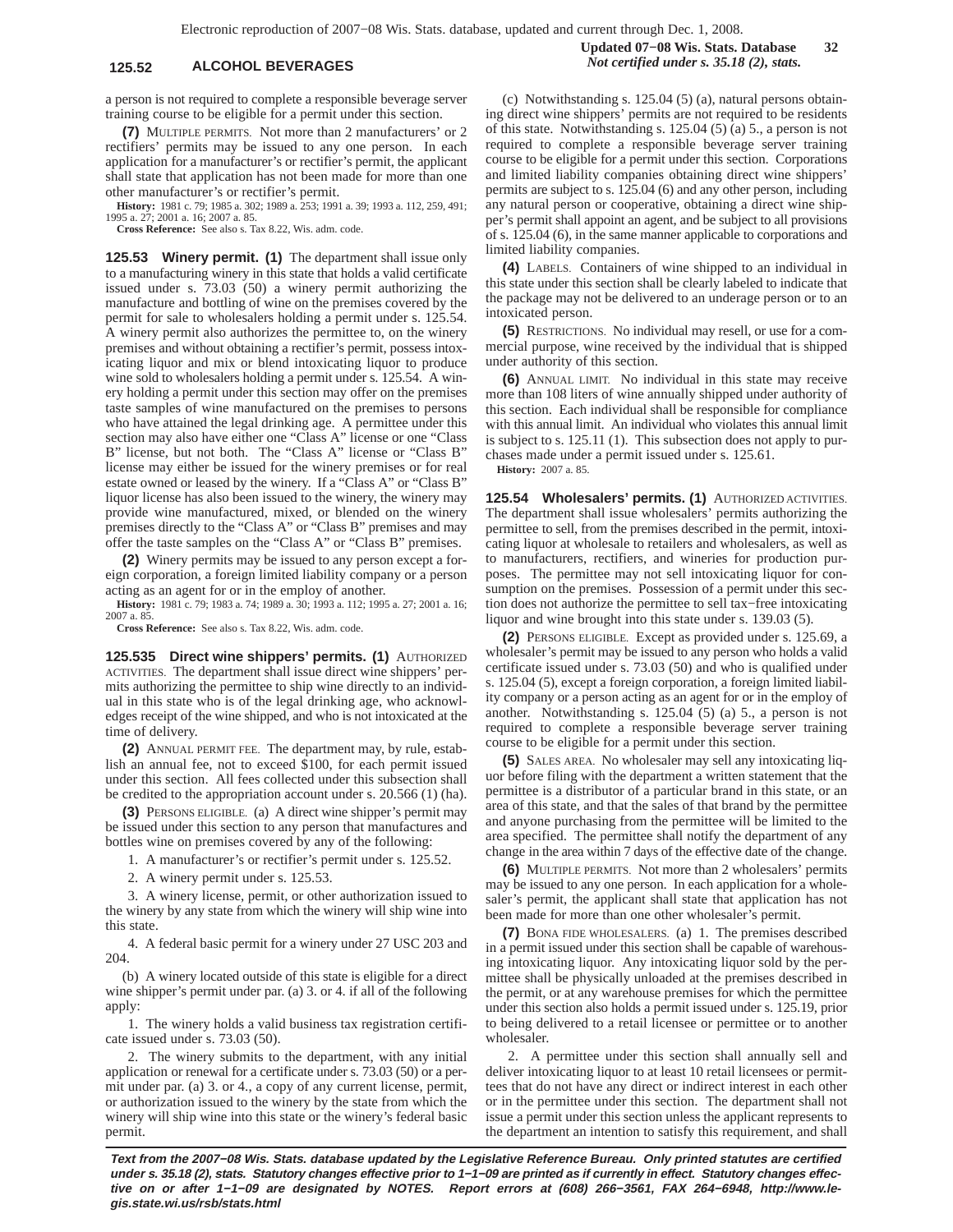## **ALCOHOL BEVERAGES 125.545 33 Updated 07−08 Wis. Stats. Database** *Not certified under s. 35.18 (2), stats.*

not renew a permit issued under this section unless the permittee demonstrates that this requirement has been satisfied.

(b) No intoxicating liquor retail licensee or permittee may receive a benefit from a violation under par. (a) with knowledge of the circumstances giving rise to the violation.

(c) 1. A wholesaler who violates this subsection shall be fined not more than \$10,000. In addition, a court shall order the wholesaler to forfeit an amount equal to any profit gained by the wholesaler or by a retail licensee or permittee that violates par. (b), or by both, resulting from the violation, and the court shall further order that the wholesaler's permit be revoked.

2. A court shall order a retail licensee or permittee who violates this subsection to forfeit an amount equal to any profit gained by the retail licensee or permittee resulting from the violation, and the court shall further order that the retail license or permit be revoked.

3. This paragraph shall not affect the authority of any municipality or the department to revoke, suspend, or refuse to renew or issue a license or permit under s. 125.12.

(d) The department shall promulgate rules to administer and enforce the requirements under this subsection. The rules shall ensure coordination between the department's issuance and renewal of permits under this section and its enforcement of the requirements of this subsection, and shall require that all applications for issuance or renewal of permits under this section be processed by department personnel generally familiar with activities of intoxicating liquor wholesalers. The department shall establish by rule minimum requirements for warehouse facilities on premises described in permits issued under this section and for periodic site inspections by the department of such warehouse facilities.

(e) This subsection does not apply to a cooperative wholesaler under s. 125.545.

**(8)** DUTY TO WORK IN GOOD FAITH. Each wholesaler has an obligation to negotiate in good faith with any manufacturer, rectifier, or winery that seeks to sell its products in this state through the wholesaler. To this end, all wholesalers shall work diligently to ensure that distribution channels are available for the sale of intoxicating liquor products through wholesalers to retailers in this state.

**History:** 1981 c. 79; 1985 a. 5; 1989 a. 253; 1993 a. 112, 259, 491; 1995 a. 27; 2005 a. 25; 2007 a. 85.

**Cross Reference:** See also s. Tax 8.22, Wis. adm. code.

Section 176.05 (1a) (b) [now s. 125.54 (5)] does not prohibit a wholesaler from selling to a retailer located outside an area described in an area statement provided that the sale takes place within that area. 70 Atty. Gen. 258.

### **125.545 Small winery cooperative wholesalers. (1)** DEFINITIONS. In this section:

(a) "Member" means a small winery that meets the requirements established under this section for membership in a cooperative wholesaler and that has been qualified and accepted for membership in a cooperative wholesaler.

(b) "Out−of−state winery" means a winery that is located in a state other than this state and that holds a valid direct shipper's permit issued under s. 125.535.

(c) "Retailer" means any person holding a "Class A", "Class B", or "Class C" license or "Class B" permit issued under s. 125.51.

(d) "Small winery" means any winery that produces and bottles less than 25,000 gallons of wine in a calendar year.

(e) "Small winery cooperative wholesaler" or "cooperative wholesaler" means an entity established under this section.

(f) "Wisconsin winery" means a winery operating under a permit issued under s. 125.53.

**(2)** CREATION AND ORGANIZATION. (a) 1. A cooperative wholesaler may only be created as provided under s. 185.043 (2) and this section. Each cooperative wholesaler operating under authority of this section shall be organized under ch. 185 but shall be subject to the limitations on such cooperatives imposed by this section. Subject to subd. 3., only small wineries may be members of a cooperative wholesaler. The principal purpose of a cooperative wholesaler shall be to sell and distribute wine manufactured, blended, or mixed, and also bottled, by its members.

2. Notwithstanding s. 185.08 (1), a cooperative wholesaler shall include in its articles of incorporation under ch. 185 a single location for its agent and principal office, which location shall be in this state.

3. A small winery may become a member of a cooperative wholesaler only if all of the following apply:

a. The small winery holds a direct shipper's permit under s. 125.535.

b. The small winery is certified by the department under sub. (6) (a) as a small winery.

(b) In addition to the requirements specified in s. 185.31 for the board of directors of a cooperative wholesaler, a director representing a member that is a Wisconsin winery shall be either an owner or an employee of that Wisconsin winery. If any out−of− state winery is a member of the cooperative wholesaler, at least one director shall be either an owner or an employee of an out−of− state winery that is a member of the cooperative wholesaler.

(c) Notwithstanding any provision of ch. 185, a cooperative wholesaler may not employ any owner or employee of a member. However, an individual that is an owner or an employee of a member may act as a volunteer to assist that cooperative wholesaler in the sale and distribution of wine to retailers and other wholesalers in the manner authorized under this section.

**(3)** AUTHORIZATION AND ACTIVITIES. (a) 1. Within 7 days after filing its articles of incorporation under ch. 185, a cooperative wholesaler shall apply to the department for a wholesaler's permit under s. 125.54. The provisions of s. 125.04 (5) (c) and (6) shall apply to a cooperative wholesaler as if the cooperative wholesaler were a corporation or a limited liability company and, for each of these provisions, the department shall determine whether the cooperative wholesaler is most similar to a corporation or a limited liability company in the context of that provision and apply that provision to the cooperative wholesaler accordingly.

2. Notwithstanding s. 125.54 (6), the department may issue not more than one wholesaler's permit to any cooperative wholesaler. The department may not issue more than a total of 6 wholesalers' permits to cooperative wholesalers in this state. The department may not issue any new wholesaler's permit to a cooperative wholesaler after December 31, 2008, but may renew wholesalers' permits that were initially issued to cooperative wholesalers prior to that date.

3. No cooperative wholesaler may operate in this state without a wholesaler's permit.

(b) 1. Notwithstanding s. 125.54 (1), and except as provided in subd. 3., a cooperative wholesaler issued a wholesaler's permit under par. (a) is authorized to sell and distribute only wine. Except as provided in subd. 3., a cooperative wholesaler may not sell or distribute any alcohol beverages, or any other product, except wine

2. A cooperative wholesaler shall purchase on consignment wine from its members to be resold to retailers and other wholesalers. Notwithstanding s. 125.69 (5), a cooperative wholesaler may not purchase wine from any person other than a member. A cooperative wholesaler may not resell or distribute wine unless it has been purchased on consignment from a member. Notwithstanding s. 125.54 (1), a cooperative wholesaler may not sell or distribute wine except to a retailer or to a wholesaler holding a permit under s. 125.54.

3. A cooperative wholesaler may purchase ancillary wine industry trade goods such as bottles, corks, and other supplies used by wineries in the bottling and sale of wine if such trade goods do not include any alcohol beverages. Any wine industry trade goods purchased by a cooperative wholesaler under this subdivision may be offered for resale to the cooperative wholesaler's members or to any winery that was formerly a member of the cooperative wholesaler.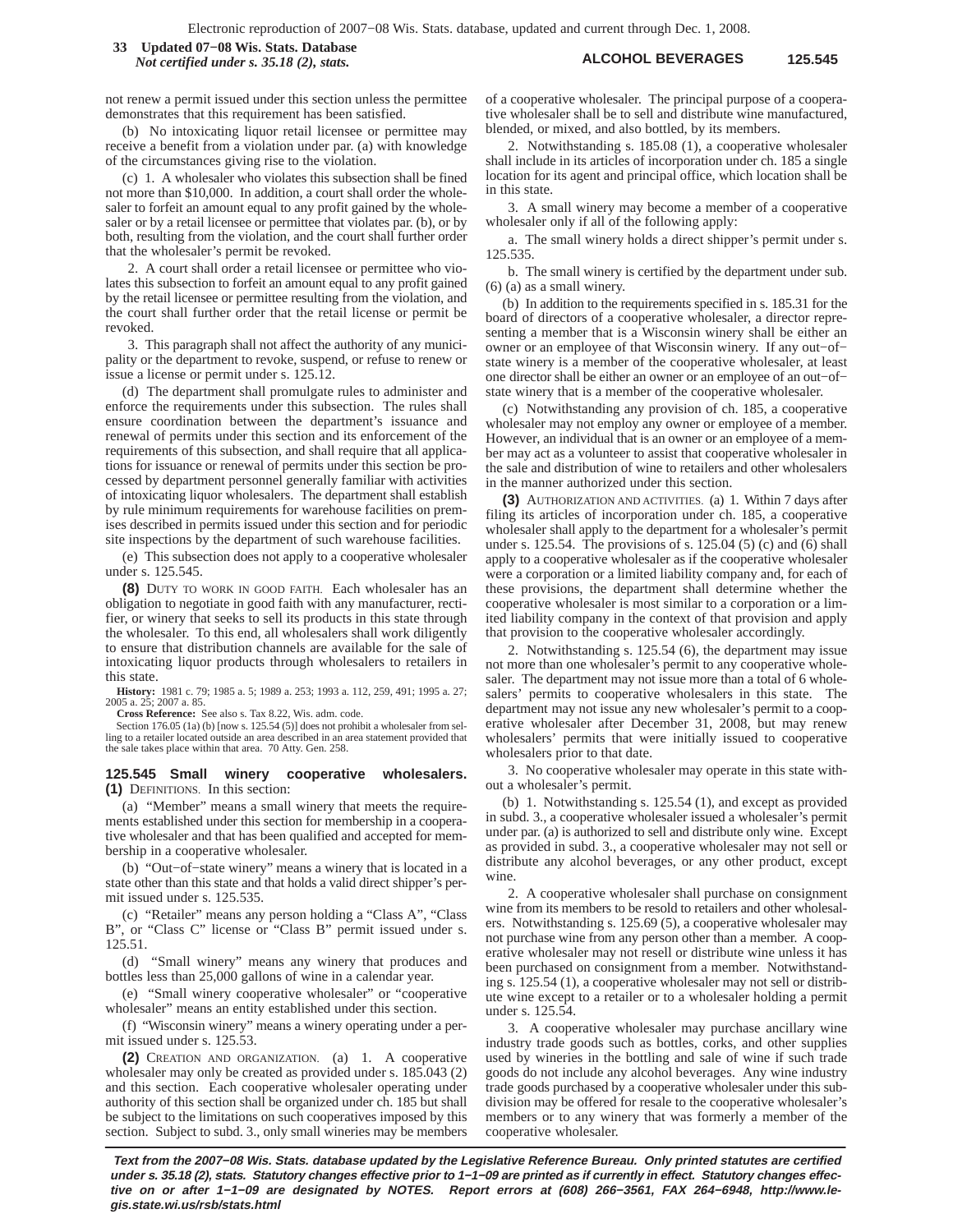4. A cooperative wholesaler shall work with all of its members on evenhanded terms. Any preferential treatment by a cooperative wholesaler for the benefit of a member that is a Wisconsin winery, and any discrimination against a member that is an out− of−state winery, is prohibited.

(c) Neither a cooperative wholesaler nor its members are subject to any restriction on dealings under s. 125.69 (1) between wholesalers and wineries. Except as provided in s. 125.54 (7) (e) and as otherwise provided in this section, all provisions of this chapter and ch. 139 that apply to a wholesaler issued a permit under s. 125.54 also apply to a cooperative wholesaler issued a permit under s. 125.54.

**(4)** EXCLUSIVE DISTRIBUTION. A member of a cooperative wholesaler may make its wine available for purchase by a retailer or another wholesaler only through the cooperative wholesaler of which it is a member. A member of a cooperative wholesaler may not sell its wine directly to any other wholesaler or directly to a retailer.

**(5)** SEMIANNUAL MEETINGS AND BIENNIAL REPORTS. (a) At least once every 6 months, the board of directors of a cooperative wholesaler shall meet in person with an employee of the department. At each of these meetings, the cooperative wholesaler shall provide a detailed report of its operations and sales activities, bring whatever documentation the department considers reasonably necessary for the department to conduct its review of the cooperative wholesaler, and answer any questions the department may have about the cooperative wholesaler's activities. A representative of the University of Wisconsin Center for Cooperatives shall also attend each of these meetings. Within 7 days after each of these meetings, the department shall submit in writing to the cooperative wholesaler all additional questions for which the department requests an answer of the cooperative wholesaler. The cooperative wholesaler shall provide answers to the department's questions within 7 days. Within 6 weeks after each of these meetings, the department shall issue a report stating whether the cooperative wholesaler is operating properly under this state's law and shall detail any problem areas that the cooperative wholesaler must correct. The University of Wisconsin Center for Cooperatives shall also issue a report within 6 weeks of each of these meetings and detail in that report all recommendations on how the cooperative wholesaler can improve its operations and better comply with this state's law. All reports issued by the department and by the University of Wisconsin Center for Cooperatives shall be publicly available.

(b) With each application for renewal of a wholesaler's permit issued to a cooperative wholesaler, each cooperative wholesaler shall file with the department, in the form and manner prescribed by the department by rule, a biennial report that includes detailed information on its members, board of directors, and sale and distribution activities.

**(6)** DEPARTMENT CERTIFICATION AND RULE MAKING. (a) 1. The department shall, upon application, certify eligible applicants as small wineries and renew prior certifications of eligible applicants as small wineries.

2. Any winery seeking to become a member of, or to maintain its membership in, a cooperative wholesaler may apply to the department for certification as a small winery. If the winery meets the definition of a small winery under this section, satisfies the requirement under sub. (2) (a) 3. a., and submits any other information that the department determines is necessary to certify that the winery is operating as a small winery and is eligible for membership in a cooperative wholesaler, the department shall certify the winery as a small winery. This certification shall remain valid for one year.

3. In certifying any winery under subd. 2., the department shall classify the winery as either a Wisconsin winery or an out− of−state winery.

4. The department shall refuse to certify under this paragraph any winery that cannot demonstrate it holds all necessary permits

for its operations or that the department finds is otherwise not in full compliance with the laws of this state.

(b) The department shall promulgate rules to administer and enforce the requirements under this section.

**(7)** PENALTIES. (a) Any winery that sells or distributes its wine directly to a retailer, rather than through a wholesaler or cooperative wholesaler, is subject to a fine of not more than \$10,000 and revocation of all of its permits by the department under s. 125.12 (5).

(b) Any cooperative wholesaler that provides preferential treatment to a Wisconsin winery or discriminates against an out− of−state winery is subject to a fine of not more than \$10,000 and revocation of its wholesaler's permit by the department under s. 125.12 (5).

**History:** 2007 a. 85.

**125.55 Combination permits. (1)** The department may issue a combination manufacturer's and rectifier's permit.

**(2)** A combination manufacturer's and wholesaler's permit may not be issued. A combination rectifier's and wholesaler's permit may not be issued.

**History:** 1981 c. 79; 1995 a. 27; 2007 a. 85.

**125.56 Sacramental wine. (1)** AUTHORIZATION TO SELL. Any person holding a permit under s. 125.52 (1), 125.53 or 125.54 may sell sacramental wine directly to persons holding permits under sub. (2).

**(2)** SACRAMENTAL WINE PERMIT. (a) The department shall issue sacramental wine permits to organized religious bodies authorizing them to purchase for their own use sacramental wine from any permittee under s. 125.52 (1), 125.53 or 125.54. A permit under this subsection does not authorize the resale of sacramental wine by the permittee.

(b) No sacramental wine permit may be issued to a person acting as an agent for or in the employ of another.

(c) Shipments of sacramental wine shall be conspicuously labeled "for sacramental purposes" and shall meet any other requirements the department prescribes by rule.

(d) A sacramental wine permit shall be issued free of charge by the department and is not subject to s. 125.04 (11) (a).

**History:** 1981 c. 79; 1983 a. 516 s. 8.

**125.58 Out−of−state shippers' permit; exception to requirement. (1)** The department shall issue out−of−state shippers' permits which authorize persons located outside this state to sell or ship intoxicating liquor into this state. Except as provided under sub. (4), intoxicating liquor may be shipped into this state only to a person holding a wholesaler's permit under s. 125.54 or, if shipped from a manufacturer or rectifier in another state holding a permit under this section, to a person holding a manufacturer's or rectifier's permit under s. 125.52 or a winery permit under s. 125.53. Except as provided under sub. (4), a separate out−of−state shipper's permit is required for each location from which any intoxicating liquor is sold or shipped into this state, including the location from which the invoices are issued for the sales or shipments. Any person holding an out−of−state shipper's permit issued under this section may solicit orders for sales or shipments by the permittee without obtaining the sales solicitation permit required by s. 125.65, but every agent, salesperson or other representative who solicits orders for sales or shipments by an out−of− state shipper shall first obtain a permit for soliciting orders under s. 125.65. No holder of an out−of−state shipper's permit issued under this section may sell intoxicating liquor in this state or ship intoxicating liquor into this state unless the out−of−state shipper is the primary source of supply for that intoxicating liquor.

**(2)** Out−of−state shippers' permits may be issued only to a person who holds a valid certificate issued under s. 73.03 (50), but may not be issued to a person acting as an agent for or in the employ of another. Notwithstanding s. 125.04 (5) (a), natural persons obtaining out−of−state shippers' permits are not required to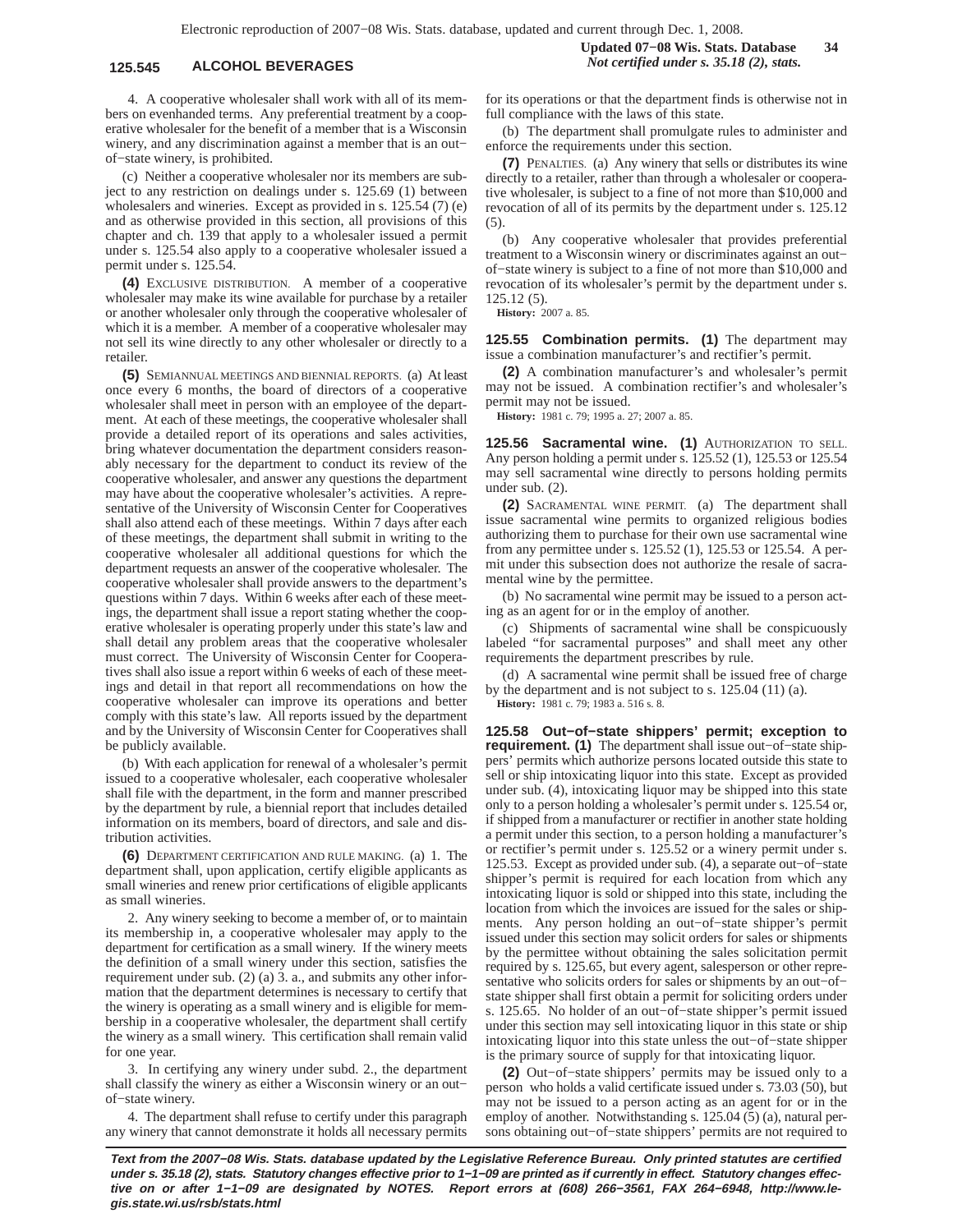**ALCOHOL BEVERAGES 125.66 35 Updated 07−08 Wis. Stats. Database** *Not certified under s. 35.18 (2), stats.*

be residents of this state. Notwithstanding s. 125.04 (5) (a) 5., a person is not required to complete a responsible beverage server training course to be eligible for a permit under this section. Notwithstanding s. 125.04 (6), corporations or limited liability companies obtaining out−of−state shippers' permits are not required to appoint agents.

**(4)** A winery located outside of this state may ship wine into this state as provided under s. 125.535 and is not required to hold an out−of−state shipper's permit under this section.

**History:** 1981 c. 79; 1983 a. 27; 1987 a. 399; 1989 a. 253; 1991 a. 39; 1993 a. 112, 259, 491; 1995 a. 27; 2001 a. 16; 2001 a. 104 s. 136; 2007 a. 85.

**Cross Reference:** See also ss. Tax 8.24, 8.35 and 8.61, Wis. adm. code.

**125.60 Wholesale alcohol permit. (1)** The department may issue a wholesale alcohol permit which authorizes the permittee to sell ethyl alcohol of 190 proof or more to persons holding permits or licenses issued under s. 125.61 or 125.62. Nothing in this section requires manufacturers, rectifiers and wholesalers holding permits issued under s. 125.52 (1) or 125.54 to obtain a wholesale alcohol permit.

**(2)** Wholesale alcohol permits may be issued to any person who holds a valid certificate issued under s. 73.03 (50) and who is qualified under s. 125.04 (5), except a person acting as an agent for or in the employ of another. Notwithstanding s. 125.04 (5) (a) 5., a person is not required to complete a responsible beverage server training course to be qualified for a permit under this section.

**(3)** Holders of wholesale alcohol permits who do not hold permits issued under s. 125.52 (1) or 125.54 are exempt from s. 125.65 as it relates to special permits for agents or representatives of wholesale alcohol permit holders.

**(4)** Holders of wholesale alcohol permits under this section who do not hold permits issued under s. 125.52 (1) or 125.54 may sell or deal in ethyl alcohol, except that no alcohol may be sold for consumption on the premises of the permittee.

**History:** 1981 c. 79; 1989 a. 253; 1993 a. 259; 1995 a. 27.

**125.61 Medicinal alcohol permit. (1)** The department may issue a medicinal alcohol permit which authorizes the permittee to purchase and use alcohol for medicinal purposes only. The permit may be issued only to persons who prove to the department that they use alcohol for medicinal purposes.

**(2)** Medicinal alcohol permits may be issued to any person qualified under s. 125.04 (5), except a person acting as an agent for or in the employ of another. Notwithstanding s. 125.04 (5) (a) 5., a person is not required to complete a responsible beverage server training course to be qualified for a permit under this section.

**(3)** Shipments of medicinal alcohol shall be conspicuously labeled "for medicinal purposes" and shall meet other requirements which the department prescribes by rule.

**(4)** A medicinal permit shall be issued free of charge by the department and is not subject to s. 125.04 (11) (a).

**History:** 1981 c. 79; 1983 a. 516 s. 8; 1993 a. 259.

**125.62 Industrial alcohol permit. (1)** The department may issue an industrial alcohol permit which authorizes the permittee to purchase and use alcohol for industrial purposes only. Such permits may be issued only to persons who prove to the department that they use alcohol for industrial purposes.

**(2)** Industrial alcohol permits may be issued to any person who holds a valid certificate issued under s. 73.03 (50) and who is qualified under s. 125.04 (5), except a person acting as agent for or in the employ of another. Notwithstanding s. 125.04 (5) (a) 5., a person is not required to complete a responsible beverage server training course to be qualified for a permit under this section.

**(3)** Shipments of industrial alcohol shall be conspicuously labeled "for industrial purposes" and shall meet other requirements which the department prescribes by rule.

**History:** 1981 c. 79; 1989 a. 253; 1993 a. 259; 1995 a. 27.

**125.63 Industrial wine permit. (1)** The department may issue an industrial wine permit which authorizes the purchase and use of wine for industrial purposes only. An industrial wine permit may be issued only to persons who prove to the department that they use wine for industrial purposes.

**(2)** Industrial wine permits may be issued to any person who holds a valid certificate issued under s. 73.03 (50) and who is qualified under s. 125.04 (5), except a person acting as an agent for or in the employ of another. Notwithstanding s. 125.04 (5) (a) 5., a person is not required to complete a responsible beverage server training course to be qualified for a permit under this section.

**(3)** Shipments of industrial wine shall be conspicuously labeled "for industrial purposes" and shall meet other requirements which the department prescribes by rule.

**History:** 1981 c. 79; 1989 a. 253; 1993 a. 259; 1995 a. 27.

**125.65 Permit to solicit for future sales. (1)** The department may issue a permit for wholesale sales for future delivery which authorizes the permittee to solicit orders, and to engage in the sale, of intoxicating liquor for delivery at a future date. A person holding a permit under this section may give a sample of a brand of intoxicating liquor to a "Class A" licensee who has not previously purchased that brand from the permittee.

**(2)** Permits for wholesale sale for future delivery may be issued to any person who holds a valid certificate issued under s. 73.03 (50), who is qualified under s. 125.04 (5) (a) 1. and (b) and who is at least 18 years of age.

**(3)** Both natural persons engaged in actual solicitation of orders or sales and their employers shall obtain permits under this section.

**(4)** The department shall require the following information in applications for permits under this section:

(a) The type of permit desired.

(b) The name and address of the applicant; if the applicant is a partnership, limited liability company or association, the name and address of each member thereof; or if the applicant is a corporation, the name and address of each of its officers.

(c) The places where the business is to be conducted.

(d) For the period of at least 3 years immediately preceding the date of application, the business or occupation, if any, engaged in by the applicant; if a partnership, limited liability company or association, by each member thereof; or if a corporation, by each officer.

(e) Any other information required by the department.

**(6)** Employers shall furnish the department with the names of all employees engaged in activities requiring a permit under this section and shall notify the department whenever an employee begins or terminates employment. Upon leaving employment, an employee shall submit his or her permit to the department for cancellation.

**(7)** Every person holding a permit under this section shall exhibit it upon request to any prospective purchaser.

**(8)** Nonresident persons holding permits under this section may solicit sales from retailers in this state only if the orders are solicited for, and will be filled by, persons holding permits under s. 125.54.

**(9)** Any person who violates this section shall be fined not less than \$100 nor more than \$500 or imprisoned for not less than 30 days nor more than 6 months or both. Conviction for a violation of this section shall result in automatic revocation of any permit issued under this section. If a permit issued under this section is so revoked, another permit may not be issued to the same person for a period of 2 years following revocation.

**History:** 1981 c. 79; 1985 a. 302; 1989 a. 253; 1993 a. 112; 1995 a. 27; 2007 a. 85. **Cross Reference:** See also ss. Tax 8.12 and 8.76, Wis. adm. code.

**125.66 Sale without license; failure to obtain permit; penalties. (1)** No person may sell, or possess with intent to sell, intoxicating liquor unless that person holds the appropriate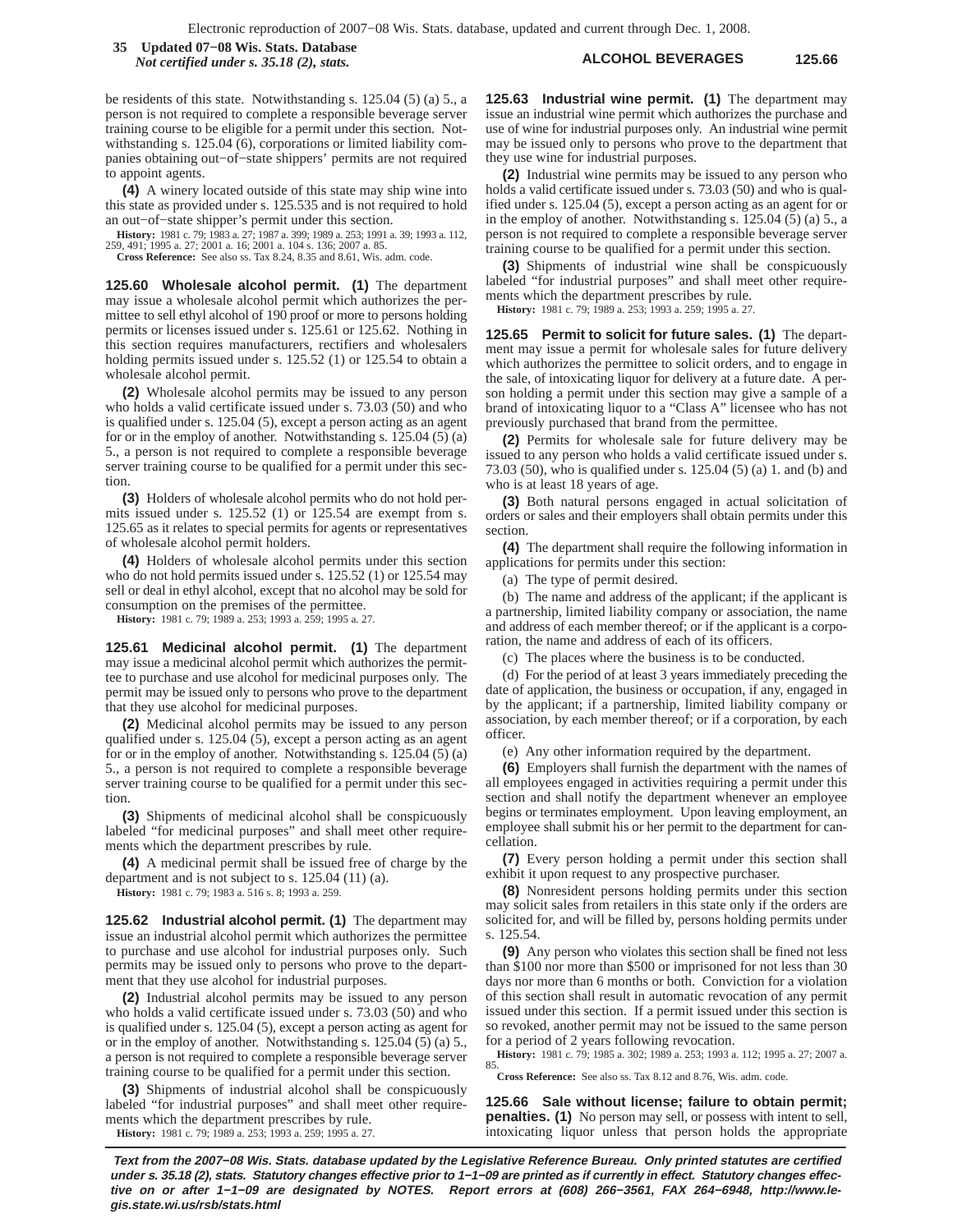## **125.66 ALCOHOL BEVERAGES** *Not certified under s. 35.18 (2), stats.*

license or permit. Whoever violates this subsection may be fined not more than \$10,000 or imprisoned for not more than 9 months or both.

**(2)** The issuance of any current permit or special tax stamp of the federal government to any person, authorizing or permitting the person to sell intoxicating liquor, shall be prima facie evidence in any prosecution for violation of this section that the person was engaged in selling intoxicating liquor.

**(3)** Any person manufacturing or rectifying intoxicating liquor without holding appropriate permits under this chapter, or any person who sells such liquor, is guilty of a Class F felony.

**(4)** Notwithstanding sub. (1) and s. 125.04 (1), a "Class A" licensee who sells intoxicating liquor to a "Class B" licensee for resale may be fined not more than \$100.

**History:** 1981 c. 79; 1989 a. 253; 1995 a. 27; 1997 a. 283; 2001 a. 109.

A license never should have been issued when a notice of application had not been published as required under s. 125.04 (3) (g), and a license issued without publication<br>is void under s. 125.04 (2). Selling liquor under a void license constitutes a violation<br>of s. 125.66 (1). Under s. 125.12, a renewal to be heard by the municipality, and the municipality must show cause for refusal, but a new licensee, if refused, has no such guarantee. When an original license is void, the applicant is a new licensee. Williams v. City of Lake Geneva, 2002 WI App 95, 253 Wis. 2d 618, 643 N.W.2d 864, 01−1733.

**125.67 Evading provisions of law by giving away intoxicating liquor; penalties.** No person may give away intoxicating liquor or use any other means to evade any law of this state relating to the sale of intoxicating liquor. Whoever violates this subsection may be fined not more than \$10,000 or imprisoned for not more than 9 months or both.

**History:** 1981 c. 79; 1989 a. 253.

**125.68 General restrictions and requirements. (1)** MANAGERS' LICENSES; "CLASS B" AND "CLASS C" PREMISES. (a) If a municipal governing body elects to issue managers' licenses under s. 125.18, no person may manage premises operating under a "Class B" license or permit or a "Class C" license unless the person is the licensee or permittee, an agent of a corporation or limited liability company appointed as required by s. 125.04 (6) or the holder of a manager's license. A manager's license issued in respect to a vessel under s.  $125.51$  (5) (c) is valid outside the municipality that issues it. A person manages premises if that person has responsibility or authority for:

1. Personnel management of all employees, whether or not the person is authorized to sign employment contracts;

2. The terms of contracts for the purchase or sale of goods or services, whether or not the person is authorized to sign the contracts; or

3. The daily operations of the premises.

(b) The municipal governing body may, by ordinance, define factors in addition to those listed in par. (a) which constitute management of premises.

**(2)** OPERATORS' LICENSES; "CLASS A", "CLASS B" OR "CLASS C" PREMISES. Except as provided under s. 125.07 (3) (a) 10., no premises operated under a "Class A" or "Class C" license or under a "Class B" license or permit may be open for business unless there is upon the premises either the licensee or permittee, the agent named in the license or permit if the licensee or permittee is a corporation or limited liability company, or some person who has an operator's license and who is responsible for the acts of all persons selling or serving any intoxicating liquor to customers. An operator's license issued in respect to a vessel under s. 125.51 (5) (c) is valid outside the municipality that issues it. For the purpose of this subsection, any person holding a manager's license issued under s. 125.18 or any member of the licensee's or permittee's immediate family who has attained the age of 18 shall be considered the holder of an operator's license. No person, including a member of the licensee's or permittee's immediate family, other than the licensee, permittee or agent may serve or sell alcohol beverages in any place operated under a "Class A" or "Class C" license or under a "Class B" license or permit unless he or she has an operator's license or is at least 18 years of age and is under the immediate supervision of the licensee, permittee or agent or a person holding an operator's license, who is on the premises at the time of the service.

**(2m)** USE BY ANOTHER PROHIBITED. (a) No person may allow another to use his or her "Class A" or "Class C" license or "Class B" license or permit to sell alcohol beverages.

(b) The license or permit of a person who violates par. (a) shall be revoked.

**(3)** RESTRICTIONS ON LOCATION. No "Class A" or "Class B" license or permit may be issued for premises the main entrance of which is less than 300 feet from the main entrance of any public or parochial school, hospital or church, except that this prohibition may be waived by a majority vote of the governing body of the municipality in which the premises is located. The distance shall be measured by the shortest route along the highway from the main entrance of the school, church or hospital to the main entrance of the premises covered by the license or permit. The prohibition in this subsection does not apply to any of the following:

(a) Premises covered by a license or permit on June 30, 1947.

(b) Premises covered by a license or permit prior to the occupation of real property within 300 feet thereof by any school, hospital or church building.

(c) A restaurant located within 300 feet of a church or school. This paragraph applies only to restaurants in which the sale of alcohol beverages accounts for less than 50% of their gross receipts.

**(4)** CLOSING HOURS. (a) *Wholesalers.* No premises for which a wholesale intoxicating liquor permit has been issued may remain open for the sale of intoxicating liquor between the hours of 5 p.m. and 8 a.m., except on Saturday the premises may remain open until 9 p.m.

(b) *"Class A" retailers.* No premises for which a "Class A" license or permit has been issued may remain open for the sale of intoxicating liquor between the hours of 9 p.m. and 8 a.m.

(c) *"Class B" and "Class C" retailers.* 1. Subject to subd. 3. and s. 125.51 (3r) (a) 3., no premises for which a "Class B" license or permit or a "Class C" license has been issued may remain open between the hours of 2 a.m. and 6 a.m., except as otherwise provided in this subdivision and subd. 4. On January 1 premises operating under a "Class B" license or permit are not required to close. On Saturday and Sunday, no premises may remain open between 2:30 a.m. and 6 a.m. except that, on the Sunday that daylight saving time begins as specified in s. 175.095 (2), no premises may remain open between 3:30 a.m. and 6 a.m. This subdivision does not apply to a "Class B" license issued to a winery under s. 125.51 (3) (am).

3. Between 12 midnight and 6 a.m. no person may sell intoxicating liquor on "Class B" licensed premises in an original unopened package, container or bottle or for consumption away from the premises or on "Class C" licensed premises as authorized under s. 125.51 (3r) (a). A municipal governing body may, by ordinance, impose more restrictive hours than are provided in this subdivision except with respect to the sale of intoxicating liquor authorized under s. 125.51 (3r) (a). This subdivision does not apply to a "Class B" license issued to a winery under s. 125.51 (3) (am).

3m. No premises for which a "Class B" license has been issued under s. 125.51 (3) (am) may remain open for the sale of intoxicating liquor between the hours of 9 p.m. and 8 a.m.

4. Hotels and restaurants the principal business of which is the furnishing of food, drinks or lodging to patrons, bowling centers, indoor horseshoe−pitching facilities, curling clubs, golf courses and golf clubhouses may remain open for the conduct of their regular business but may not sell intoxicating liquor during the closing hours under subd. 1. or, with respect to the sale of intoxicating liquor authorized under s. 125.51 (3r) (a), under subd. 3.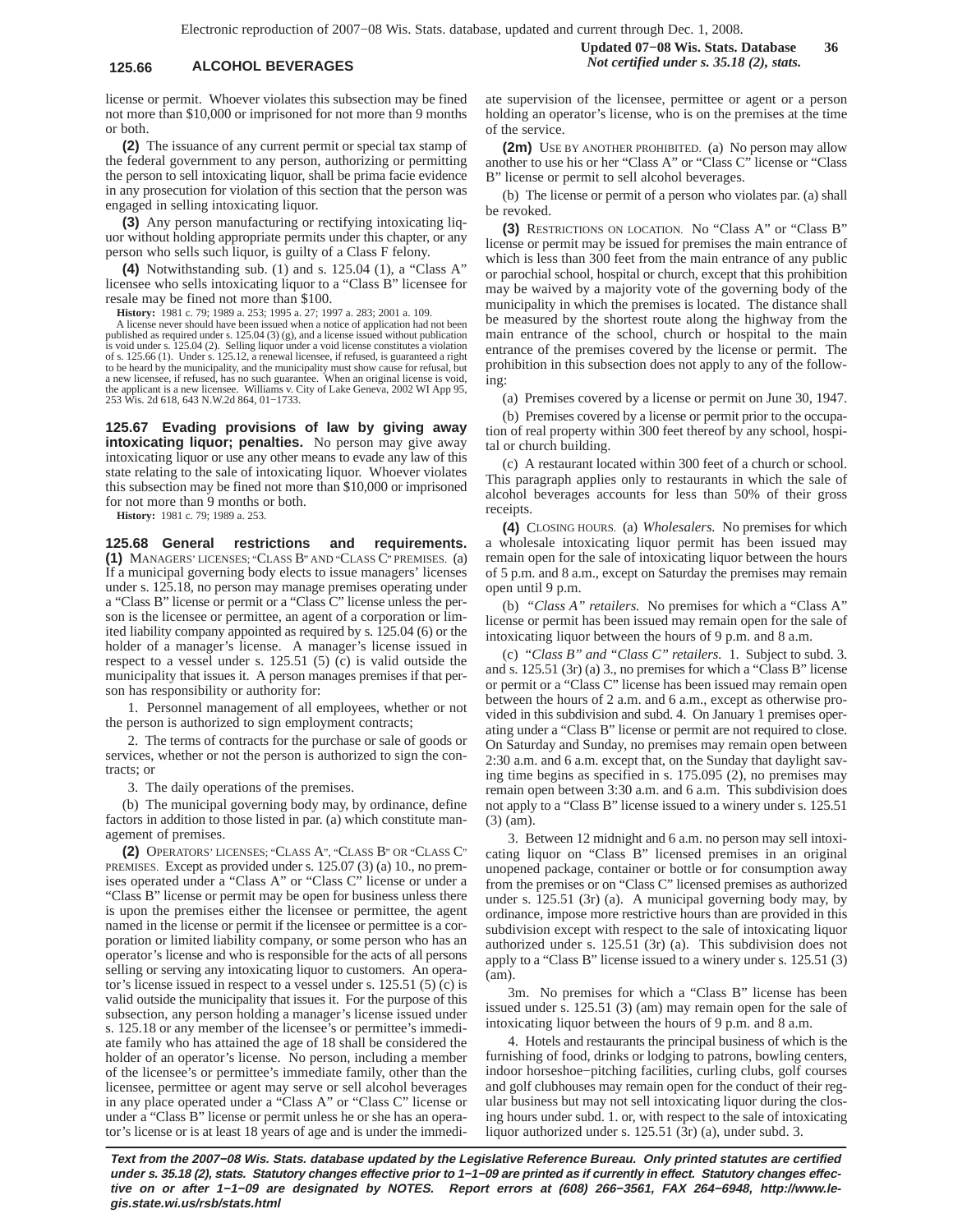## **ALCOHOL BEVERAGES 125.69 37 Updated 07−08 Wis. Stats. Database** *Not certified under s. 35.18 (2), stats.*

5. A municipality may not, by ordinance, impose different hours than those provided under subd. 1.

**(5)** RESTAURANT SANITATION RULES. No applicant may obtain a "Class B" license or permit or a "Class C" license unless the premises complies with the rules promulgated by the department of health services governing sanitation in restaurants. However, the department of health services may not restrict the serving of cheese without charge in individual portions to customers as permitted by s. 254.61 (5).

**(8)** SALE FROM ORIGINAL CONTAINER. (a) A person convicted of any of the following prohibited activities shall be fined not less than \$150 nor more than \$500 or imprisoned not less than 60 days nor more than 6 months or both:

1. Diluting any intoxicating liquor for purposes of sale as undiluted intoxicating liquor.

2. Refilling any original container which had previously been used for intoxicating liquor containing 21% or more of alcohol by volume.

3. Possessing diluted intoxicating liquor or refilled original containers on any premises covered by a "Class A" or "Class C" license or "Class B" license or permit.

(b) Possession of an original container which contains diluted intoxicating liquor or which has been refilled is prima facie evidence of intent to violate this subsection.

**Cross Reference:** See also s. Tax 8.43, Wis. adm. code.

**(9)** LABELS; CONTENTS; PACKAGING. (b) All containers of intoxicating liquor sold in this state shall be clearly and legibly labeled with the name and address of the manufacturer and the name of the intoxicating liquor. The label shall meet any other labeling requirements created by the federal alcohol administration act.

(c) No intoxicating liquor may contain any added ingredients or substances which are injurious to health or deleterious for human consumption.

(d) All packages or containers of intoxicating liquor delivered in this state shall bear seals affixed by the manufacturer so that the contents cannot be removed without breaking the seals.

(e) No person holding a license or permit issued under this chapter may possess or sell any package or container of intoxicating liquor which does not comply with pars. (b) and (d) or which does not bear evidence that the package or container was in compliance when delivery was taken.

(f) Every person manufacturing, rectifying or blending intoxicating liquor sold in this state shall provide the department with the names, brands, descriptions, alcoholic content by volume and any other information about the intoxicating liquor required by the department. Information required by this paragraph shall be submitted prior to placing any new blend on the market. The department may also require by rule that samples of new products be submitted for examination and analysis.

(g) Persons convicted of violating this subsection shall be fined not less than \$500 nor more than \$1,000 or imprisoned in the county jail for not less than 3 months nor more than one year or both.

**Cross Reference:** See also s. Tax 8.52, Wis. adm. code.

**(10)** SHIPMENTS INTO STATE. (a) Except as provided in s. 125.535, no intoxicating liquor may be shipped into this state unless consigned to a person holding a wholesaler's permit under s. 125.54 or, if shipped from a manufacturer or rectifier in another state holding a permit under s. 125.58, consigned to a person holding a manufacturer's or rectifier's permit under s. 125.52 or a winery permit under s. 125.53.

(b) Except as provided in s. 125.535, no common carrier or other person may transport into and deliver within this state any intoxicating liquor unless it is consigned to a person holding a wholesaler's permit under s. 125.54 or, if shipped from a manufacturer or rectifier in another state holding a permit under s. 125.58, consigned to a person holding a manufacturer's or rectifier's permit under s. 125.52 or a winery permit under s. 125.53. Any common carrier violating this paragraph shall forfeit \$100 for each violation.

**Cross Reference:** See also ss. Tax 8.24 and 8.35, Wis. adm. code.

**(11)** ALCOHOL OR WINE FOR NONBEVERAGE USE; PENALTY. (a) The following products are not intoxicating liquor subject to this chapter, when unfit for beverage purposes:

1. Denatured alcohol produced and used pursuant to acts of congress and regulations promulgated thereunder.

2. Patent, proprietary, medicinal, pharmaceutical, antiseptic and toilet preparations.

3. Flavoring extracts, syrups and food products.

4. Scientific, chemical, mechanical and industrial products.

(b) Any person who sells any of the products enumerated in par. (a) for intoxicating beverage purposes, either knowingly or under circumstances from which a reasonable person may deduce the intention of the purchaser to use them for such purposes, shall be penalized under s. 125.11.

**(12)** DENATURED ALCOHOL. (a) No person may recover any alcohol or alcoholic liquid from denatured alcohol by any process or use, sell, conceal or dispose of, in any manner, any alcohol or alcoholic liquid derived from denatured alcohol.

(b) Whoever violates par. (a) is guilty of a Class F felony.

(c) Any person causing the death of another human being through the selling or otherwise disposing of, for beverage purposes, either denatured alcohol or alcohol or alcoholic liquid redistilled from denatured alcohol is guilty of a Class E felony.

**History:** 1981 c. 79, 158, 202; 1983 a. 74; 1983 a. 189 s. 329 (6); 1983 a. 203 s.<br>47; 1983 a. 349; 1985 a. 28, 221, 317; 1987 a. 27, 121, 399; 1989 a. 30, 253; 1991<br>a. 28, 39; 1993 a. 27, 112; 1995 a. 27 s. 9126 (19); 19 a. 25, 268; 2007 a. 3; 2007 a. 20 s. 9121 (6) (a); 2007 a. 85.

It is not illegal under s. 176.07 [now s. 125.68 (4) (c) 3.] to allow the carry−out of liquor from a "Class B" licensed premises between 12 midnight and 8 a.m. if the sale of liquor occurred before 12 midnight. "Sale" is defined. 69 Atty. Gen. 168.

**125.69 Restrictions on dealings between manufacturers, rectifiers, wholesalers and retailers. (1)** INTEREST RESTRICTIONS. (a) No intoxicating liquor manufacturer, rectifier, winery, out−of−state shipper permittee, or wholesaler may hold any direct or indirect interest in any "Class A" license or establishment and no "Class A" licensee may hold any direct or indirect interest in a wholesale permit or establishment, except that a winery that has a permit under s. 125.53 may have an ownership interest in a "Class A" license.

(b) 1. Except as provided under subd. 4., no intoxicating liquor manufacturer, rectifier, winery, out−of−state shipper permittee, or wholesaler may hold any direct or indirect interest in any "Class B" license or permit or establishment or "Class C" license or establishment and no "Class B" licensee or permittee or "Class C" licensee may hold any direct or indirect interest in a manufacturer, rectifier, winery, out−of−state shipper, or wholesale permit or establishment.

4. A winery that has a permit under s. 125.53 may have an ownership interest in a "Class B" license issued under s. 125.51 (3) (am).

(c) No manufacturer, rectifier, winery, or out−of−state shipper permittee, whether located within or without this state, may hold any direct or indirect interest in any wholesale permit or establishment. Except as provided in s. 125.53, no retail licensee may hold any direct or indirect interest in any manufacturer, rectifier, winery, or out−of−state shipper permittee.

(d) Except as provided in s.  $125.295$  (3) (c), no brewpub may hold any direct or indirect interest in any "Class B" license or permit or establishment or "Class C" license or establishment.

**(3)** VOLUME DISCOUNTS TO CAMPUSES AND RETAILERS. A wholesaler of intoxicating liquor shall charge the same price to all campuses and retail licensees and permittees making purchases in similar quantities. Any discount offered on intoxicating liquor shall be delivered to the retailer in a single transaction and single delivery, and on a single invoice.